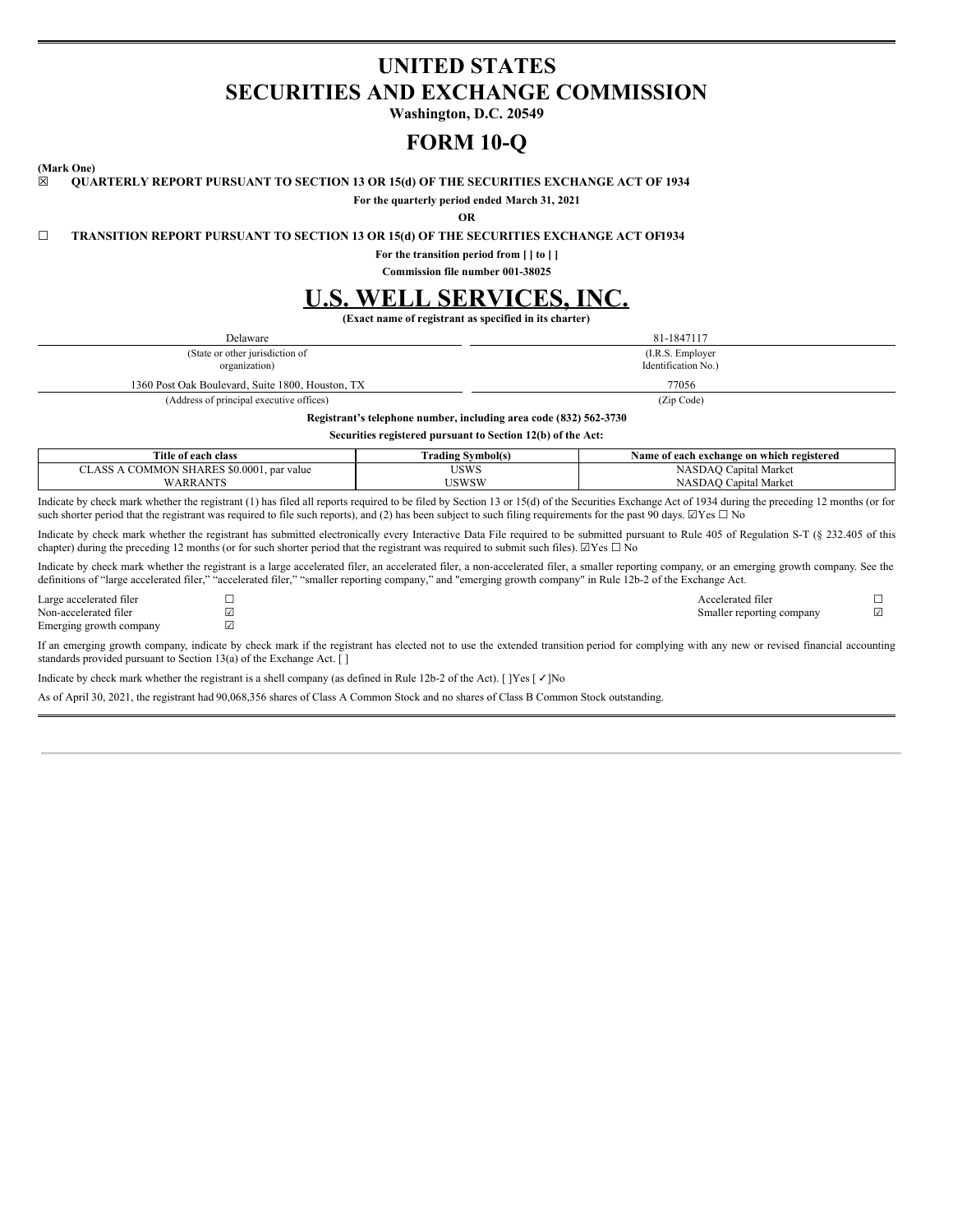|                   |                                                                                       | Page No. |
|-------------------|---------------------------------------------------------------------------------------|----------|
| PART I            | <b>FINANCIAL INFORMATION</b>                                                          |          |
| Item 1.           | Financial Statements (Unaudited)                                                      |          |
|                   | <b>Condensed Consolidated Balance Sheets</b>                                          |          |
|                   | <b>Condensed Consolidated Statements of Operations</b>                                |          |
|                   | <b>Condensed Consolidated Statements of Cash Flows</b>                                |          |
|                   | <b>Condensed Consolidated Statements of Stockholders' Deficit</b>                     | 6        |
|                   | <b>Notes to Condensed Consolidated Financial Statements</b>                           |          |
| Item 2.           | Management's Discussion and Analysis of Financial Condition and Results of Operations | 23       |
| Item 3.           | <b>Quantitative and Qualitative Disclosure about Market Risk</b>                      | 28       |
| Item 4.           | <b>Controls and Procedures</b>                                                        | 28       |
| <b>PART II</b>    | <b>OTHER INFORMATION</b>                                                              | 29       |
| Item 1.           | <b>Legal Proceeding</b>                                                               | 29       |
| Item 1A.          | <b>Risk Factors</b>                                                                   | 29       |
| Item $2.$         | Unregistered Sales of Equity Securities and Use of Proceeds                           | 29       |
| Item 3.           | <b>Defaults Upon Senior Securities</b>                                                | 29       |
| Item 4.           | <b>Mine Safety Disclosures</b>                                                        | 29       |
| Item 5.           | <b>Other Information</b>                                                              | 29       |
| <u>Item 6.</u>    | Exhibits                                                                              | 30       |
| <b>SIGNATURES</b> |                                                                                       | 31       |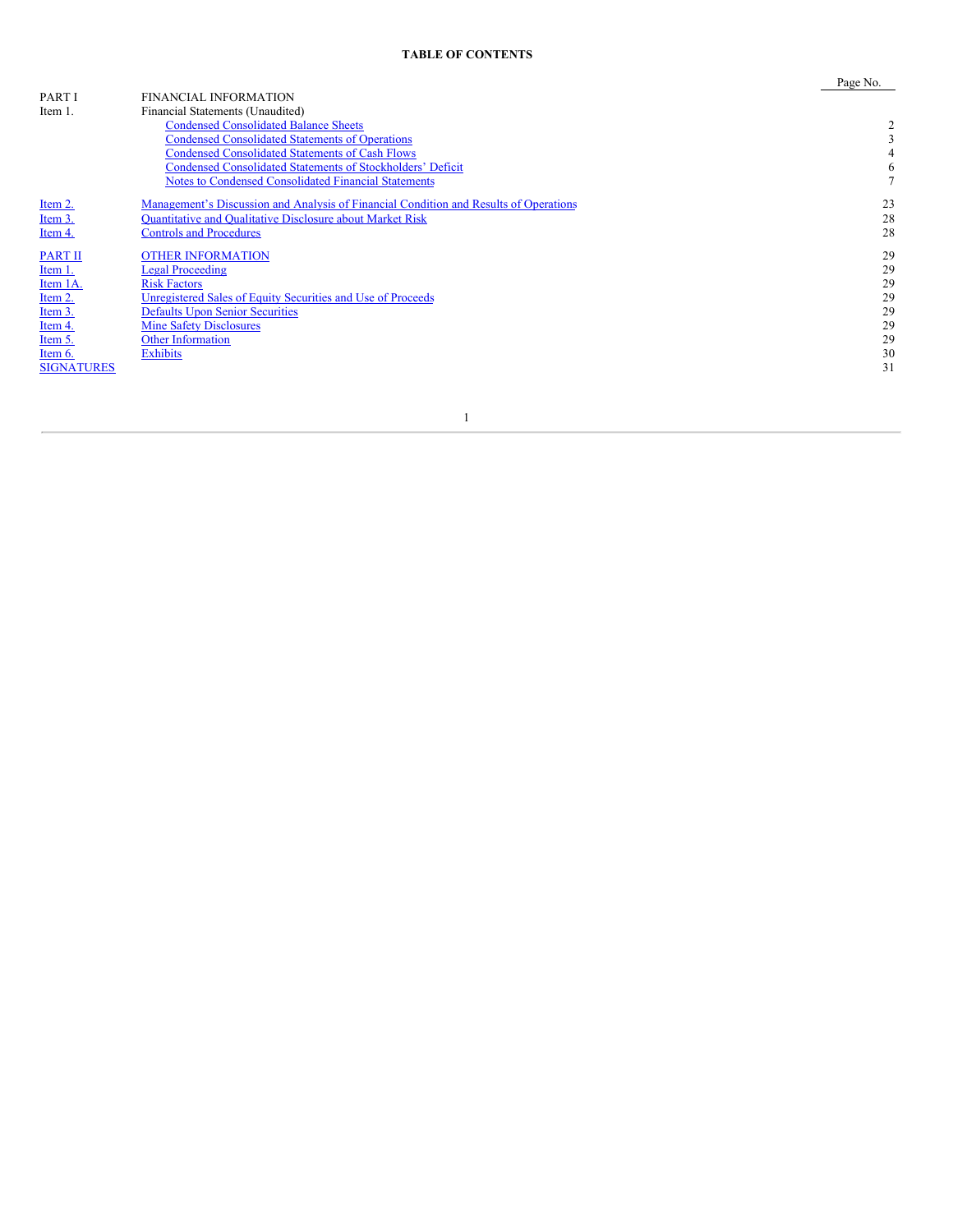# **U.S. WELL SERVICES, INC. CONDENSED CONSOLIDATED BALANCE SHEETS**

*(in thousands, except share and per share amounts)*

*(unaudited)*

<span id="page-2-0"></span>

|                                                                                                                                                                                    |               |                |               | December 31, 2020 |
|------------------------------------------------------------------------------------------------------------------------------------------------------------------------------------|---------------|----------------|---------------|-------------------|
|                                                                                                                                                                                    |               | March 31, 2021 |               | (As Restated)     |
| <b>ASSETS</b>                                                                                                                                                                      |               |                |               |                   |
| <b>CURRENT ASSETS:</b>                                                                                                                                                             |               |                |               |                   |
| Cash and cash equivalents                                                                                                                                                          | <sup>\$</sup> | 17.726         | $\mathbb{S}$  | 3.693             |
| Restricted cash                                                                                                                                                                    |               | 519            |               | 1,569             |
| Accounts receivable (net of allowance for doubtful accounts of                                                                                                                     |               |                |               |                   |
| \$0 and \$12,000 as of March 31, 2021 and December 31, 2020, respectively)                                                                                                         |               | 61,756         |               | 44,393            |
| Inventory, net                                                                                                                                                                     |               | 8,077          |               | 7,965             |
| Prepaids and other current assets                                                                                                                                                  |               | 14,048         |               | 10,707            |
| Total current assets                                                                                                                                                               |               | 102,126        |               | 68,327            |
| Property and equipment, net                                                                                                                                                        |               | 233,502        |               | 235,332           |
| Intangible assets, net                                                                                                                                                             |               | 13.225         |               | 13,466            |
| Goodwill                                                                                                                                                                           |               | 4,971          |               | 4,971             |
| Deferred financing costs, net                                                                                                                                                      |               | 781            |               | 1,127             |
| <b>TOTAL ASSETS</b>                                                                                                                                                                | \$            | 354,605        | $\mathcal{S}$ | 323,223           |
| <b>LIABILITIES, MEZZANINE EQUITY AND STOCKHOLDERS' DEFICIT</b>                                                                                                                     |               |                |               |                   |
|                                                                                                                                                                                    |               |                |               |                   |
| <b>CURRENT LIABILITIES:</b>                                                                                                                                                        |               |                |               |                   |
| Accounts payable                                                                                                                                                                   | \$            | 45,113         | $\mathbb{S}$  | 36,362            |
| Accrued expenses and other current liabilities                                                                                                                                     |               | 11,989         |               | 14,781            |
| Notes payable                                                                                                                                                                      |               | 9,123          |               | 998               |
| Current portion of long-term equipment financing                                                                                                                                   |               | 3,564          |               | 3,519             |
| Current portion of capital lease obligation                                                                                                                                        |               | 218            |               | 54                |
| Current portion of long-term debt                                                                                                                                                  |               | 10,000         |               | 10.000            |
| Total current liabilities                                                                                                                                                          |               | 80,007         |               | 65,714            |
| Warrant liabilities                                                                                                                                                                |               | 8,775          |               | 1,619             |
| Long-term equipment financing                                                                                                                                                      |               | 8,438          |               | 9,347             |
| Long-term capital lease obligation                                                                                                                                                 |               | 661            |               |                   |
| Long-term debt                                                                                                                                                                     |               | 293,503        |               | 274,555           |
| Other long-term liabilities                                                                                                                                                        |               | 3,617          |               | 3,539             |
| <b>TOTAL LIABILITIES</b>                                                                                                                                                           |               | 395,001        |               | 354,774           |
| Commitments and contingencies (NOTE 16)                                                                                                                                            |               |                |               |                   |
| <b>MEZZANINE EQUITY</b>                                                                                                                                                            |               |                |               |                   |
| Series A Redeemable Convertible Preferred Stock, par value \$ 0.0001 per share; 55,000 shares                                                                                      |               |                |               |                   |
| authorized; 50,000 shares issued and outstanding as of March 31, 2021 and December 31, 2020;<br>aggregate liquidation preference of \$62,230 and \$60,418 as of March 31, 2021 and |               |                |               |                   |
| December 31, 2020, respectively                                                                                                                                                    |               | 53.252         |               | 50.975            |
| Series B Redeemable Convertible Preferred Stock, par value \$ 0.0001 per share; 22,050 shares                                                                                      |               |                |               |                   |
| authorized; 21,288 shares and 22,050 shares issued and outstanding as of March 31, 2021 and                                                                                        |               |                |               |                   |
| December 31, 2020, respectively; aggregate liquidation preference of \$24,013 and \$24,100 as of                                                                                   |               |                |               |                   |
| March 31, 2021 and December 31, 2020, respectively                                                                                                                                 |               | 22,600         |               | 22,686            |
| <b>STOCKHOLDERS' DEFICIT</b>                                                                                                                                                       |               |                |               |                   |
| Class A Common Stock, par value of \$ 0.0001 per share; 400,000,000 shares authorized;                                                                                             |               |                |               |                   |
| 90,068,356 shares and 72,515,342 shares issued and outstanding as of March 31, 2021 and                                                                                            |               |                |               |                   |
| December 31, 2020, respectively                                                                                                                                                    |               | 9              |               | $\tau$            |
| Class B Common Stock, par value of \$ 0.0001 per share; 20,000,000 shares authorized; 0 shares                                                                                     |               |                |               |                   |
| and 2,302,936 shares issued and outstanding as of March 31, 2021 and December 31, 2020,                                                                                            |               |                |               |                   |
| respectively                                                                                                                                                                       |               | 226,740        |               | 217,212           |
| Additional paid in capital                                                                                                                                                         |               |                |               | (322, 431)        |
| Accumulated deficit                                                                                                                                                                |               | (342,997)      |               |                   |
| Total Stockholders' Deficit                                                                                                                                                        |               | (116, 248)     |               | (105, 212)        |
| TOTAL LIABILITIES, MEZZANINE EQUITY AND STOCKHOLDERS' DEFICIT                                                                                                                      | \$            | 354,605        |               | 323,223           |

*The accompanying notes are an integral part of these condensed consolidated financial statements.*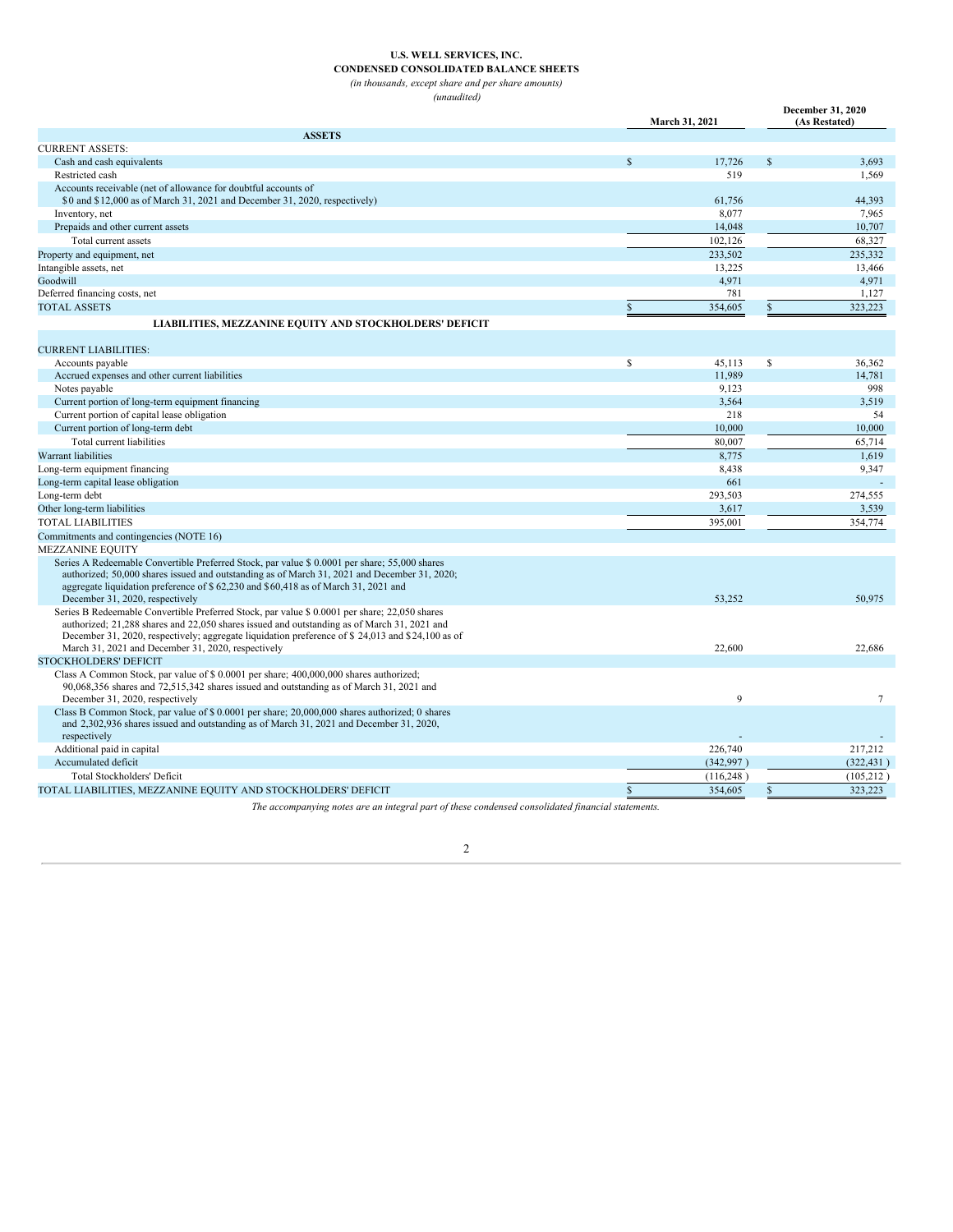# **U.S. WELL SERVICES, INC. CONDENSED CONSOLIDATED STATEMENTS OF OPERATIONS** *(in thousands, except per share amounts)*

*(unaudited)*

<span id="page-3-0"></span>

|                                                                       |             | Three Months Ended March 31, |               |               |  |
|-----------------------------------------------------------------------|-------------|------------------------------|---------------|---------------|--|
|                                                                       |             |                              |               | 2020          |  |
|                                                                       |             | 2021                         |               | (As Restated) |  |
| Revenue                                                               | $\mathbf S$ | 76,258                       | <sup>\$</sup> | 112,035       |  |
| Costs and expenses:                                                   |             |                              |               |               |  |
| Cost of services (excluding depreciation and amortization)            |             | 62,631                       |               | 85,153        |  |
| Depreciation and amortization                                         |             | 11,106                       |               | 32,008        |  |
| Selling, general and administrative expenses                          |             | 7,390                        |               | 19,058        |  |
| Impairment of long-lived assets                                       |             |                              |               | 147,543       |  |
| Loss on disposal of assets                                            |             | 2,436                        |               | 4.244         |  |
| Loss from operations                                                  |             | (7,305)                      |               | (175, 971)    |  |
| Interest expense, net                                                 |             | (6,183)                      |               | (7,956)       |  |
| Change in fair value of warrant liabilities                           |             | (7,151)                      |               | 6,553         |  |
| Other income                                                          |             | 29                           |               | 6             |  |
| Loss before income taxes                                              |             | (20,610)                     |               | (177,368)     |  |
| Income tax benefit                                                    |             |                              |               | (750)         |  |
| Net loss                                                              |             | (20,610)                     |               | (176, 618)    |  |
| Net loss attributable to noncontrolling interest                      |             | (44)                         |               | (10, 800)     |  |
| Net loss attributable to U.S. Well Services, Inc.                     |             | (20, 566)                    |               | (165, 818)    |  |
| Dividends accrued on Series A preferred stock                         |             | (1, 813)                     |               | (1,751)       |  |
| Dividends accrued on Series B preferred stock                         |             | (711)                        |               |               |  |
| Deemed and imputed dividends on Series A preferred stock              |             | (464)                        |               | (6,972)       |  |
| Deemed dividends on Series B preferred stock                          |             | (4,168)                      |               |               |  |
| Net loss attributable to U.S. Well Services, Inc. common stockholders |             | (27, 722)                    | \$            | (174, 541)    |  |
| Loss per common share (See Note 13):                                  |             |                              |               |               |  |
| Basic and diluted                                                     | S           | (0.35)                       | -S            | (2.90)        |  |
| Weighted average common shares outstanding:                           |             |                              |               |               |  |
| Basic and diluted                                                     |             | 78,977                       |               | 58,620        |  |

*The accompanying notes are an integral part of these condensed consolidated financial statements.*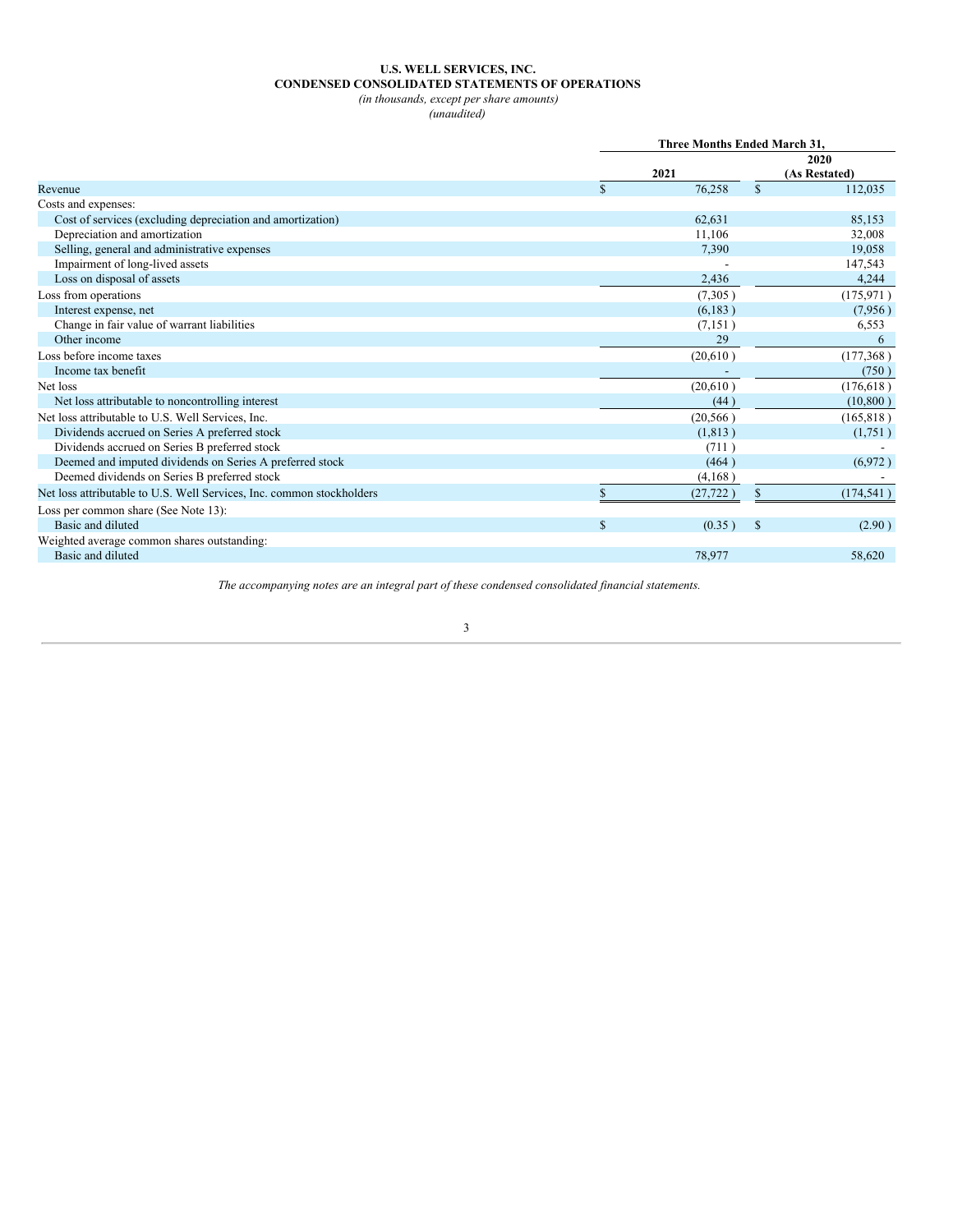#### **U.S. WELL SERVICES, INC. CONDENSED CONSOLIDATED STATEMENTS OF CASH FLOWS** *(in thousands)*

*(unaudited)*

<span id="page-4-0"></span>

|                                                                          |   | <b>Three Months Ended March 31.</b> |               |            |  |  |
|--------------------------------------------------------------------------|---|-------------------------------------|---------------|------------|--|--|
|                                                                          |   | 2021                                |               |            |  |  |
| <b>CASH FLOWS FROM OPERATING ACTIVITIES:</b>                             |   |                                     |               |            |  |  |
| Net loss                                                                 | S | (20,610)                            | <sup>\$</sup> | (176, 618) |  |  |
| Adjustments to reconcile net loss to cash provided by                    |   |                                     |               |            |  |  |
| operating activities:                                                    |   |                                     |               |            |  |  |
| Depreciation and amortization                                            |   | 11,106                              |               | 32.008     |  |  |
| Change in fair value of warrant liabilities                              |   | 7,151                               |               | (6, 553)   |  |  |
| Impairment of long-lived assets                                          |   |                                     |               | 147,543    |  |  |
| Provision for losses on accounts receivable                              |   | 9                                   |               | 9,031      |  |  |
| Provision for losses on inventory obsolescence                           |   | 106                                 |               | 37         |  |  |
| Loss on disposal of assets                                               |   | 2,436                               |               | 4,244      |  |  |
| Amortization of discount on debt                                         |   | 1,188                               |               | 221        |  |  |
| Deferred financing costs amortization                                    |   | 270                                 |               | 359        |  |  |
| Share-based compensation expense                                         |   | 1,648                               |               | 2,078      |  |  |
| Changes in assets and liabilities:                                       |   |                                     |               |            |  |  |
| Accounts receivable                                                      |   | (17, 373)                           |               | (19, 342)  |  |  |
| Inventory                                                                |   | (218)                               |               | (603)      |  |  |
| Prepaids and other current assets                                        |   | (7,973)                             |               | 945        |  |  |
| Accounts payable                                                         |   | 10,424                              |               | 15,825     |  |  |
| <b>Accrued</b> liabilities                                               |   | (3,159)                             |               | (2,702)    |  |  |
| Accrued interest                                                         |   | 3,979                               |               | (18,032)   |  |  |
| Net cash used in operating activities                                    |   | (11,016)                            |               | (11, 559)  |  |  |
| <b>CASH FLOWS FROM INVESTING ACTIVITIES:</b>                             |   |                                     |               |            |  |  |
| Purchase of property and equipment                                       |   | (14,218)                            |               | (35,017)   |  |  |
| Proceeds from sale of property and equipment and insurance proceeds from |   | 6,393                               |               | 14,907     |  |  |
| damaged property and equipment                                           |   |                                     |               |            |  |  |
| Net cash used in investing activities                                    |   | (7,825)                             |               | (20, 110)  |  |  |
| <b>CASH FLOWS FROM FINANCING ACTIVITIES:</b>                             |   |                                     |               |            |  |  |
| Proceeds from revolving credit facility                                  |   | 21,174                              |               | 9,476      |  |  |
| Repayment of revolving credit facility                                   |   | (9,000)                             |               | (2,381)    |  |  |
| Proceeds from issuance of long-term debt                                 |   | 3,004                               |               |            |  |  |
| Repayments of long-term debt                                             |   | (1,250)                             |               | (2,500)    |  |  |
| Proceeds from issuance of note payable                                   |   | 9,139                               |               |            |  |  |
| Repayments of notes payable                                              |   | (1,014)                             |               | (2,042)    |  |  |
| Repayments of amounts under equipment financing                          |   | (864)                               |               | (1,308)    |  |  |
| Principal payments under capital lease obligation                        |   | (34)                                |               | (1, 393)   |  |  |
| Proceeds from issuance of common stock, net                              |   | 10,669                              |               |            |  |  |
| Net cash provided by (used in) financing activities                      |   | 31.824                              |               | (148)      |  |  |
| Net increase (decrease) in cash and cash equivalents                     |   |                                     |               |            |  |  |
| and restricted cash                                                      |   | 12,983                              |               | (31, 817)  |  |  |
| Cash and cash equivalents and restricted cash,                           |   |                                     |               |            |  |  |
| beginning of period                                                      |   | 5.262                               |               | 41,404     |  |  |
| Cash and cash equivalents and restricted cash,                           |   |                                     |               |            |  |  |
| end of period                                                            | S | 18.245                              | <sup>\$</sup> | 9,587      |  |  |

*The accompanying notes are an integral part of these condensed consolidated financial statements.*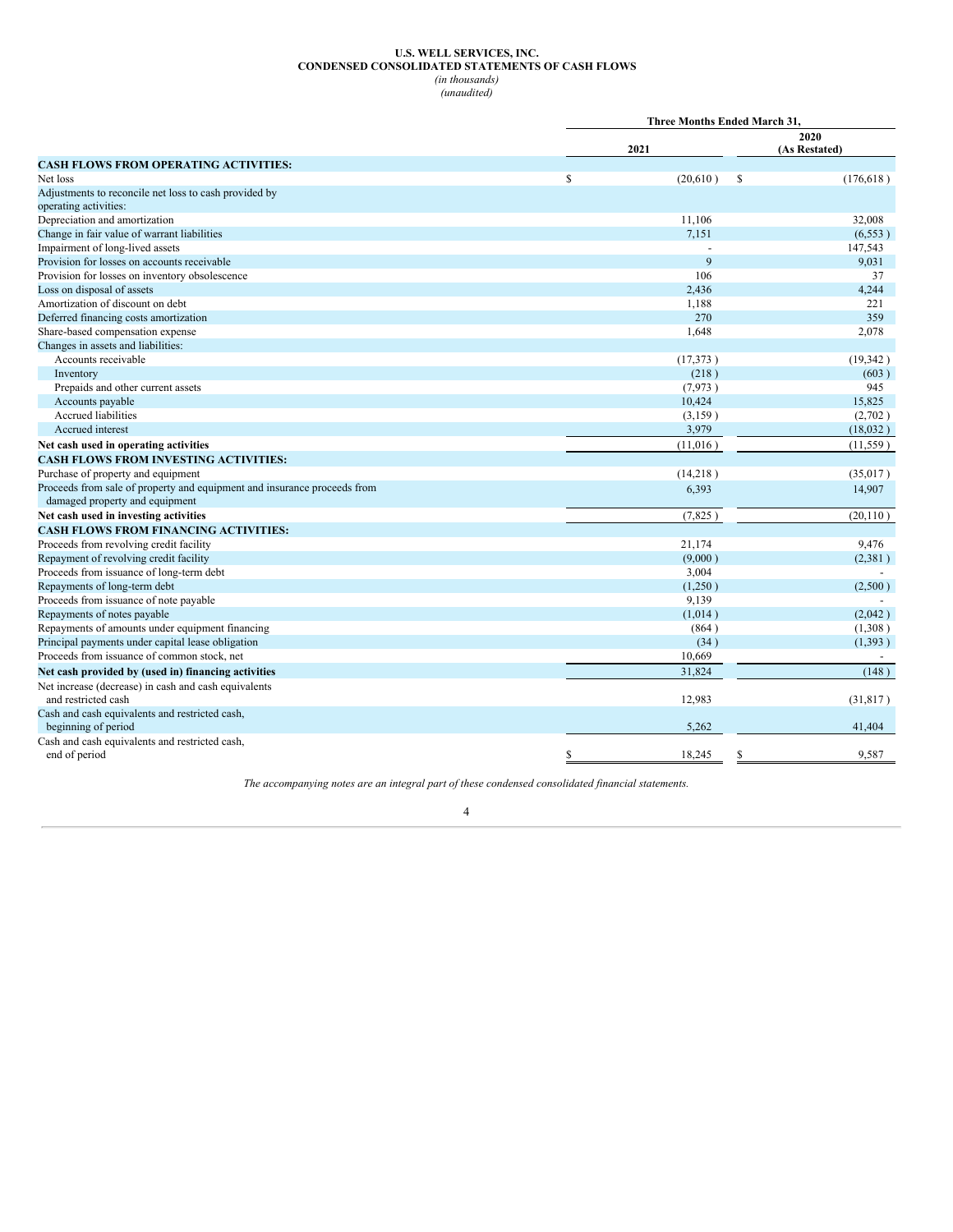#### **U.S. WELL SERVICES, INC. CONDENSED CONSOLIDATED STATEMENTS OF CASH FLOWS (continued)** *(in thousands)*

*(unaudited)*

|                                                                | Three Months Ended March 31, |       |  |                          |  |
|----------------------------------------------------------------|------------------------------|-------|--|--------------------------|--|
|                                                                | 2021                         |       |  | 2020<br>(As Restated)    |  |
| Supplemental cash flow disclosure:                             |                              |       |  |                          |  |
| Interest paid                                                  |                              | 578   |  | 25,121                   |  |
| Non-cash investing and financing activities:                   |                              |       |  |                          |  |
| Conversion of Series B preferred stock to Class A common stock |                              | 797   |  |                          |  |
| Deemed and imputed dividends on Series A preferred stock       |                              | 464   |  | 6,972                    |  |
| Accrued Series A preferred stock dividends                     |                              | 1,813 |  | 1,751                    |  |
| Accrued Series B preferred stock dividends                     |                              | 711   |  | $\overline{\phantom{0}}$ |  |
| Changes in accrued and unpaid capital expenditures             |                              | 2,744 |  | 11,039                   |  |
| Assets under capital lease obligations                         |                              | 684   |  |                          |  |

*The accompanying notes are an integral part of these condensed consolidated financial statements.*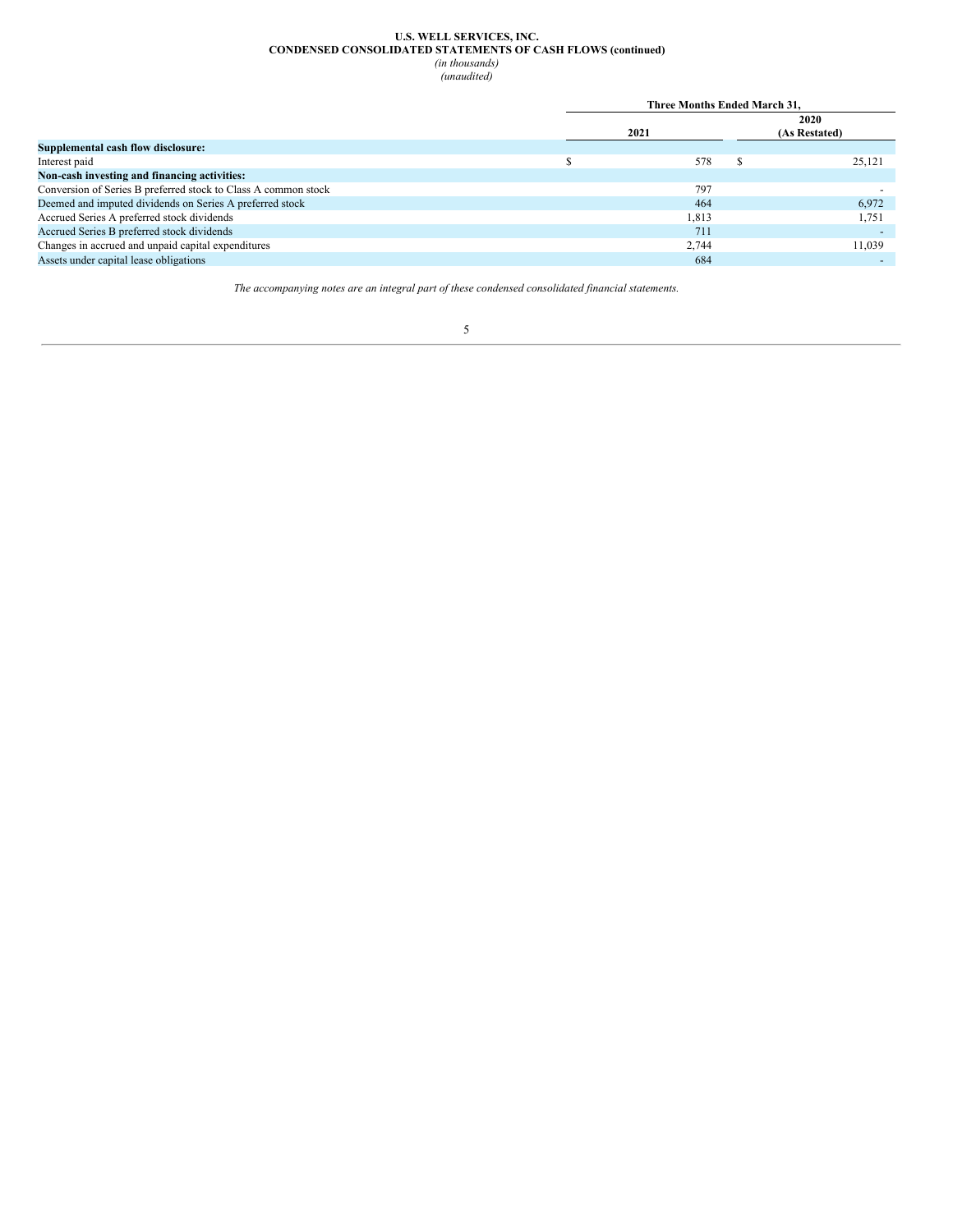# **U.S. WELL SERVICES, INC. CONDENSED CONSOLIDATED STATEMENTS OF STOCKHOLDERS' DEFICIT**

*(in thousands, except share amounts) (unaudited)*

<span id="page-6-0"></span>

|                                            | <b>Class A Common</b> | <b>Stock</b> |                          | <b>Class B Common</b> | Stock         |                          |    |                                         |    |                          |               |                            |                 |
|--------------------------------------------|-----------------------|--------------|--------------------------|-----------------------|---------------|--------------------------|----|-----------------------------------------|----|--------------------------|---------------|----------------------------|-----------------|
|                                            | <b>Shares</b>         |              | Amount                   | <b>Shares</b>         |               | Amount                   |    | <b>Additional</b><br>Paid in<br>Capital |    | Accumulated<br>Deficit   |               | Noncontrolling<br>Interest | Total<br>Equity |
| Balance, December 31, 2019                 |                       |              |                          |                       |               |                          |    |                                         |    |                          |               |                            |                 |
| (As Restated)                              | 62,857,624            |              | 5                        | 5,500,692             | $\mathcal{S}$ |                          | S  | 225,382                                 | S. | (93,091)                 | $\mathcal{S}$ | 10,633                     | 142,930         |
| Share-based compensation                   |                       |              | $\overline{\phantom{a}}$ |                       |               | $\sim$                   |    | 1,911                                   |    |                          |               | 167                        | 2,078           |
| Tax withholding related to vesting of      |                       |              |                          |                       |               |                          |    |                                         |    |                          |               |                            |                 |
| share-based compensation                   | (154, 253)            |              | $\overline{\phantom{a}}$ | ۰                     |               | $\sim$                   |    | (70)                                    |    | $\overline{\phantom{a}}$ |               | ۰                          | (70)            |
| Restricted stock forfeitures               | (347,714)             |              | ٠                        | $\sim$                |               | $\overline{\phantom{a}}$ |    |                                         |    |                          |               | ۰                          |                 |
| Deemed and imputed dividends on            |                       |              |                          |                       |               |                          |    |                                         |    |                          |               |                            |                 |
| Series A preferred stock                   |                       |              |                          | ۰.                    |               | $\overline{\phantom{a}}$ |    | (6,972)                                 |    |                          |               |                            | (6,972)         |
| Accrued Series A preferred stock dividends |                       |              | $\overline{\phantom{a}}$ | ٠                     |               | $\sim$                   |    | (1,751)                                 |    |                          |               |                            | (1,751)         |
| Net loss                                   |                       |              | ٠                        |                       |               |                          |    | $\overline{\phantom{a}}$                |    | (165, 818)               |               | (10, 800)                  | (176, 618)      |
| Balance, March 31, 2020                    |                       |              |                          |                       |               |                          |    |                                         |    |                          |               |                            |                 |
| (As Restated)                              | 62.355.657            |              |                          | 5,500,692             |               |                          | S. | 218,500                                 | S. | (258,909)                | S             |                            | (40, 403)       |
|                                            |                       |              |                          |                       |               |                          |    |                                         |    |                          |               |                            |                 |

# **Class B Common**

**Class A Common**

|                                                                   |               | <b>Stock</b> | <b>Stock</b>  |                          |                                         |                        |                            |                 |
|-------------------------------------------------------------------|---------------|--------------|---------------|--------------------------|-----------------------------------------|------------------------|----------------------------|-----------------|
|                                                                   | <b>Shares</b> | Amount       | <b>Shares</b> | Amount                   | <b>Additional</b><br>Paid in<br>Capital | Accumulated<br>Deficit | Noncontrolling<br>Interest | Total<br>Equity |
| Balance, December 31, 2020                                        |               |              |               |                          |                                         |                        |                            |                 |
| (As Restated)                                                     | 72,515,342    |              | 2,302,936     |                          | 217,212                                 | (322, 431)             | $\mathcal{S}$              | (105, 212)      |
| Class A common stock issuance                                     | 12,624,657    |              |               |                          | 10,350                                  |                        |                            | 10,351          |
| Conversion of Class B common stock<br>to Class A common stock     | 2,302,936     |              | (2,302,936)   |                          |                                         |                        |                            |                 |
| Conversion of Series B preferred stock<br>to Class A common stock | 2,745,778     |              |               |                          | 797                                     |                        |                            | 798             |
| Share-based compensation                                          |               |              |               | $\overline{\phantom{a}}$ | 1,519                                   |                        | 44                         | 1,563           |
| Tax withholding related to vesting of<br>share-based compensation | (103, 697)    |              |               |                          | (150)                                   |                        |                            | (150)           |
| Restricted stock forfeitures                                      | (16,660)      |              |               |                          |                                         |                        |                            |                 |
| Deemed and imputed dividends on<br>Series A preferred stock       |               |              |               |                          | (464)                                   |                        |                            | (464)           |
| Accrued Series A preferred stock<br>dividends                     |               |              |               | $\sim$                   | (1,813)                                 |                        | $\overline{\phantom{a}}$   | (1,813)         |
| Accrued Series B preferred stock<br>dividends                     |               |              |               |                          | (711)                                   |                        |                            | (711)           |
| Net loss                                                          |               |              |               |                          |                                         | (20, 566)              | (44)                       | (20,610)        |
| Balance, March 31, 2021                                           | 90,068,356    |              |               |                          | 226,740                                 | (342,997)              |                            | (116, 248)      |

*The accompanying notes are an integral part of these condensed consolidated financial statements.*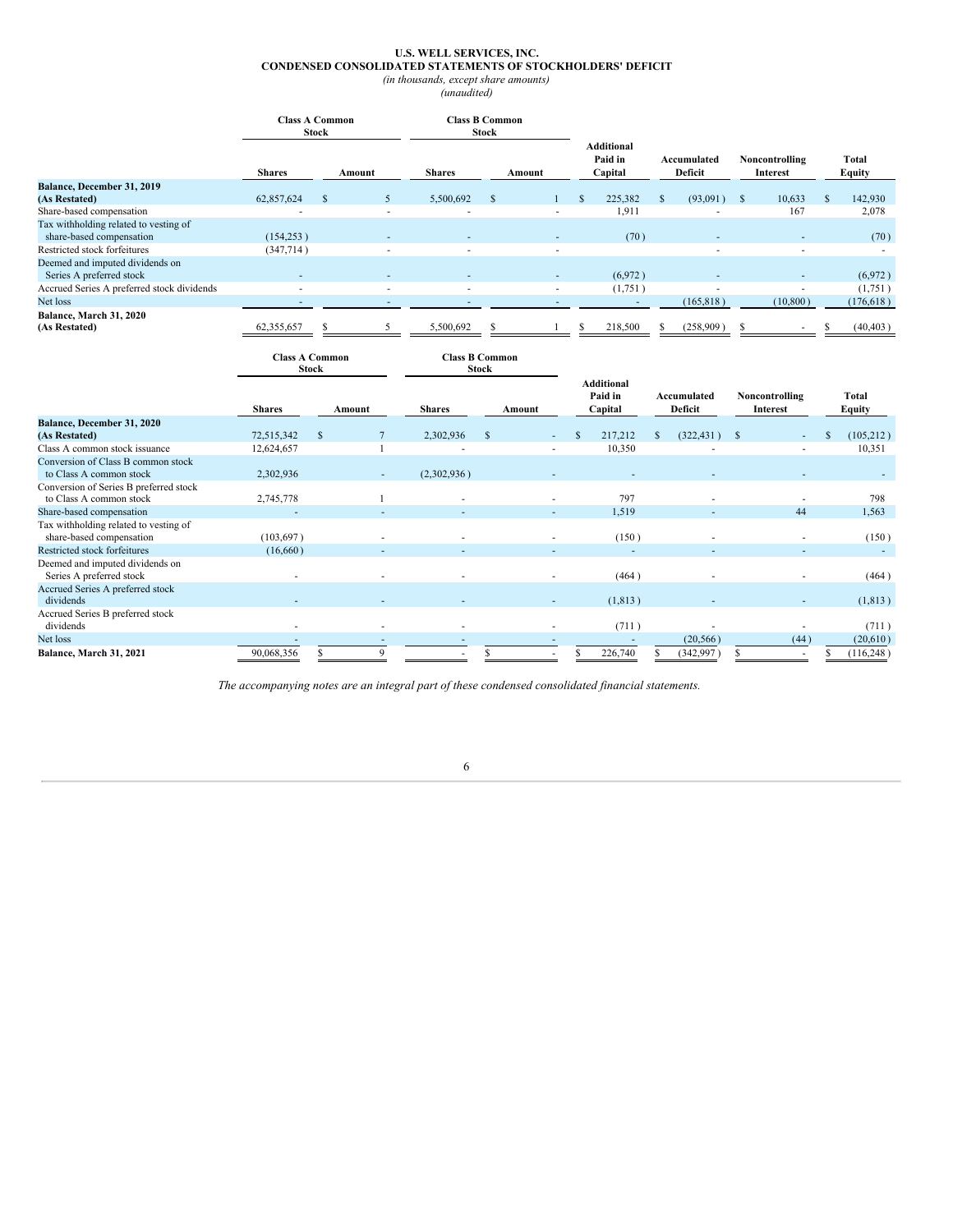# **U.S. WELL SERVICES, INC. NOTES TO CONDENSED CONSOLIDATED FINANCIAL STATEMENTS**

*(unaudited)*

#### <span id="page-7-0"></span>**NOTE 1 – DESCRIPTION OF BUSINESS**

U.S. Well Services, Inc. (the "Company," "we," "us" or "our"), f/k/a Matlin & Partners Acquisition Corp ("MPAC"), is a Houston, Texas-based technology-focused oilfield service company focused on hydraulic fracturing for oil and natural gas exploration and production ("E&P") companies in the United States. The process of hydraulic fracturing involves pumping a pressurized stream of fracturing fluid—typically a mixture of water, chemicals, and proppant—into a well casing or tubing to cause the underground mineral formation to fracture or crack. Fractures release trapped hydrocarbon particles and provide a conductive channel for the oil or natural gas to flow freely to the wellbore for collection. The propping agent or proppant becomes lodged in the cracks created by the hydraulic fracturing process, "propping" them open to facilitate the flow of hydrocarbons from the reservoir to the well.

The Company's fleets consist of mobile hydraulic fracturing units and other auxiliary heavy equipment to perform fracturing services. The Company has two designs for hydraulic fracturing units: (1) Conventional Fleets, which are powered by diesel fuel and utilize traditional internal combustion engines, transmissions, and radiators and (2) Clean Fleet®, which replaces the traditional engines, transmissions, and radiators with electric motors powered by electricity generated by natural gas-fueled turbine generators. Both designs utilize high-pressure hydraulic fracturing pumps mounted on trailers. The Company refers to the group of pump trailers and other equipment necessary to perform a typical fracturing job as a "fleet" and the personnel assigned to each fleet as a "crew".

#### **NOTE 2 – SIGNIFICANT ACCOUNTING POLICIES**

#### *Basis of Presentation*

The accompanying unaudited condensed consolidated financial statements were prepared using generally accepted accounting principles in the United States of America ("GAAP") for interim financial information and the instructions to Form 10-Q and Regulation S-X. Accordingly, these financial statements do not include all information or notes required by GAAP for annual financial statements and should be read in conjunction with the annual financial statements included in the Amendment No. 1 to Annual Report on Form 10-K/A for the year ended December 31, 2020 (the "Amended Annual Report"), filed with the Securities and Exchange Commission ("SEC") on May 17, 2021.

The accompanying unaudited condensed consolidated financial statements and accompanying notes present the consolidated financial position, results of operations, cash flows, and stockholders' deficit of the Company as of March 31, 2021 and December 31, 2020, and for the three months ended March 31, 2021 and 2020. The interim data includes all adjustments, consisting only of normal recurring adjustments, which are, in the opinion of management, necessary for a fair presentation of the results for the interim periods. The results of operations for the three months ended March 31, 2021 are not necessarily indicative of the results of operations expected for the entire fiscal year ended December 31, 2021.

#### *Restatement of Previously Issued Financial Statements*

On April 12, 2021, the Staff of the SEC (the "SEC Staff") issued a public statement entitled "Staff Statement on Accounting and Reporting Considerations for Warrants issued by Special Purpose Acquisition Companies ("SPACs")" (the "SEC Staff Statement"). In the SEC Staff Statement, the SEC Staff expressed its view that certain terms and conditions common to SPAC warrants may require the warrants to be classified as liabilities of the entity measured at fair value, with changes in fair value each reporting period in earnings as opposed to being treated as equity.

As a result of the SEC Staff Statement and in light of evolving views as to certain provisions commonly included in warrants issued by SPACs, we re-evaluated the accounting for our warrants (as described in "Note 8 – Warrant Liabilities" and "Note 11 – Mezzanine Equity") under ASC 815-40, *Derivatives and Hedging—Contracts in Entity's Own Equity*, and concluded that they do not meet the criteria to be classified in stockholders' equity. The Company historically accounted for the warrants as equity based on the initial evaluations of the accounting treatment for the warrants and believed its positions to be appropriate at those times. As a result of the SEC Staff Statement, the Company determined that the warrants should be classified as liabilities measured at fair value upon issuance, with subsequent changes in fair value reported in the Company's consolidated statements of operations each reporting period. Accordingly, the Company filed an Amended Annual Report to amend and restate its previously issued consolidated financial statements as of and for the years ended December 31, 2020, 2019 and 2018, and for the interim periods within the years ended

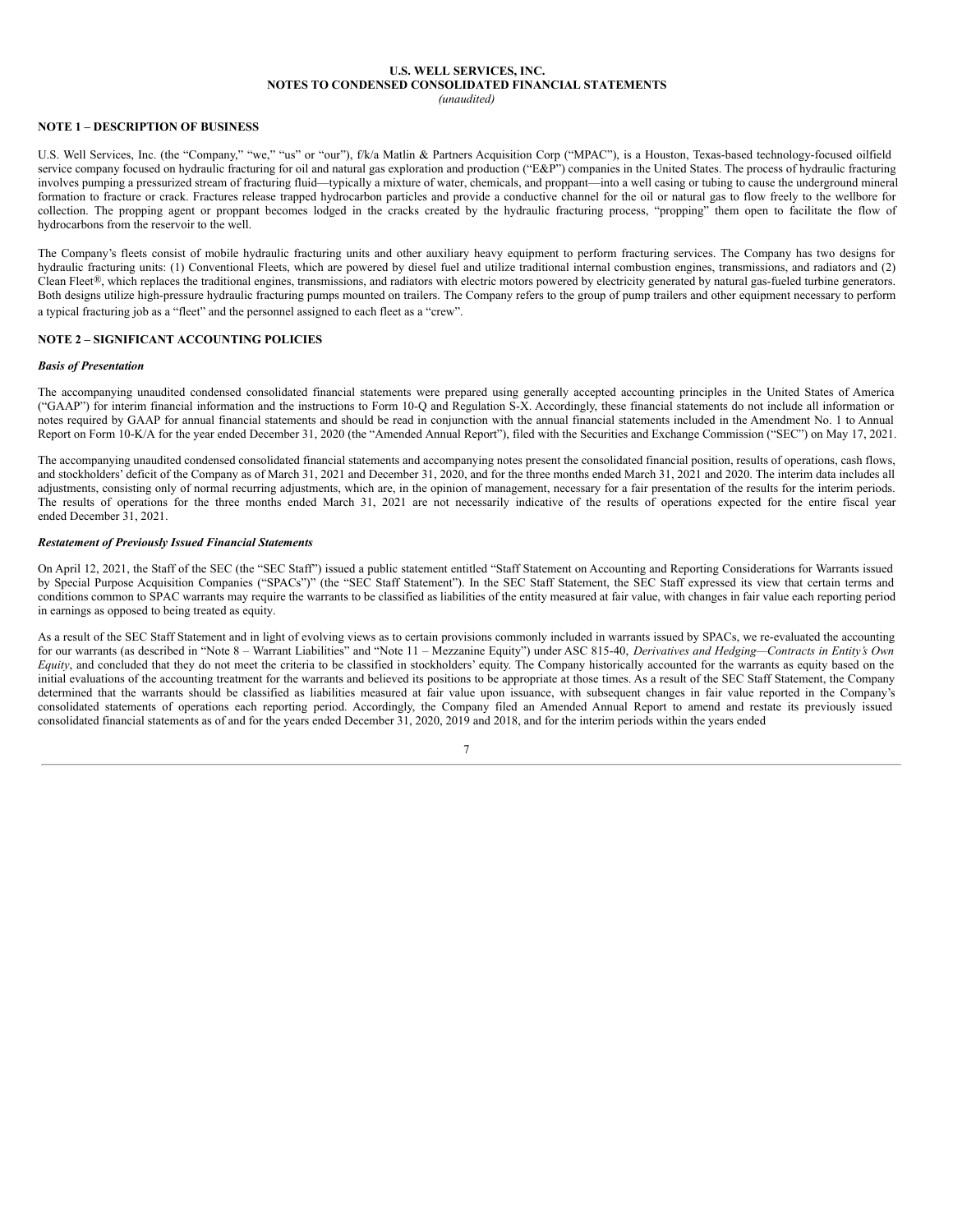December 31, 2020 and 2019. Accordingly, this Quarterly Report on Form 10–Q contains our restated consolidated financial statements and related disclosures as of December 31, 2020 and for the three months ended March 31, 2020.

Please see "Explanatory Note" and Note 2 to the Notes to the Consolidated Financial Statements included in Part II, Item 8 of the Amended Annual Report for additional information about the restatement.

#### *Principles of Consolidation*

The condensed consolidated financial statements comprise the financial statements of the Company and its wholly owned subsidiaries. Subsidiaries are fully consolidated from the date of acquisition, being the date on which the Company obtains control, and continue to be consolidated until the date when such control ceases. The financial statements of the subsidiaries are prepared for the same reporting period as the Company. All significant intercompany balances and transactions are eliminated upon consolidation.

#### *Use of Estimates*

The preparation of financial statements in conformity with GAAP requires management to make estimates and assumptions that affect the amounts reported in the financial statements and accompanying notes. We regularly evaluate estimates and judgments based on historical experience and other relevant facts and circumstances. Significant estimates included in these financial statements primarily relate to allowance for doubtful accounts, allowance for inventory obsolescence, estimated useful lives and valuation of property and equipment and intangible assets, impairment assessments of goodwill and long-lived assets, Level 2 inputs used in fair value estimation of warrant liabilities, term loans, and the assumptions used in our Black-Scholes and Monte Carlo option pricing models associated with the valuation of warrant liabilities, share-based compensation and certain equity instruments. Actual results could differ from those estimates.

## *Restricted Cash*

Cash and cash equivalents that are restricted as to withdrawal or use under the terms of certain contractual agreements, or are reserved for a specific purpose, and not readily available for immediate or general use are recorded in restricted cash in our condensed consolidated balance sheets. The restricted cash in our condensed consolidated balance sheet represents cash transferred into a trust account to support our workers' compensation obligations and cash held for use in approved capital expenditures amounting to \$513 and \$6, respectively, as of March 31, 2021, and \$513 and \$1,056, respectively, as of December 31, 2020.

The following table provides a reconciliation of the amount of cash and cash equivalents reported on the condensed consolidated balance sheets to the total of cash and cash equivalents and restricted cash shown on the condensed consolidated statements of cash flows *(in thousands)*:

|                                               | <b>March 31, 2021</b> |        |  | <b>December 31, 2020</b> |
|-----------------------------------------------|-----------------------|--------|--|--------------------------|
| Cash and cash equivalents                     |                       | 17.726 |  | 3,693                    |
| Restricted cash                               |                       |        |  | . .569                   |
| Cash and cash equivalents and restricted cash |                       | 18.245 |  | 5.262                    |

#### *Inventory*

Inventory consists of proppant, chemicals, and other consumable materials and supplies used in our high-pressure hydraulic fracturing operations. Inventories are stated at the lower of cost or net realizable value. Cost is determined principally on a first-in-first-out cost basis. All inventories are purchased for use by the Company in the delivery of its services with no inventory being sold separately to outside parties. Inventory quantities on hand are reviewed regularly and write-downs for obsolete inventory are recorded based on our forecast of the inventory item demand in the near future. As of March 31, 2021 and December 31, 2020, the Company had established inventory reserves of \$0.4 million and \$0.3 million, respectively, for obsolete and slow-moving inventory.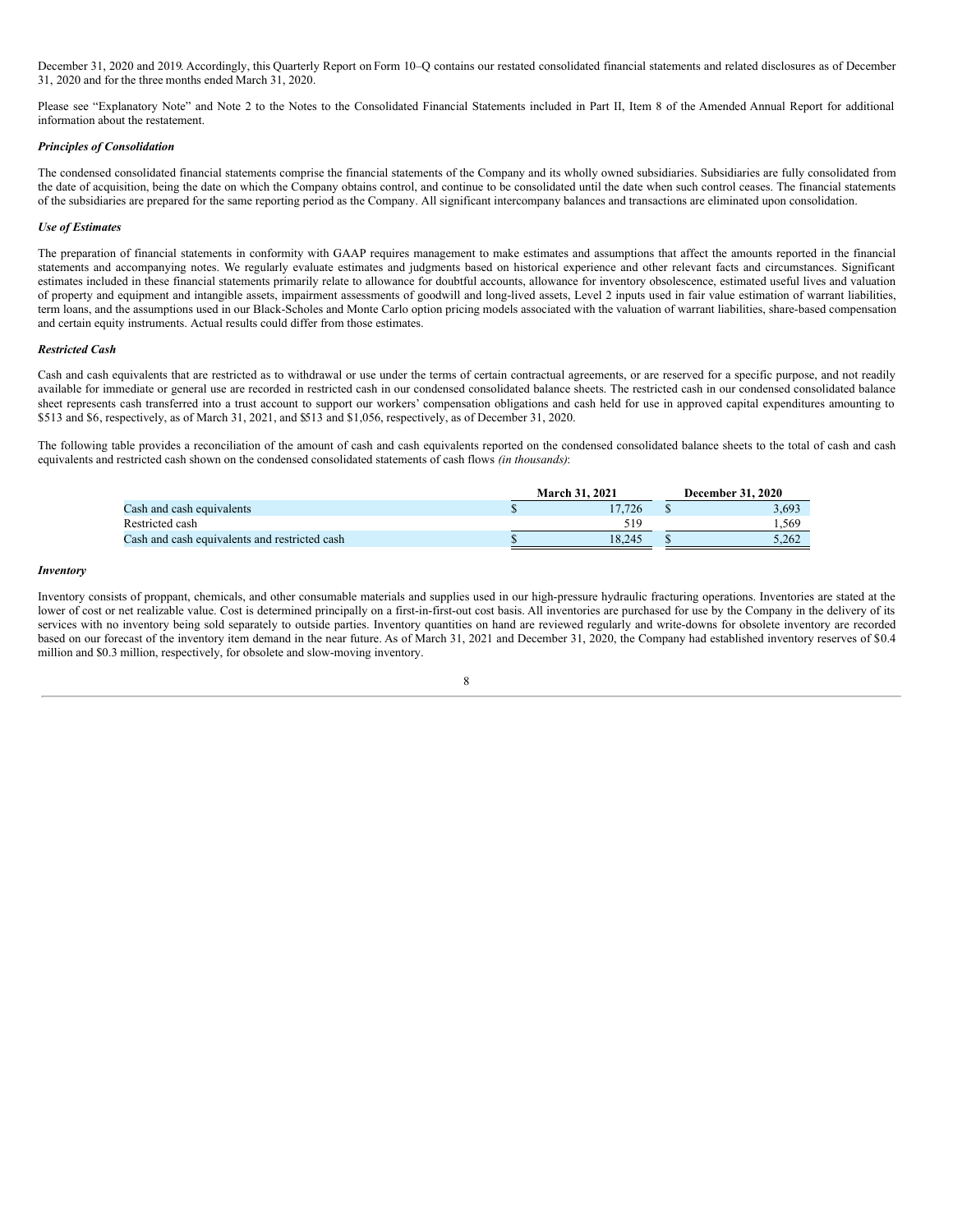## *Property and Equipment*

Property and equipment are carried at cost, with depreciation provided on a straight-line basis over their estimated useful lives. Expenditures for renewals and betterments that extend the lives of the assets are capitalized. Amounts spent for maintenance and repairs, which do not improve or extend the life of the related asset, are charged to expense as incurred.

The Company separately identifies and accounts for certain critical components of its hydraulic fracturing units including the engine, transmission, and pump, which requires us to separately estimate the useful lives of these components. For our other service equipment, we do not separately identify and track depreciation of specific original components. When we replace components of these assets, we typically estimate the net book values of the components that are retired, which are based primarily upon their replacement costs, their ages and their original estimated useful lives.

In the first quarter of 2020, our review of impairment of long-lived assets necessitated a review of the useful lives of our property and equipment. Current trends in hydraulic fracturing equipment operating conditions, such as increasing treating pressures and higher pumping rates, along with the increase in daily pumping time are shortening the useful life of certain critical components we use. We determined that the average useful life of fluid ends and fuel injectors is now less than one year, resulting in our determination that costs associated with the replacement of these components will no longer be capitalized, but instead expensed as they are used in operations. This change in accounting estimate was made effective in March 2020 and accounted for prospectively.

#### *Goodwill*

Goodwill is not amortized, but is reviewed for impairment annually, or more frequently when events or changes in circumstances indicate that the carrying value may not be recoverable. Judgements regarding indicators of potential impairment are based on market conditions and operational performance of the business.

As of December 31 of each year, or as required, the Company performs an impairment analysis of goodwill. The Company may assess its goodwill for impairment initially using a qualitative approach to determine whether conditions exist that indicate it is more likely than not that a reporting unit's carrying value is greater than its fair value, and if such conditions are identified, then a quantitative analysis will be performed to determine if there is any impairment. The Company may also elect to perform a single step quantitative analysis in which the carrying amount of the reporting unit is compared to its fair value, which the Company estimates using a guideline public company method, a form of the market approach. The guideline public company method utilizes the trading multiples of similarly traded public companies as they relate to the Company's operating metrics. An impairment charge would be recognized for the amount by which the carrying amount of the reporting unit exceeds the reporting unit's fair value, and only limited to the total amount of goodwill allocated to the reporting unit.

#### *Warrant Liabilities*

The Company evaluates all its financial instruments, including issued stock purchase warrants, to determine if such instruments are derivatives or contain features that qualify as embedded derivatives, pursuant to Accounting Standards Codification ("ASC") 480, *Distinguishing Liabilities from Equity* and ASC 815-15, *Derivatives and Hedging— Embedded Derivatives*. The classification of derivative instruments, including whether such instruments should be recorded as liabilities or equity is evaluated pursuant to ASC 815-40, *Derivatives and Hedging—Contracts in Entity's Own Equity*.

The Company issued public warrants and private placement warrants (collectively, the "public and private placement warrants") in connection with its initial public offering in November 2018. Additionally, the Company issued warrants to certain institutional investors in connection with the Company's private placement of Series A Preferred Stock on May 24, 2019 ("Series A warrants," and together with the public and private placement warrants, the "warrants"). All our outstanding warrants are recognized as liabilities. Accordingly, we recognize the warrant instruments as liabilities at fair value upon issuance and adjust the instruments to fair value at the end of each reporting period. Any change in fair value is recognized in our condensed consolidated statements of operations. The public warrants are valued using their quoted market price since they are publicly traded and thus had an observable market price. The private placement warrants are valued using a Monte Carlo simulation model. The Series A warrants are valued using the Black-Scholes option pricing model.

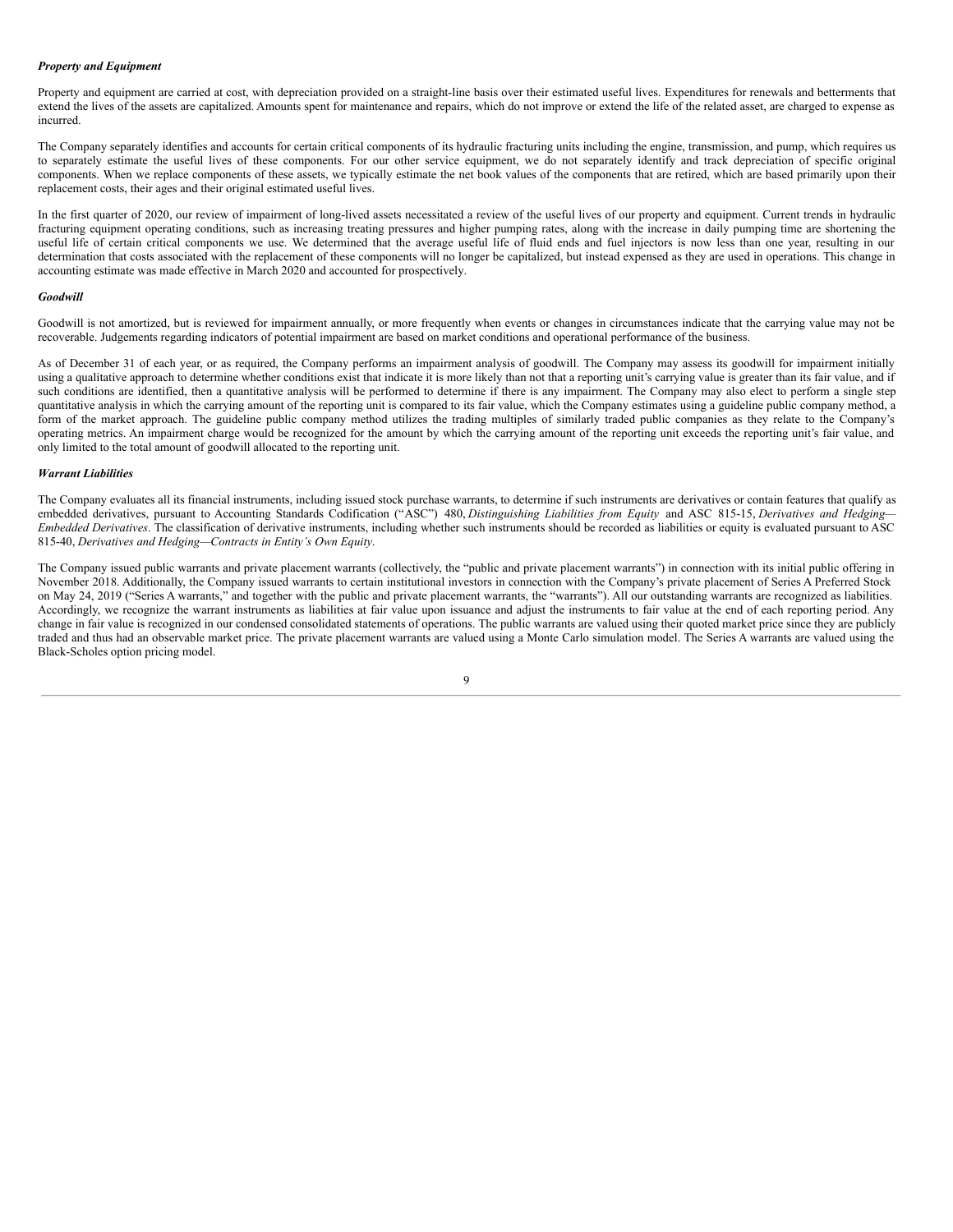#### *Fair Value of Financial Instruments*

Fair value is defined under ASC 820, *Fair Value Measurement*, as the price that would be received to sell an asset or paid to transfer a liability in an orderly transaction between market participants at the measurement date. ASC 820 also establishes a three-level hierarchy, which requires an entity to maximize the use of observable inputs and minimize the use of unobservable inputs when measuring fair value. The three levels are defined as follows:

Level 1–inputs are quoted prices (unadjusted) in active markets for identical assets or liabilities.

Level 2–inputs other than quoted prices included within Level 1 that are observable for the asset or liability, either directly or indirectly.

Level 3–inputs are unobservable for the asset or liability.

The following is a summary of the carrying amounts and estimated fair values of our financial instruments as of March 31, 2021 and December 31, 2020:

*Senior Secured Term Loan*. The fair value of the Senior Secured Term Loan is \$196.9 million and \$198.0 million as of March 31, 2021 and December 31, 2020, respectively.

*Equipment financing*. The carrying value of the equipment financing approximates fair value as its terms are consistent with and comparable to current market rates as of March 31, 2021 and December 31, 2020, respectively.

See "Note 8 – Warrant Liabilities" for fair value measurements associated with the Company's warrants.

#### *Revenue Recognition*

The Company recognizes revenue based on the customer's ability to benefit from the services rendered in an amount that reflects the consideration expected to be received in exchange for those services.

The Company's performance obligations are satisfied over time, typically measured by the number of stages completed or the number of pumping days a fleet is available to pump for a customer in a month. All revenue is recognized when a contract with a customer exists, collectability of amounts subject to invoice is probable, the performance obligations under the contract have been satisfied over time, and the amount to which the Company has the right to invoice has been determined. A portion of the Company's contracts contain variable consideration; however, this variable consideration is typically unknown at the time of contract inception, and is not known until the job is complete, at which time the variability is resolved.

The Company has elected to use the "as invoiced" practical expedient to recognize revenue based upon the amount it has a right to invoice upon the completion of each performance obligation per the terms of the contract.

#### *Accounts Receivable*

Accounts receivable are recorded at their outstanding balances adjusted for an allowance for doubtful accounts. The allowance for doubtful accounts is determined by analyzing the payment history and credit worthiness of each customer. Receivable balances are charged off when they are considered uncollectible by management. Recoveries of receivables previously charged off are recorded as income when received. During the three months ended March 31, 2021, the Company wrote-off accounts receivable amounting to \$12.0 million, which was previously reserved for in full as of December 31, 2020. See "Note 17 – Subsequent Events" for more information.

#### *Major Customer and Concentration of Credit Risk*

The concentration of our customers in the oil and natural gas industry may impact our overall exposure to credit risk, either positively or negatively, in that customers may be similarly affected by changes in economic and industry conditions. We perform ongoing credit evaluations of our customers and do not generally require collateral in support of our trade receivables.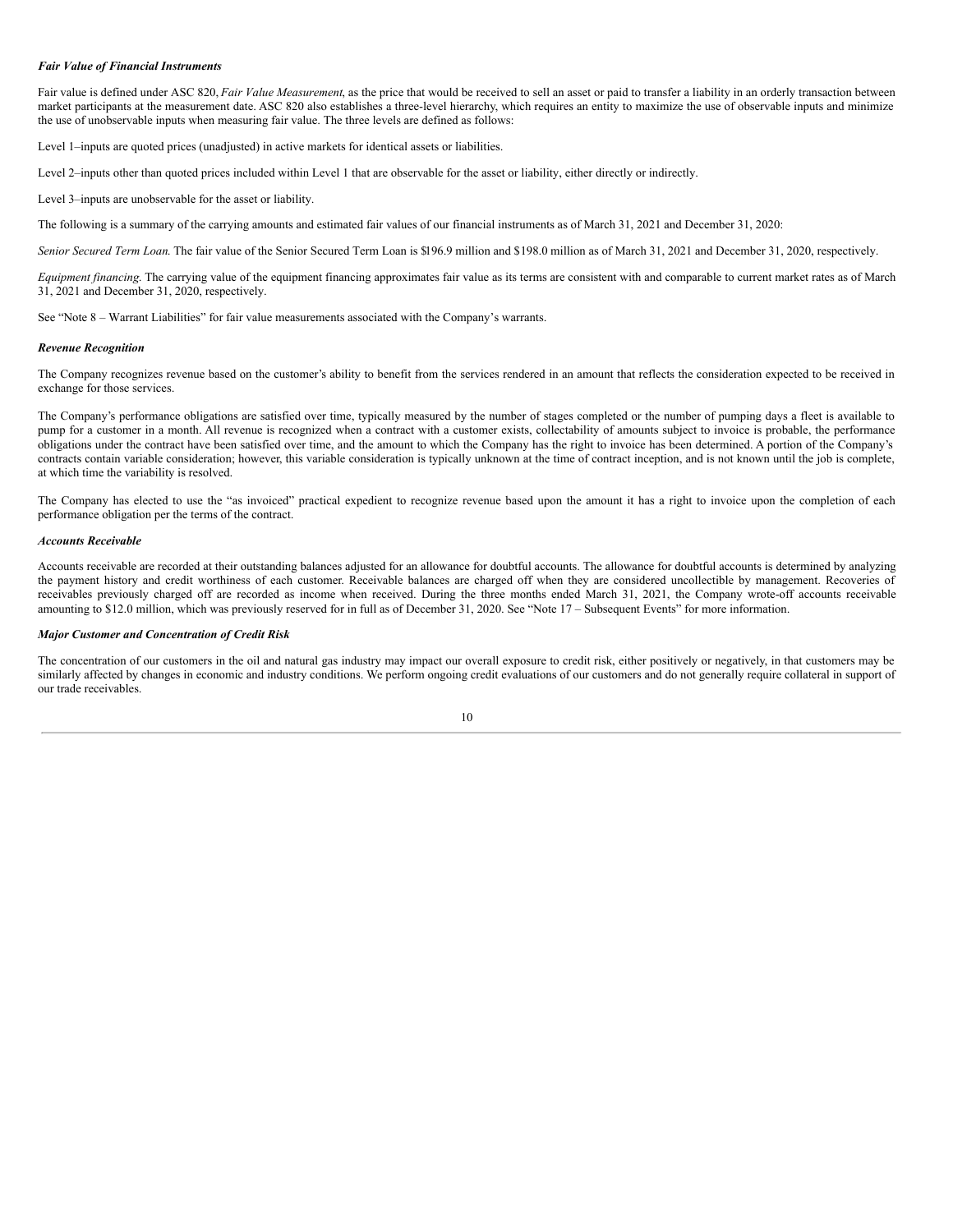The following table shows the percentage of revenues from our significant customers:

|            | Three Months Ended March 31, |          |
|------------|------------------------------|----------|
|            | 2021                         | 2020     |
| Customer A | $\ast$                       | 23.6%    |
| Customer B | 13.0%                        | 13.9%    |
| Customer C | $12.6\%$                     | 13.8%    |
| Customer D | *                            | $12.7\%$ |
| Customer E | $16.6\%$                     | $\ast$   |
| Customer F | 20.3%                        | $\ast$   |
| Customer H | 18.5%                        | $\ast$   |
|            |                              |          |

#### *An asterisk indicates that revenue is less thanten percent.*

The following table shows the percentage of trade receivables from our significant customers:

|            | <b>March 31, 2021</b> | <b>December 31, 2020</b> |
|------------|-----------------------|--------------------------|
| Customer B | $10.7\%$              | $32.2\%$                 |
| Customer C | *                     | 17.0%                    |
| Customer E | $20.9\%$              | $\ast$                   |
| Customer F | 15.8%                 | $12.7\%$                 |
| Customer G | $\ast$                | $12.5\%$                 |
| Customer H | 21.0%                 | 13.5%                    |

*An asterisk indicates that trade receivable is less thanten percent*

# *Income Taxes*

The Company under ASC 740, *Accounting for Income Taxes*, uses the asset and liability method of accounting for income taxes, under which deferred tax assets and liabilities are recognized for the future tax consequences of (i) temporary differences between the financial statement carrying amounts and the tax bases of existing assets and liabilities and (ii) operating loss and tax credit carryforwards. Deferred income tax assets and liabilities are based on enacted tax rates applicable to the future period when those temporary differences are expected to be recovered or settled. The effect of a change in tax rates on deferred tax assets and liabilities is recognized in income in the period the rate change is enacted. A valuation allowance is provided for deferred tax assets when it is more likely than not the deferred tax assets will not be realized.

ASC 740 prescribes a recognition threshold and a measurement attribute for the financial statement recognition and measurement of tax positions taken or expected to be taken in a tax return. For those benefits to be recognized, a tax position must be more-likely-than-not to be sustained upon examination by taxing authorities. The Company recognizes accrued interest and penalties related to unrecognized tax benefits as income tax expense. No amounts were accrued for the payment of interest and penalties at March 31, 2021. The Company is currently not aware of any issues under review that could result in significant payments, accruals or material deviation from its position. The Company is subject to income tax examinations by major taxing authorities since inception.

# **NOTE 3 – ACCOUNTING STANDARDS**

Except as discussed below, there have been no recent accounting pronouncements or changes in accounting pronouncements during the three months ended March 31, 2021, as compared to the recent accounting pronouncements described in the Amended Annual Report, that are of significance, or potential significance to the Company.

In August 2018, the FASB issued ASU 2018-15, Intangibles - Goodwill and Other - Internal-Use Software (Subtopic 350-40): Customer's Accounting for Implementation Costs Incurred in a Cloud Computing Arrangement That is a Service Contract, requiring a customer in a cloud computing arrangement that is a service contract to follow the guidance in ASC 350-40 in determining the requirements for capitalizing implementation costs incurred to develop or obtain internal-use-software. The new guidance will be effective for emerging growth companies for annual reporting periods beginning after December 15, 2020, and interim periods within annual periods beginning after December 15, 2021. Early adoption is permitted. The Company adopted ASU 2018-15 on January 1,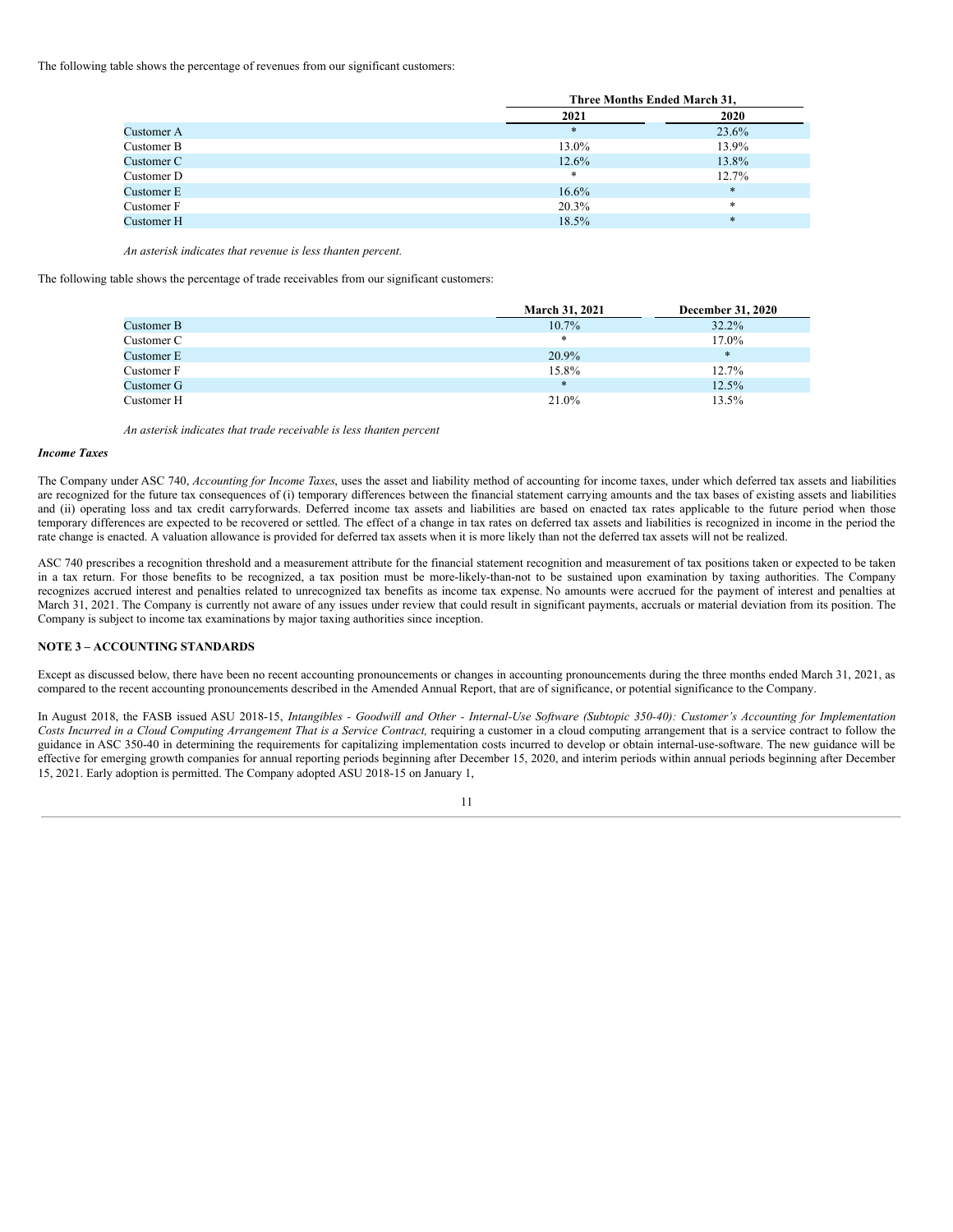2021, and the adoption of this standard did not have a material impact on the Company's consolidated financial statements.

# **NOTE 4 – PREPAIDS AND OTHER CURRENT ASSETS**

Prepaids and other current assets consisted of the following *(in thousands)*:

|                                                 | <b>March 31, 2021</b> |        | <b>December 31, 2020</b> |        |  |
|-------------------------------------------------|-----------------------|--------|--------------------------|--------|--|
| Prepaid insurance                               |                       | 10.945 |                          | 3.162  |  |
| Recoverable costs from insurance                |                       | -      |                          | 4.635  |  |
| Income tax receivable                           |                       | 1.567  |                          | 1.567  |  |
| Other current assets                            |                       | 1.536  |                          | 1.343  |  |
| Total prepaid expenses and other current assets |                       | 14.048 |                          | 10.707 |  |

During the three months ended March 31, 2021, the Company prepaid \$10.1 million in insurance premiums related to renewals of various insurance policies.

The recoverable costs from insurance amounting to \$4.6 million recorded as of December 31, 2020 was collected in full during the three months ended March 31, 2021.

# **NOTE 5 – INTANGIBLE ASSETS**

A summary of intangible assets consisted of the following*(in thousands)*:

|                         | <b>Estimated</b><br><b>Useful</b><br>Life (in years) |   | Gross<br>Carrying<br>Value |   | Accumulated<br>Amortization |   | <b>Net Book</b><br>Value |
|-------------------------|------------------------------------------------------|---|----------------------------|---|-----------------------------|---|--------------------------|
| As of March 31, 2021    |                                                      |   |                            |   |                             |   |                          |
| Trademarks              | 10                                                   | S | 1,415                      | S | 208                         | S | 1,207                    |
| Patents                 | 20                                                   |   | 12,775                     |   | 757                         |   | 12,018                   |
|                         |                                                      |   | 14.190                     |   | 965                         |   | 13.225                   |
| As of December 31, 2020 |                                                      |   |                            |   |                             |   |                          |
| Trademarks              | 10                                                   | S | 1.415                      | S | 156                         | S | 1,259                    |
| Patents                 | 20                                                   |   | 12,775                     |   | 568                         |   | 12,207                   |
|                         |                                                      | S | 14.190                     |   | 724                         |   | 13.466                   |

The intangible assets are amortized over the period the Company expects to receive the related economic benefit. Amortization expense related to amortizable intangible assets for the three months ended March 31, 2021 and 2020 was \$0.2 million and \$0.4 million, respectively, and was included as part of depreciation and amortization in the condensed consolidated statements of operations.

As of March 31, 2021, the estimated amortization expense for future periods is as follows (in *thousands*):

| <b>Fiscal Year</b> | <b>Estimated</b><br>Amortization<br><b>Expense</b> |        |  |  |
|--------------------|----------------------------------------------------|--------|--|--|
| Remainder of 2021  |                                                    | 725    |  |  |
| 2022               |                                                    | 966    |  |  |
| 2023               |                                                    | 966    |  |  |
| 2024               |                                                    | 966    |  |  |
| 2025               |                                                    | 966    |  |  |
| Thereafter         |                                                    | 8,636  |  |  |
| Total              |                                                    | 13,225 |  |  |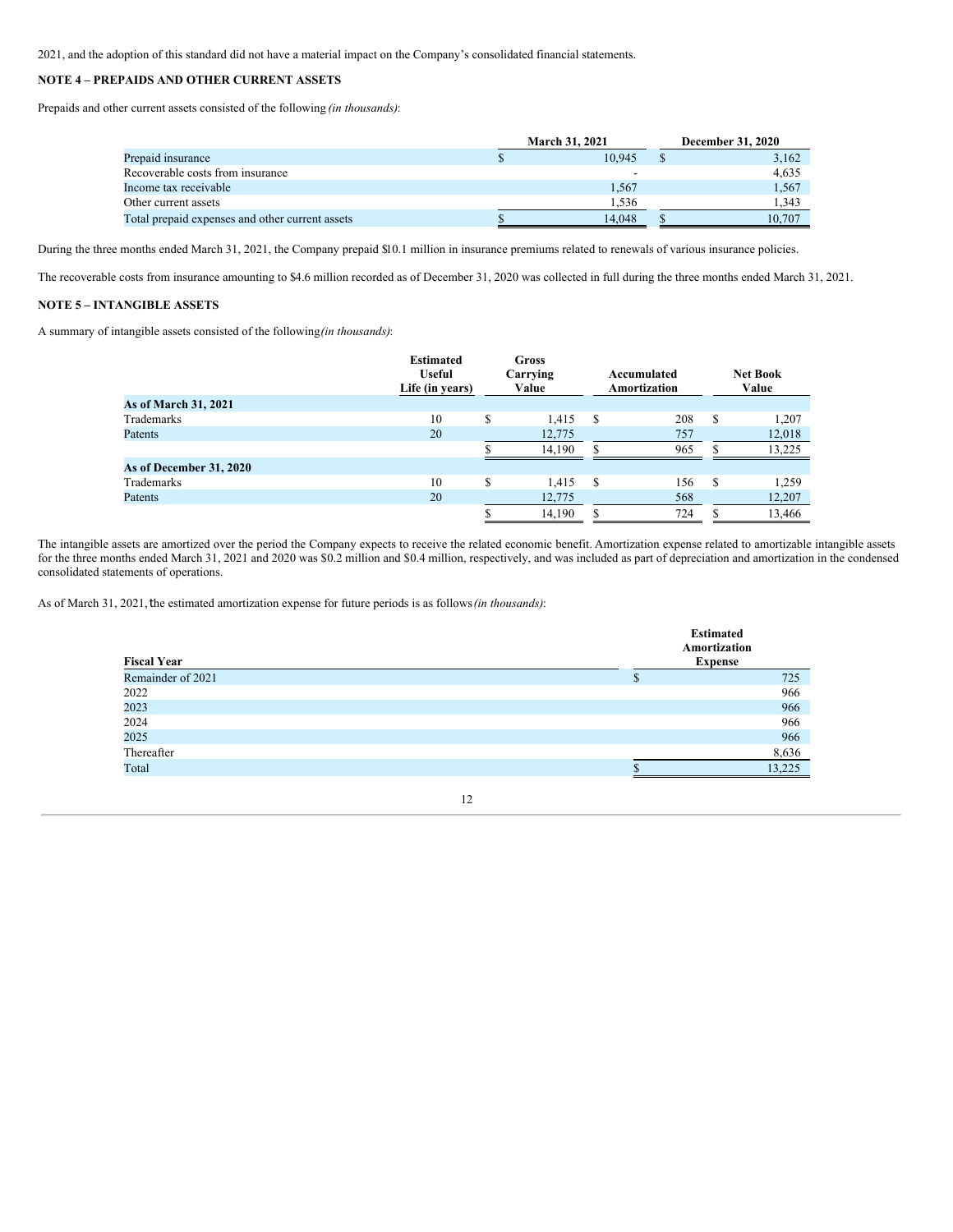# **NOTE 6 – PROPERTY AND EQUIPMENT, NET**

Property and equipment consisted of the following *(in thousands)*:

|                                    | <b>Estimated</b><br><b>Useful</b> |   |                |   |                          |
|------------------------------------|-----------------------------------|---|----------------|---|--------------------------|
|                                    | Life (in years)                   |   | March 31, 2021 |   | <b>December 31, 2020</b> |
| Fracturing equipment               | 1.5 to 25                         | S | 267,690        | S | 263,869                  |
| Light duty vehicles                |                                   |   | 3,491          |   | 2,483                    |
| Furniture and fixtures             |                                   |   | 67             |   | 67                       |
| IT equipment                       |                                   |   | 1,723          |   | 1,676                    |
| Auxiliary equipment                | 2 to 20                           |   | 12,495         |   | 11,058                   |
| Leasehold improvements             | Term of lease                     |   | 287            |   | 287                      |
|                                    |                                   |   | 285,753        |   | 279,440                  |
| Less: Accumulated depreciation and |                                   |   |                |   |                          |
| amortization                       |                                   |   | (52, 251)      |   | (44,108)                 |
| Property and equipment, net        |                                   |   | 233,502        |   | 235,332                  |
|                                    |                                   |   |                |   |                          |

Depreciation and amortization expense related to property and equipment for the three months ended March 31, 2021 and 2020 was \$0.9 million and \$31.6 million, respectively.

# **NOTE 7 – ACCRUED EXPENSES AND OTHER CURRENT LIABILITIES**

Accrued expenses and other current liabilities consisted of the following *(in thousands)*:

|                                                | <b>March 31, 2021</b> | <b>December 31, 2020</b> |        |  |
|------------------------------------------------|-----------------------|--------------------------|--------|--|
| Accrued payroll and benefits                   | 6.034                 |                          | 7.208  |  |
| Accrued taxes                                  | 3.075                 |                          | 5.380  |  |
| Accrued interest                               | 506                   |                          | 317    |  |
| Other current liabilities                      | 2.374                 |                          | 1.876  |  |
| Accrued expenses and other current liabilities | 11.989                |                          | 14.781 |  |

# **NOTE 8 – WARRANT LIABILITIES**

#### *Warrants*

As of March 31, 2021, a total of19,167,417 public warrants and private placement warrants were outstanding, and exercisable for an aggregate of9,583,709 shares of Class A common stock. In addition, as of March 31, 2021, 5,288,885 Series A warrants were outstanding pursuant to the Series A preferred stock purchase agreement, and exercisable for 5,288,885 shares of Class A common stock.

# *Fair Value Measurement*

The Company's warrants are accounted for as liabilities measured at fair value upon issuance, with subsequent changes in fair value reported in the Company's condensed consolidated statements of operations each reporting period.

The following tables present the Company's fair value hierarchy for liabilities measured at fair value on a recurring basis as of March 31, 2021 and December31, 2020 *(in thousands)*:

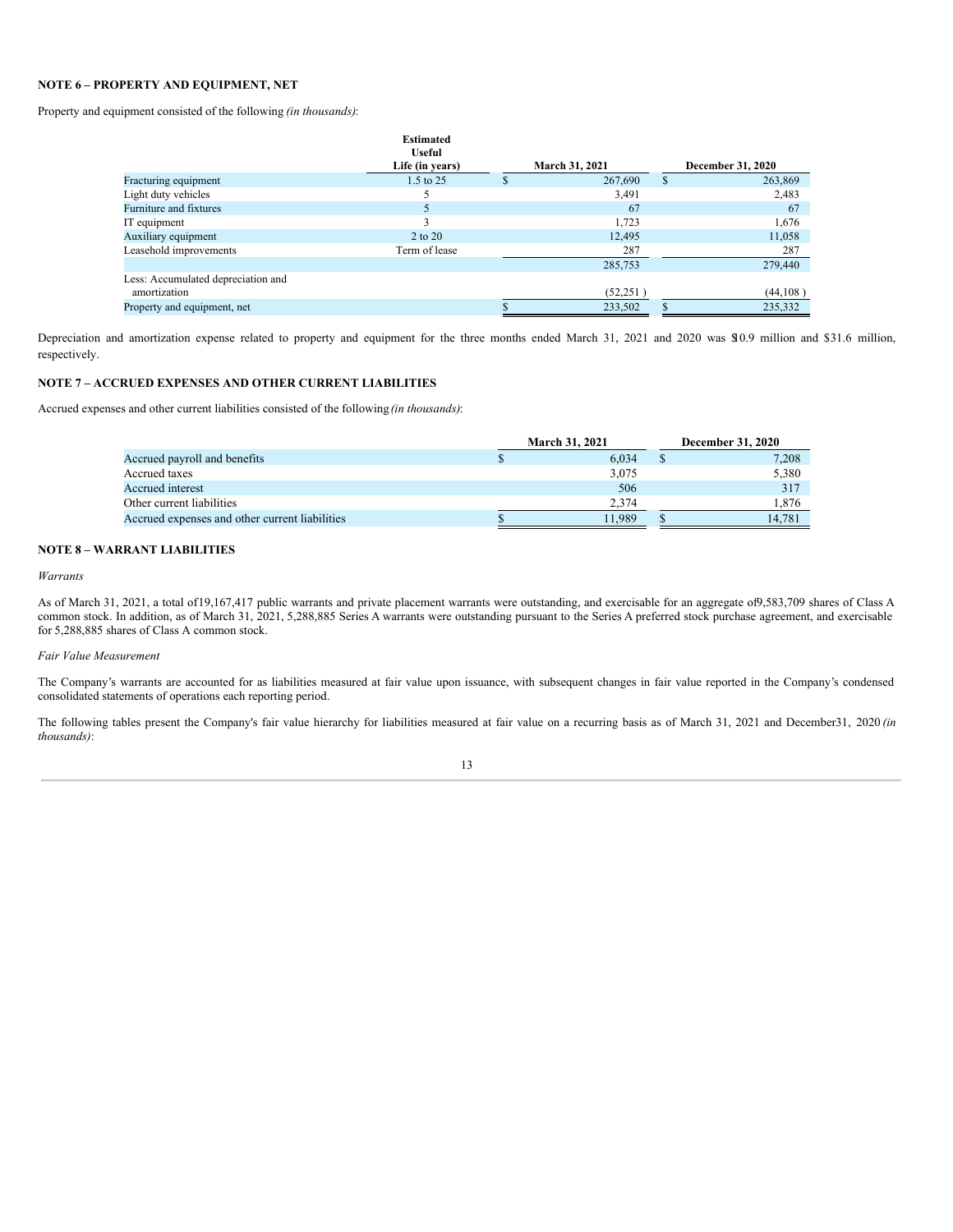|                             |               | <b>Quoted prices</b><br>in active<br>markets<br>(Level 1) |               | Other<br>observable<br>inputs<br>(Level 2) |   | Unobservable inputs<br>(Level 3) |              | Total |
|-----------------------------|---------------|-----------------------------------------------------------|---------------|--------------------------------------------|---|----------------------------------|--------------|-------|
| <b>As of March 31, 2021</b> |               |                                                           |               |                                            |   |                                  |              |       |
| Public warrants             | $\mathbb{S}$  | 1.799                                                     | <sup>\$</sup> | $\sim$                                     | S | $\sim 100$                       | <sup>S</sup> | 1,799 |
| Private placement warrants  |               |                                                           |               | 1,825                                      |   |                                  |              | 1,825 |
| Series A warrants           |               |                                                           |               | 5,151                                      |   |                                  |              | 5,151 |
|                             |               | .799                                                      |               | 6,976                                      |   |                                  |              | 8,775 |
| As of December 31, 2020     |               |                                                           |               |                                            |   |                                  |              |       |
| Public warrants             | $\mathcal{S}$ | 254                                                       | $\mathcal{S}$ | $\mathcal{L}^{\mathcal{A}}$                | S | $\sim 100$                       | <b>S</b>     | 254   |
| Private placement warrants  |               |                                                           |               | 248                                        |   | ۰                                |              | 248   |
| Series A warrants           |               |                                                           |               | 1,117                                      |   |                                  |              | 1,117 |
|                             |               | 254                                                       |               | 1,365                                      |   | $\overline{\phantom{0}}$         |              | 1,619 |

**Quoted prices**

*Public warrants*. The fair value of the public warrants are classified as Level 1 in the fair value hierarchy and valued using quoted market prices, as they are traded in active markets.

*Private placement warrants.*The fair value of the private placement warrants are classified as a Level 2 in the fair value hierarchy and determined using a Monte Carlo simulation model. As of March 31, 2021, the valuation for the private placement warrants used the following assumptions: exercise price of \$5.75 per half share (\$11.50 for full share equivalent), stock price of \$1.04, expected remaining life of 2.61 years, volatility rate of 142.8%, risk-free interest rate of 0.3% and dividend rate of 0%.

*Series A warrants*. The fair value of the Series A warrants are classified as a Level 2 in the fair value hierarchy and determined using the Black-Scholes valuation method. As of March 31, 2021, the valuation for the Series A warrants used the following assumptions: exercise price of \$7.66, expected remaining term of 4.7 years, volatility rate of 142.8%, risk-free interest rate of0.8% and expected dividend rate of0%*.*

The following table summarizes the activities, including changes in fair values of the Company's warrant liabilities for the three months ended March 31, 2021 and 2020*(in thousands)*:

|                                             | Three Months Ended March 31. |  |          |  |
|---------------------------------------------|------------------------------|--|----------|--|
|                                             | 2021                         |  | 2020     |  |
| Balance at beginning of period              | 1.619                        |  | 8.147    |  |
| Change in fair value of warrant liabilities | 7.151                        |  | (6, 553) |  |
| Amortization of warrant issuance costs      |                              |  |          |  |
| Balance at end of period                    | 8.775                        |  | . .599   |  |

# **NOTE 9 – NOTES PAYABLE**

During the three months ended March 31, 2021,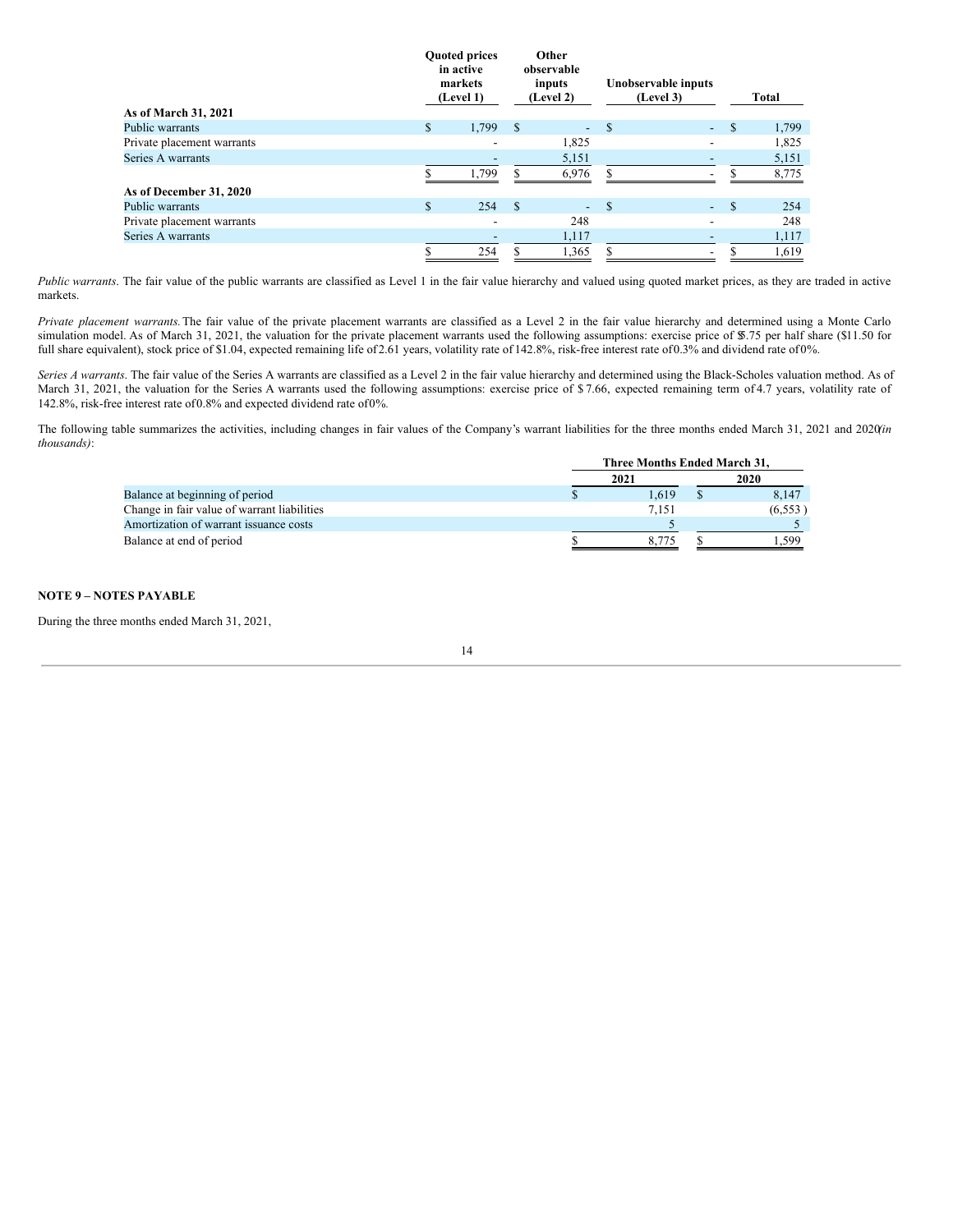the Company entered into variousinsurance premium finance agreements amounting to \$9.1 million, payable in equal monthly installments at a weighted average interest rate of 5.4%. These premium finance agreements are due within one year and are recorded as notes payableunder current liabilities in the condensed consolidated balance sheets.

# **NOTE 10 – DEBT**

Long-term debt consisted of the following *(in thousands)*:

|                                                      | <b>March 31, 2021</b> |   | December 31, 2020 |
|------------------------------------------------------|-----------------------|---|-------------------|
| Senior Secured Term Loan                             | 245,000               | S | 246,250           |
| <b>ABL Credit Facility</b>                           | 35,884                |   | 23,710            |
| PPP Loan                                             | 10,000                |   | 10,000            |
| USDA Loan                                            | 25,000                |   | 21,996            |
| Equipment financing                                  | 12,002                |   | 12,866            |
| Capital leases                                       | 879                   |   | 229               |
| Total debt principal balance                         | 328,765               |   | 315,051           |
| Unamortized discount on debt and debt issuance costs | (12,381)              |   | (17,576)          |
| Current maturities                                   | (13, 782)             |   | (13,573)          |
| Net Long-term debt                                   | 302,602               |   | 283,902           |

# *ABL Credit Facility*

The ABL Credit Facility is subject to a borrowing base which is calculated based on a formula referencing the Company's eligible accounts receivables. As of March 31, 2021, the borrowing base was \$50.0 million and the outstanding revolver loan balance was \$35.9 million, classified as long-term debt in the condensed consolidated balance sheets.

## *USDA Loan*

In November 2020, we entered into a Business Loan Agreement (the "USDA Loan") with a commercial bank pursuant to the United States Department of Agriculture, Business & Industry Coronavirus Aid, Relief, and Economic Security Act Guaranteed Loan Program, in the aggregate principal amount of up to \$ 25.0 million for the purpose of providing long-term financing for eligible working capital. Interest payments are due monthly at the interest rate of 5.75% per annum beginning on December 12, 2020 but principal payments are not required until December 12, 2023. During the fourth quarter of 2020, we received proceeds amounting to \$22.0 million under the USDA Loan. In January 2021, we received the remaining proceeds amounting to \$3.0 million.

# *Payments of Debt Obligations due by Period*

Presented in the following table is a schedule of the repayment requirements of long-term debt as of March 31, 2021*(in thousands)*:

|                   |   | <b>Principal Amount</b><br>of Long-term Debt |
|-------------------|---|----------------------------------------------|
| Remainder of 2021 | Φ | 11,572                                       |
| 2022              |   | 10,186                                       |
| 2023              |   | 9,408                                        |
| 2024              |   | 9,940                                        |
| 2025              |   | 269,081                                      |
| Thereafter        |   | 18,578                                       |
| Total             |   | 328,765                                      |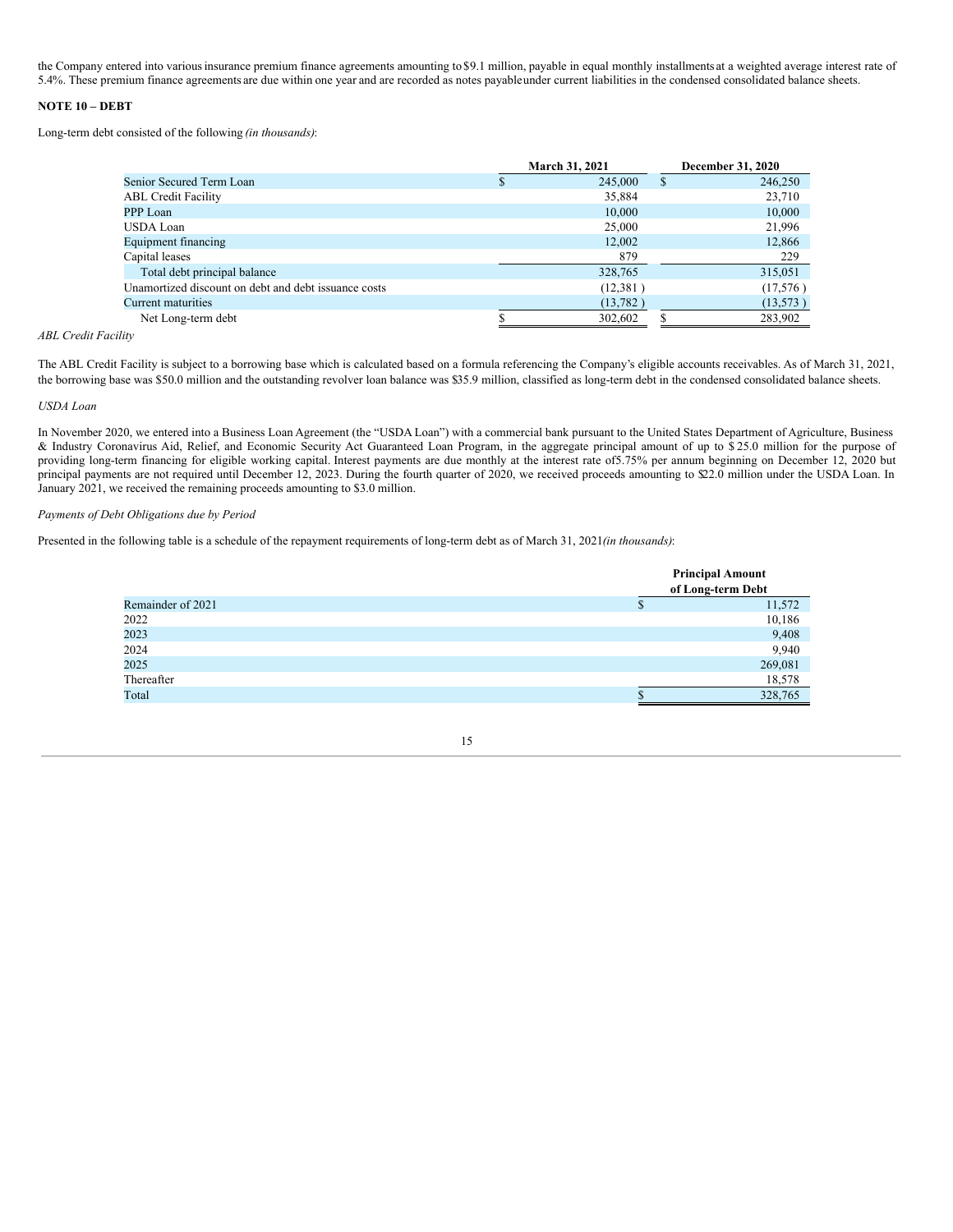# **NOTE 11 – MEZZANINE EQUITY**

#### *Series A Redeemable Convertible Preferred Stock*

The following table summarizes the Company's Series A Redeemable Convertible Preferred Stock, par value \$0.0001 per share ("Series A preferred stock") activities for the three months ended March 31, 2021 (*in thousands, except share amounts*):

|                                                          | <b>Shares</b> | Amount |
|----------------------------------------------------------|---------------|--------|
| Series A preferred stock as of December 31, 2020         |               |        |
| (As Restated)                                            | 50.000        | 50.975 |
| Deemed and imputed dividends on Series A preferred stock |               | 464    |
| Accrued Series A preferred stock dividends               |               | 1.813  |
| Series A preferred stock as of March 31, 2021            | 50,000        | 53.252 |

During the three months ended March 31, 2021, the Company issued444,444 additional warrants to the purchasers of Series A preferred stock in accordance with the Series A preferred stock purchase agreement.

As of March 31, 2021,50,000 shares of Series A preferred stock were outstanding and convertible into9,329,921 shares of Class A common stock, and dividends accrued and outstanding with respect to the Series A preferred stock were \$12.2 million and reflected in the carrying value of Series A preferred stock.

# *Series B Redeemable Convertible Preferred Stock*

The following table summarizes the Company's Series B Redeemable Convertible Preferred Stock, par value \$0.0001 per share ("Series B preferred stock") activities for the three months ended March 31, 2021 (*in thousands, except share amounts*):

|                                                                | <b>Shares</b> | Amount |
|----------------------------------------------------------------|---------------|--------|
| Series B preferred stock as of December 31, 2020               | 22,050        | 22.686 |
| Conversion of Series B preferred stock to Class A common stock | (762)         | (797   |
| Accrued Series B preferred stock dividends                     |               | 711    |
| Series B preferred stock as of March 31, 2021                  | 21.288        | 22,600 |

In February 2021, 762 shares of Series B preferred stock and related accrued dividends were converted into2,745,778 shares of Class A common stock pursuant to the certificate of designations authorizing and establishing the rights, preferences, and privileges of the Series B preferred stock. Accordingly, the Company recorded a reduction of \$0.8 million in the carrying value of the Series B preferred stock.

As of March 31, 2021,21,288 shares of Series B preferred stock were outstanding and convertible into77,965,385 shares of Class A common stock, and dividends accrued and outstanding with respect to the Series B preferred stock was \$2.8 million and reflected in the carrying value of Series B preferred stock.

# **NOTE 12 – STOCKHOLDERS' EQUITY**

#### *Shares Authorized and Outstanding*

#### *Preferred Stock*

The Company is authorized to issue 10,000,000 shares of preferred stock with a par value of \$0.0001 per share with such designation, rights and preferences as may be determined from time to time by the Company's Board of Directors. See "Note 11 – Mezzanine Equity" for the discussion of preferred stock issued and outstanding.

#### *Class A Common Stock*

The Company is authorized to issue 400,000,000 shares of Class A common stock with a par value of \$0.0001 per share. At

March 31, 2021 and December 31, 2020, there were90,068,356 and 72,515,342 shares of Class A common stock issued and outstanding, respectively. At March 31, 2021, 1,000,000 outstanding shares of Class A common stock were subject to cancellation on November 9, 2024, unless the closing price per share of the Class A common stock has equaled or exceeded \$12.00 for any 20 trading

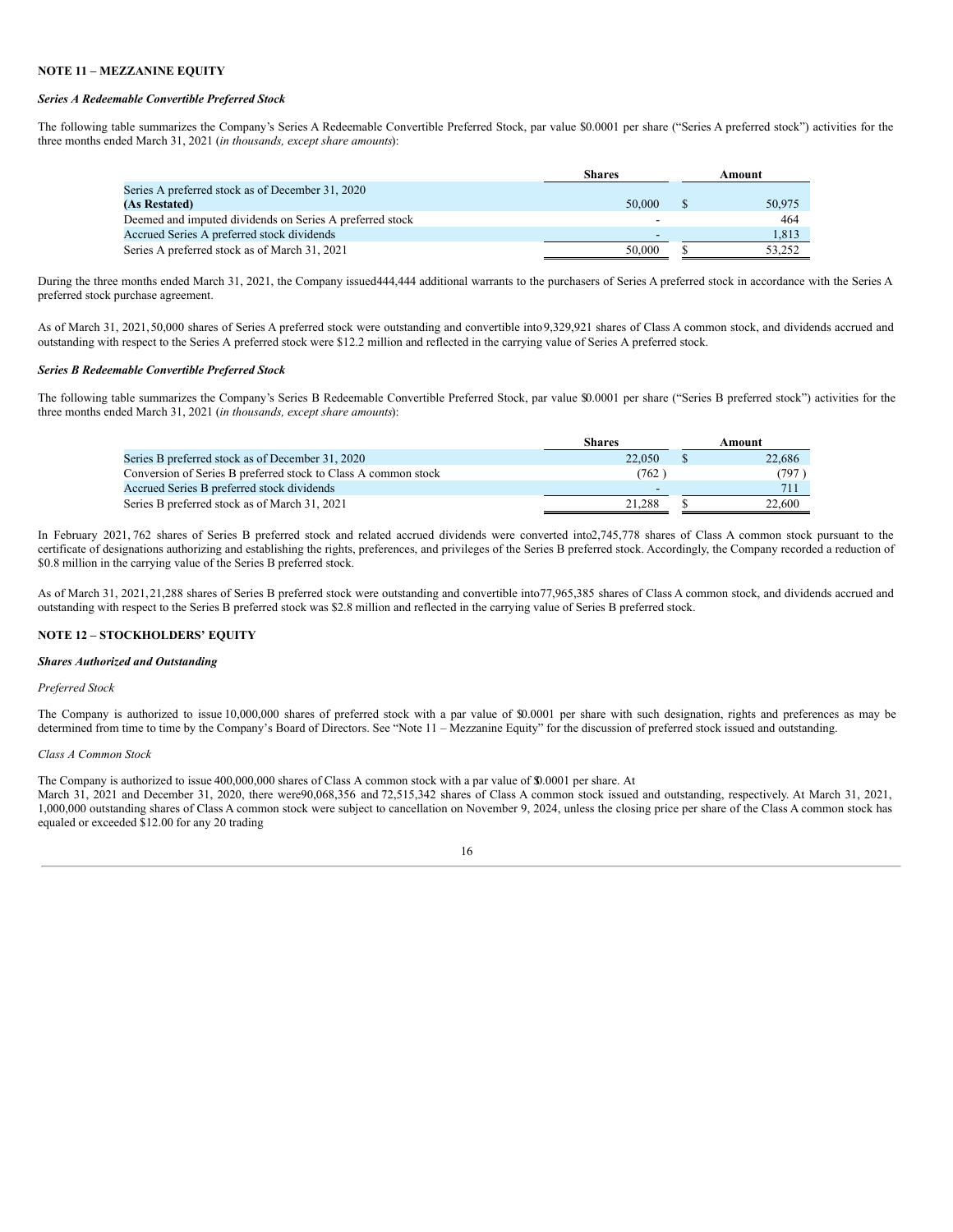days within any 30-trading day period, and 609,677 outstanding shares of Class A common stock were subject to the same cancellation provision, but at a closing price per share of \$13.50.

On June 26, 2020, the Company entered into an Equity Distribution Agreement (the "ATM Agreement") with Piper Sandler & Co. relating to the Company's shares of Class A common stock. In accordance with the terms of the ATM Agreement, the Company may offer and sell over a period of time shares of our Class A common stock. The ATM Agreement relates to an "at-the-market" offering program. Under the ATM Agreement, the Company will pay Piper Sandler an aggregate commission of up to 3% of the gross sales price per share of Class A common stock sold under the ATM Agreement. On March 19, 2021, the Company filed Supplement No. 1 to Prospectus Supplement dated June 26, 2020 to increase the number of shares of Class A common stock that we may offer in accordance with the terms of the ATM Agreement by an additional \$ 39.7 million in excess of the amount covered by the prospectus of \$10.3 million. During the three months ended March 31, 2021, the Company sold12,624,657 shares of Class A common stock for a total net proceeds of \$10.7 million and paid \$0.3 million in commissions under the ATM Agreement.

#### *Class B Common Stock*

The Company is authorized to issue 20,000,000 shares of Class B common stock with a par value of \$0.0001 per share. The shares of Class B common stock are non-economic; however, holders are entitled to one vote per share. Each share of Class B common stock, together with one unit of USWS Holdings, is exchangeable for one share of Class A common stock or, at the Company's election, the cash equivalent to the market value of one share of Class A common stock.

During the three months ended March 31, 2021,2,302,936 shares of Class B common stock were converted to an equivalent number of shares of Class A common stock.

As of March 31, 2021 and December 31, 2020, there were0 and 2,302,936 shares of Class B common stock issued and outstanding, respectively.

#### *Noncontrolling Interest*

During the three months ended March 31, 2021, the remaining noncontrolling interest holders of USWS Holdings surrendered all of their respective shares in exchange for the Company's Class A common stock. Accordingly, USWS Holdings became the Company's wholly owned subsidiary as of March 31, 2021.

#### **NOTE 13 – EARNINGS (LOSS) PER SHARE**

Basic earnings (loss) per share is computed by dividing income (loss) available to common stockholders by the weighted average number of common shares outstanding during the period. Diluted earnings per share is computed in the same manner as basic earnings per share except that the denominator is increased to include the number of additional common shares that could have been outstanding assuming the exercise of stock options, exercise of warrants, conversion of Series A and Series B preferred stock, conversion of Class B common stock, vesting of restricted shares of Class A common stock, and issuance of Class A common stock associated with the deferred stock units and certain performance awards.

Basic and diluted net income (loss) per share excludes the income (loss) attributable to and shares associated with the1,609,677 shares of Class A common stock that are subject to cancellation on November 9, 2024 if certain market conditions have not been met. The Company has included in the calculation accrued dividends on Series A and Series B preferred stock and related deemed and imputed dividends.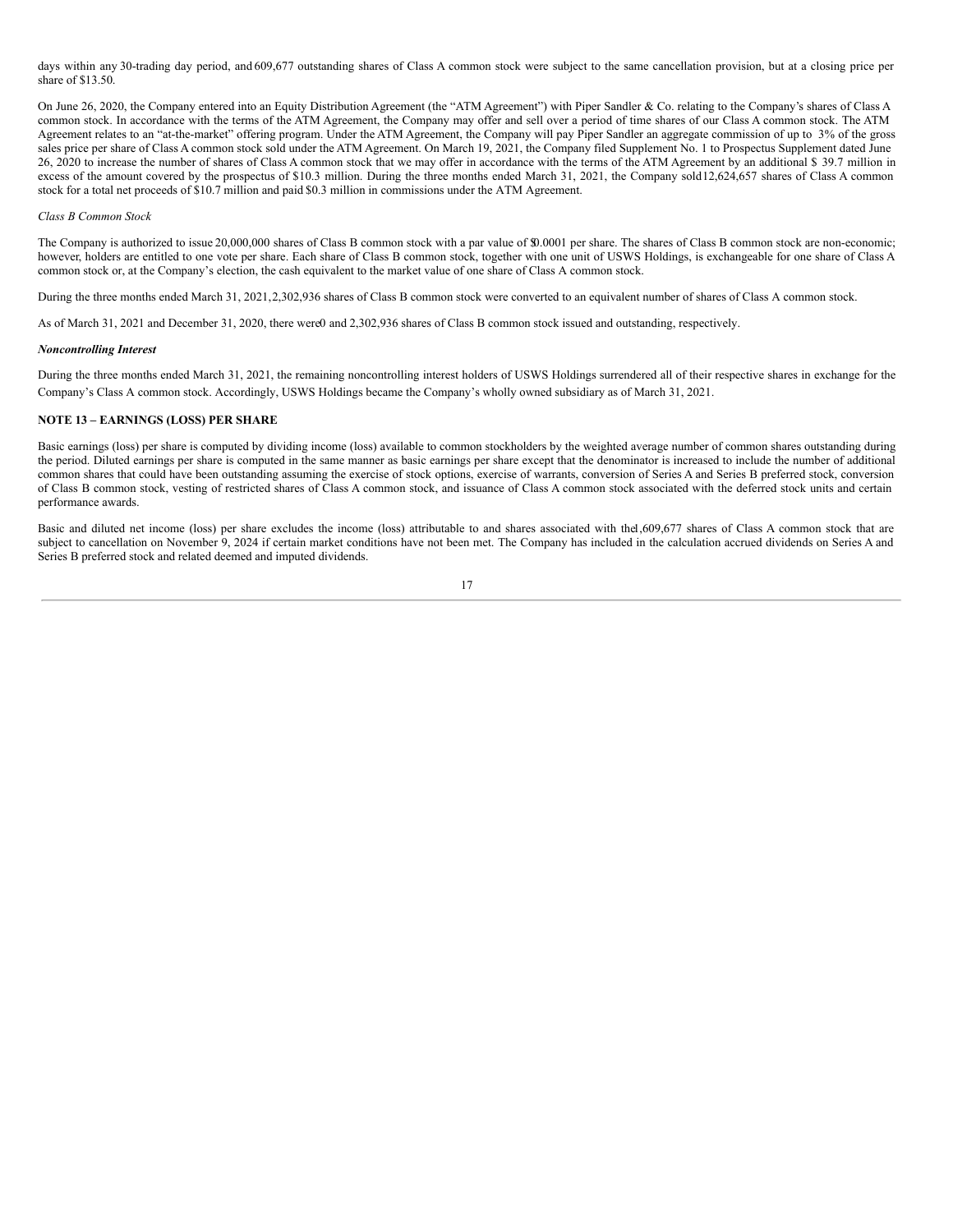The following table sets forth the calculation of basic and diluted earnings (loss) per share for the periods indicated based on the weighted average number of shares of Class A common stock outstanding for the period *(in thousands, except share and per share amounts)*:

|                                                                                              |    | Three Months Ended March 31, |   |                       |
|----------------------------------------------------------------------------------------------|----|------------------------------|---|-----------------------|
|                                                                                              |    | 2021                         |   | 2020<br>(As Restated) |
| Basic Net Income (Loss) Per Share                                                            |    |                              |   |                       |
| Numerator:                                                                                   |    |                              |   |                       |
| Net loss attributable to U.S. Well Services, Inc.                                            | S  | (20, 566)                    | S | (165, 818)            |
| Net loss attributable to cancellable Class A common stock                                    |    | 411                          |   | 4,432                 |
| Basic net loss attributable to U.S. Well Services, Inc.<br>shareholders                      |    | (20, 155)                    |   | (161,386)             |
| Dividends accrued on Series A preferred stock                                                |    | (1,813)                      |   | (1,751)               |
| Dividends accrued on Series B preferred stock                                                |    | (711)                        |   |                       |
| Deemed and imputed dividends on Series A preferred stock                                     |    | (464)                        |   | (6,972)               |
| Deemed and imputed dividends on Series B preferred stock                                     |    | (4,168)                      |   |                       |
| Basic net loss attributable to U.S. Well Services, Inc.                                      |    |                              |   |                       |
| Class A common shareholders                                                                  |    | (27,311)                     |   | (170, 109)            |
| Denominator:                                                                                 |    |                              |   |                       |
| Weighted average shares outstanding                                                          |    | 80,586,777                   |   | 60,229,277            |
| Cancellable Class A common stock                                                             |    | (1,609,677)                  |   | (1,609,677)           |
| Basic and diluted weighted average shares outstanding                                        |    | 78,977,100                   |   | 58,619,600            |
| Basic and diluted net income (loss) per share<br>attributable to Class A common shareholders | \$ | (0.35)                       | S | (2.90)                |

A summary of securities excluded from the computation of diluted earnings per share is presented below for the applicable periods:

|                                                           | Three Months Ended March 31, |            |
|-----------------------------------------------------------|------------------------------|------------|
|                                                           | 2021                         | 2020       |
| Dilutive earnings per share:                              |                              |            |
| Anti-dilutive stock options                               | 877,266                      | 924,990    |
| Anti-dilutive warrants                                    | 14,872,594                   | 16,169,539 |
| Anti-dilutive restricted stock                            | 1,079,249                    | 1,685,686  |
| Anti-dilutive deferred stock units                        | 8,911,858                    |            |
| Anti-dilutive shares from Pool B awards                   | 10,124,725                   |            |
| Anti-dilutive Class B common stock convertible into       |                              |            |
| Class A common stock                                      |                              | 5,500,692  |
| Anti-dilutive Series A preferred stock convertible into   |                              |            |
| Class A common stock                                      | 9,329,921                    | 9,115,615  |
| Anti-dilutive Series B preferred stock convertible into   |                              |            |
| Class A common stock                                      | 77,965,385                   |            |
| Potentially dilutive securities excluded as anti-dilutive | 123,160,998                  | 33.396.522 |

# **NOTE 14 – SHARE-BASED COMPENSATION**

Share-based compensation expense consisted of the following (*in thousands*):

|                  |      | Three Months Ended March 31, |              |  |  |
|------------------|------|------------------------------|--------------|--|--|
|                  | 2021 |                              | 2020         |  |  |
| Restricted stock |      | 825                          | 1,824        |  |  |
| Stock options    |      | 214                          | 254          |  |  |
| <b>DSUs</b>      |      | 246                          |              |  |  |
| Pool A Awards    |      | 86                           |              |  |  |
| Pool B Awards    |      | 280                          |              |  |  |
| Total            |      | 1,651<br>(1)                 | 2.078<br>(2) |  |  |
|                  |      |                              |              |  |  |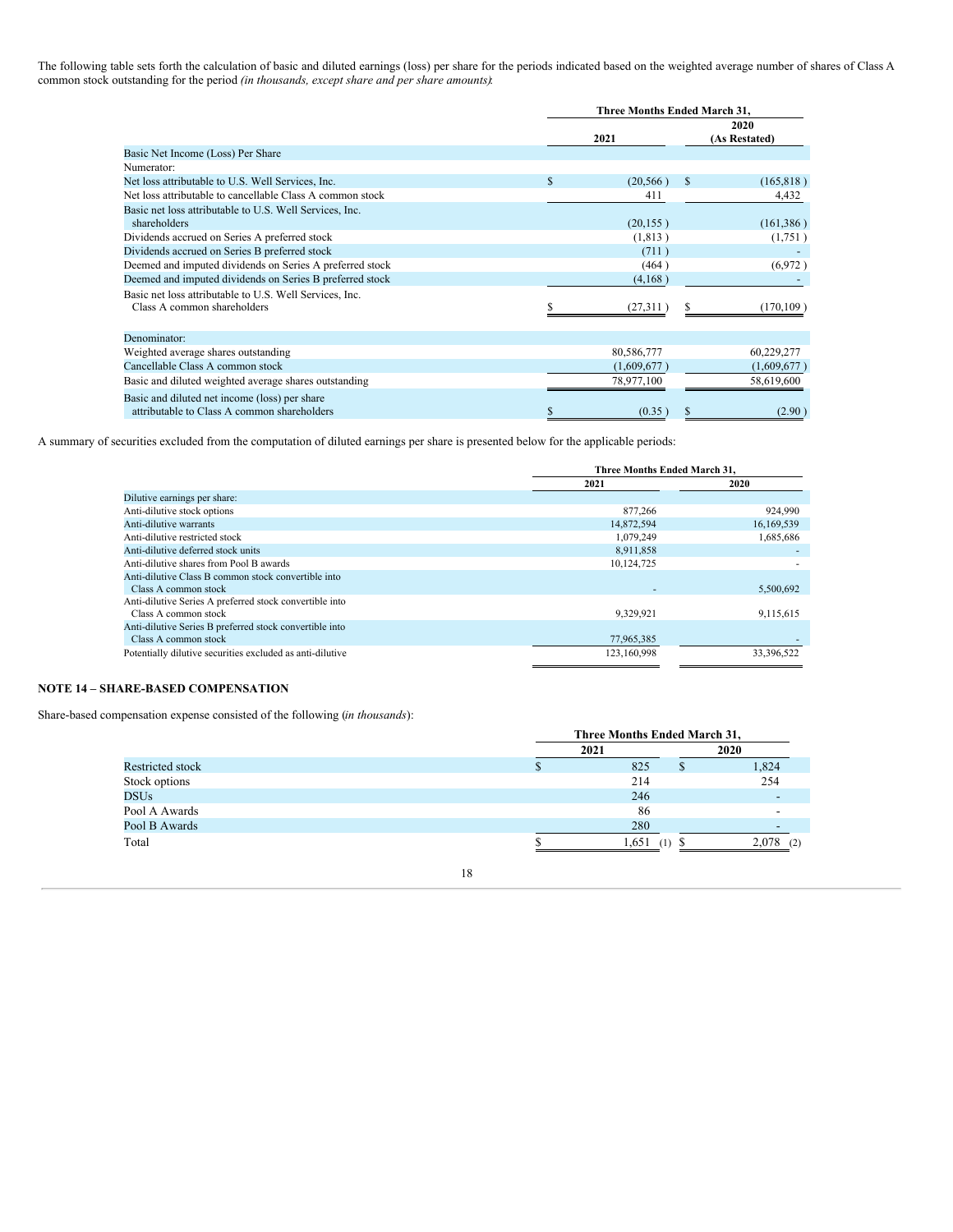(1) \$198 was presented as part of cost of services and \$1,453 was presented as part of selling, general and administrative expenses in the condensed consolidated statement of operations.

 $(2)$  \$918 was presented as part of cost of services and \$1,160 was presented as part of selling, general and administrative expenses in the condensed consolidated statement of operations.

## *Restricted Stock*

The following table summarizes the restricted stock activity for the three months ended March 31, 2021:

|                                                     |                        | Weighted-<br>average<br>grant-date<br>fair value per |
|-----------------------------------------------------|------------------------|------------------------------------------------------|
|                                                     | <b>Unvested shares</b> | share                                                |
| Non-vested restricted stock as of December 31, 2020 | 1,449,287              | \$<br>8.85                                           |
| Granted                                             |                        |                                                      |
| Vested                                              | (353,378)              | 8.91                                                 |
| Forfeited                                           | (16,660)               | 8.91                                                 |
| Non-vested restricted stock as of March 31, 2021    | 1,079,249              | \$<br>8.83                                           |

As of March 31, 2021, the total unrecognized compensation cost related to restricted stock was \$6.4 million which is expected to be recognized over a weighted-average period of 1.91 years. *Stock Options*

The following table summarizes the stock option activity for the three months ended March 31, 2021:

|                                     | Number of<br>shares |   | Weighted<br>average<br>exercise price<br>(per share)<br>data) | Weighted<br>Average<br>Remaining<br>Contractual<br>Life (years) |
|-------------------------------------|---------------------|---|---------------------------------------------------------------|-----------------------------------------------------------------|
| Outstanding as of December 31, 2020 | 877,266             |   | 8.91                                                          | 5.21                                                            |
| Exercised                           |                     |   | -                                                             |                                                                 |
| Forfeited/Expired                   |                     |   |                                                               | $\overline{\phantom{0}}$                                        |
| Outstanding as of March 31, 2021    | 877,266             | S | 8.91                                                          | 4.96                                                            |
| Exercisable as of March 31, 2021    | 438.633             |   | 8.91                                                          | 4.96                                                            |

As of March 31, 2021, the total unrecognized compensation cost related to stock options was \$1.7 million which is expected to be recognized over a weighted average period of 2.0 years.

# *Deferred Stock Units ("DSUs")*

The following table summarizes the DSUs activity for the three months ended March 31, 2021:

|                                         | <b>Unvested units</b>    |               | Weighted-<br>average<br>grant-date<br>fair value per<br>unit |
|-----------------------------------------|--------------------------|---------------|--------------------------------------------------------------|
| Non-vested DSUs as of December 31, 2020 | 8,911,858                | <sup>\$</sup> | 0.33                                                         |
| Granted                                 | $\overline{\phantom{a}}$ |               |                                                              |
| Vested                                  | (2,970,619)              |               | 0.33                                                         |
| Forfeited                               |                          |               |                                                              |
| Non-vested DSUs as of March 31, 2021    | 5,941,239                | \$            | 0.33                                                         |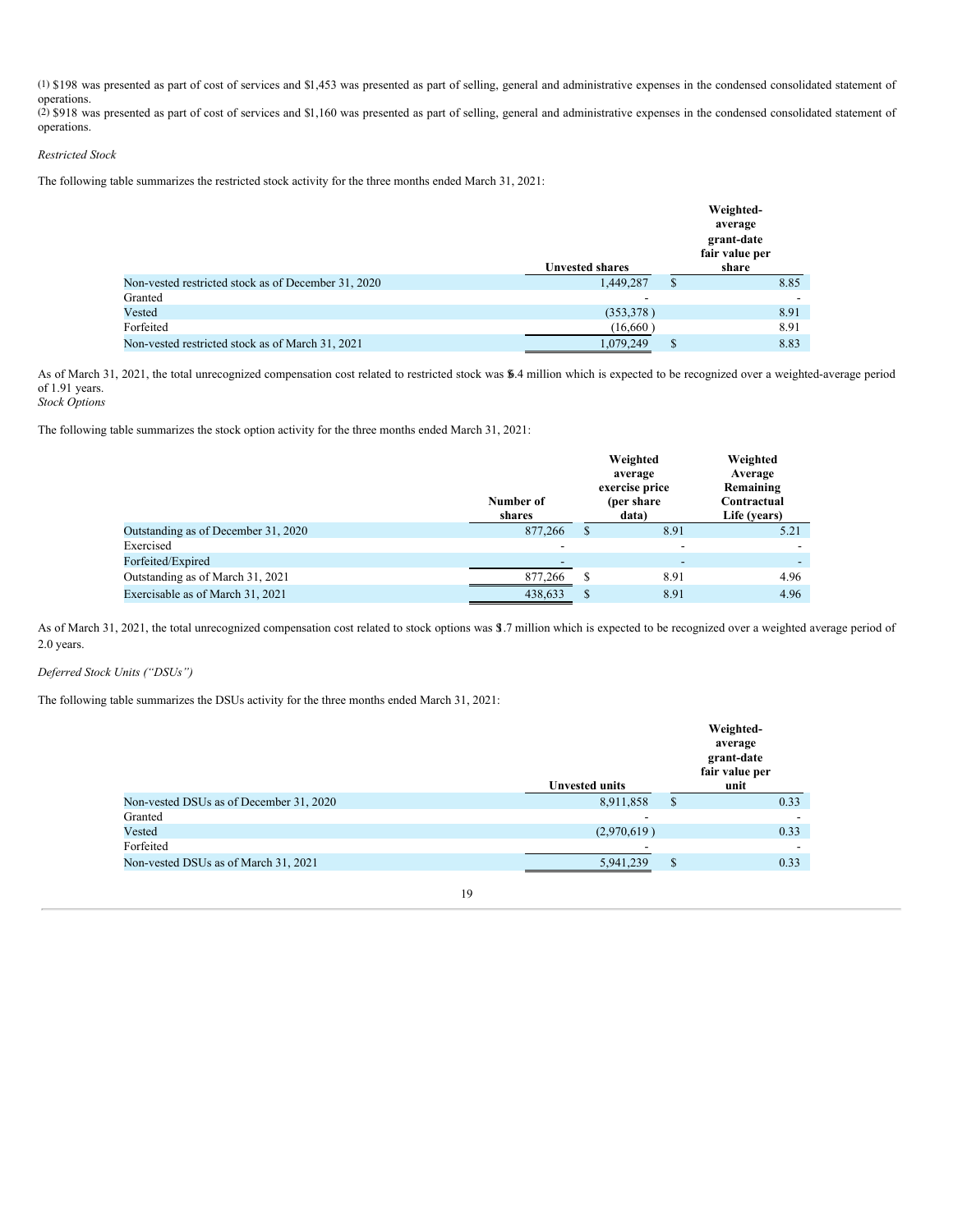As of March 31, 2021, the total unrecognized compensation cost related to DSUs was \$1.7 million which is expected to be recognized over a weighted average period of1.75 years.

# *Pool A Performance Award ("Pool A Award")*

The Company accounted for the Pool A Award under liability accounting as a result of the fixed monetary amount that could be settled either in cash or a variable number of shares of the Company's Class A common stock. The Pool A Award became fully vested as of January 1, 2021. Since the settlement will not occur until the fifth anniversary of the grant date, the Company considered the delayed settlement as a post-vesting restriction which impacted the determination of grant-date fair value of the award.

As of March 31, 2021, the fair value of the Pool A Award liability was remeasured to \$2,414, which was estimated using a risk-adjusted discount rate reflecting the weighted average cost of capital of similarly traded public companies.

During the three months ended March 31, 2021, the Company recorded additional compensation cost of \$0.1 million, which was the change in fair value of the Pool A Award liability.

#### *Pool B Performance Award ("Pool B Award")*

On January 1, 2021, one-third of the fair value of the Pool B Award vested in the amount of \$1.1 million. As of March 31, 2021, the unvested fair value of the Pool B Award was \$2.2 million.

As of March 31, 2021, the total unrecognized compensation cost related to Pool B Award was \$2.0 million which is expected to be recognized over a weighted average period of 1.75 years.

#### **NOTE 15 – INCOME TAXES**

On March 27, 2020, the President signed the CARES Act into law. The CARES Act contains several corporate income tax provisions, including, among other things, providing a 5-year carryback of net operating loss ("NOL") tax carryforwards generated in tax years 2018, 2019, and 2020, removing the80% taxable income limitation on utilization of those NOLs if carried back to prior tax years or utilized in tax years beginning before 2021, temporarily liberalizing the interest deductions rules under Section 163(j) of the Tax Cuts and Jobs Act of 2017, and making corporate alternative minimum tax credits immediately refundable. During the second quarter of 2020, the Company filed an application to carry back its 2018 NOLs, claiming a refund of approximately \$0.8 million, which remains outstanding as of March 31, 2021.

The Company files income tax returns in the U.S. federal jurisdiction and various state and local jurisdictions and is subject to examination by the taxing authorities.

The Company's effective tax rate on continuing operations for the three months ended March  $31, 2021$  was  $(0.00)\%$ .

We follow guidance issued by the FASB in accounting for uncertainty in income taxes. This guidance clarifies the accounting for income taxes by prescribing the minimum recognition threshold an income tax position is required to meet before being recognized in the condensed consolidated financial statements and applies to all income tax positions. Each income tax position is assessed using a two-step process. A determination is first made as to whether it is more likely than not that the income tax position will be sustained, based upon technical merits, upon examination by the taxing authorities. If the income tax position is expected to meet the more likely than not criteria, the benefit recorded in the condensed consolidated financial statements equals the largest amount that is greater than 50% likely to be realized upon its ultimate settlement.

We have considered our exposure under the standard at both the federal and state tax levels. We did not record any liabilities for uncertain tax positions as of March 31, 2021 or December 31, 2020. We record income tax-related interest and penalties, if any, as a component of income tax expense. We did not incur any material interest or penalties on income taxes.

After consideration of all the information available, management determined that a valuation allowance was appropriate, as it is more likely than not that the Company will not utilize its net deferred tax assets.

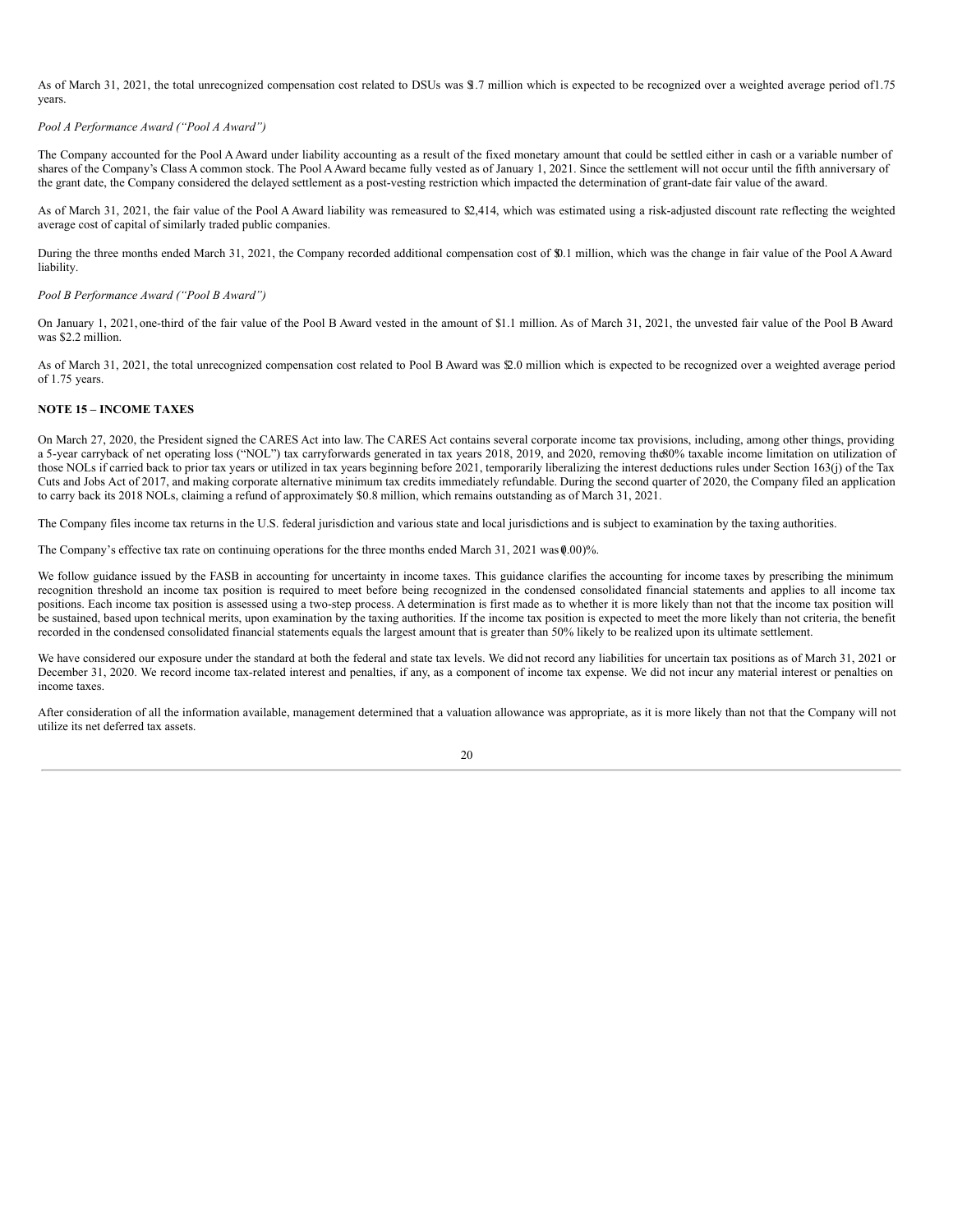#### **NOTE 16 – COMMITMENTS AND CONTINGENCIES**

#### *Litigation*

Liabilities for loss contingencies arising from claims, assessments, litigation, fines, and penalties, and other sources are recorded when it is probable that a liability has been incurred and the amount can be reasonably estimated. Legal costs incurred in connection with loss contingencies are expensed as incurred.

The Company was named a defendant in a case filed on January 14, 2019 in the Superior Court of the State of Delaware styledSmart Sand, Inc. v. U.S. Well Services LLC, C.A. 19C-01-144 PRW. Smart Sand alleges that the Company breached a multi-year contract under which Smart Sand supplied frac sand to the Company. Smart Sand claims damages of approximately \$54 million. The Company denies that it breached the contract, has alleged that Smart Sand breached the contract first, and has asserted counterclaims for the misuse of the Company's confidential information. The Company also asserts that the contract contains unenforceable penalty provisions. The case was tried to the Court during December 2020 and when trial concluded, the Court requested post-trial briefing. No prediction can be made as to the outcome of the case at this time nor can the Company reasonably estimate the potential losses or range of losses resulting from this litigation.

## *Sand Purchase Agreements*

The Company entered into agreements for the supply of proppant for use in its hydraulic fracturing operations. Under the terms of these agreements, the Company is subject to minimum purchase quantities on a monthly, quarterly, or annual basis at fixed prices or may pay penalties in the event of any shortfall. As of March 31, 2021, we estimated and accrued for a shortfall in purchase quantities. This accrual is presented as part of accrued liabilities on the condensed consolidated balance sheets.

As of March 31, 2021, the Company's contracted volumes in dollars was \$12.0 million. The Company's minimum commitments was \$10.0 million, which represents the aggregate amounts that we would be obligated to pay if we procured no additional proppant under the contracts after March 31, 2021.

#### *Operating Lease Agreements*

The Company has various operating leases for facilities with terms ranging from24 to 76 months.

Rent expense was \$0.3 million and \$0.7 million for the three months ended March 31, 2021 and 2020, respectively, of which \$0.2 million and \$0.5 million, respectively, are recorded as part of cost of services and \$0.1 million, and \$0.2 million, respectively, are recorded as part of selling, general and administrative expenses in the condensed consolidated statements of operations.

The following is a schedule of minimum future payments on non-cancellable operating leases as of March 31, 2021*(in thousands)*:

| Remainder of 2021            |       |
|------------------------------|-------|
| 2022                         | 828   |
| 2023                         | 308   |
| 2024                         | 258   |
| 2025                         | 67    |
| Total minimum future rentals | 2.233 |

#### *Capital Lease Agreements*

The total amount of future minimum lease payments related to the capital leases as of March 31, 2021 was \$0.9 million, of which \$0.2 million is due in the remainder of 2021 and in each of the years in 2022, 2023 and 2024, and \$0.1 million is due in 2025. The total payments include a nominal amount of imputed interest.

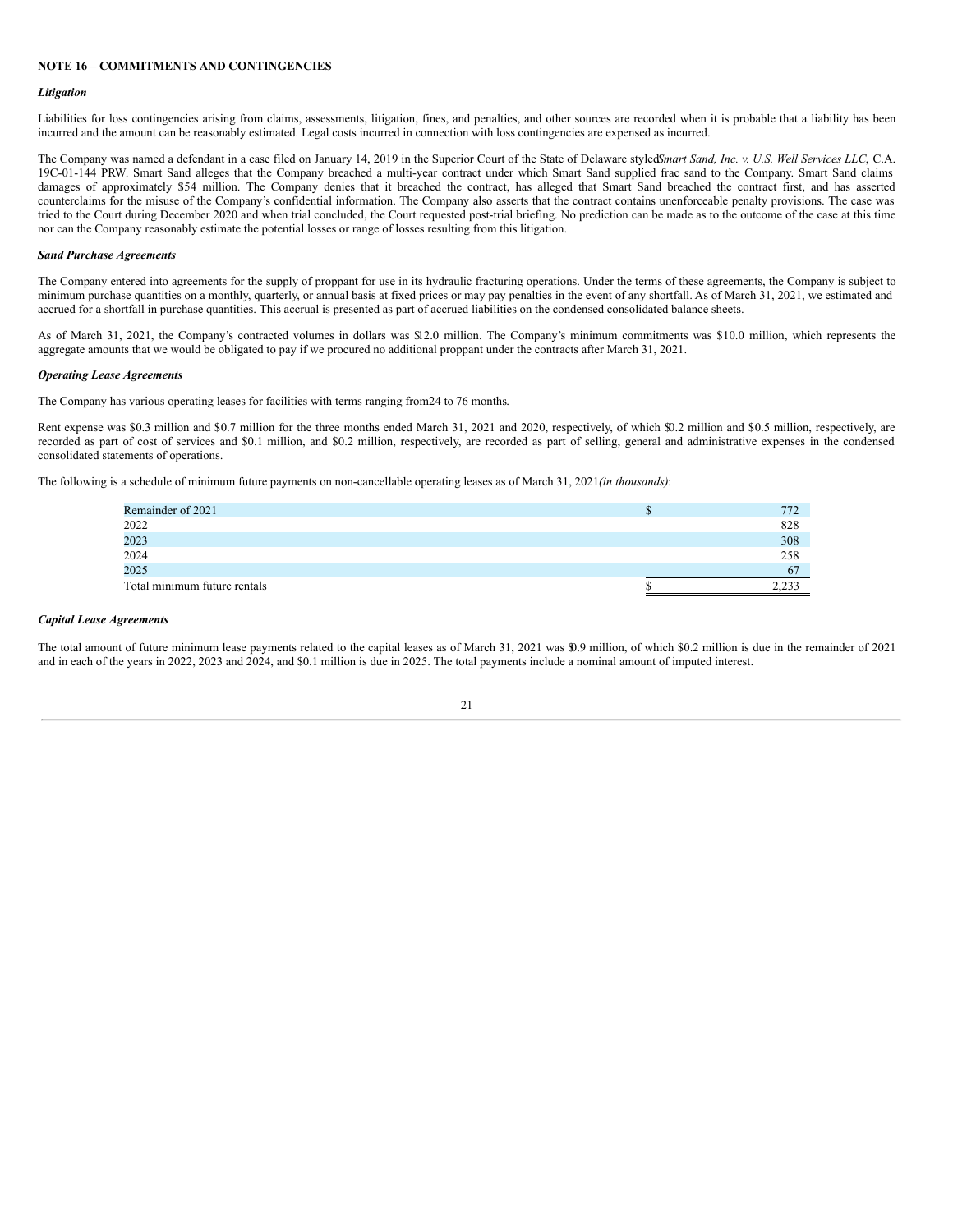#### *Self-insurance*

The Company established a self-insured plan for employees' healthcare benefits except for losses in excess of varying threshold amounts. The Company charges to expense all actual claims made during each reporting period, as well as an estimate of claims incurred, but not yet reported. The amount of estimated claims incurred, but not reported was \$0.5 million and \$0.2 million as of March 31, 2021 and December 31, 2020, respectively, and was reported as accrued expenses in the condensed consolidated balance sheets. The Company believes that the liabilities recorded are appropriate based on the known facts and circumstances and does not expect further losses materially in excess of the amounts already accrued for existing claims.

# **NOTE 17 – SUBSEQUENT EVENTS**

On April 23, 2021, the Company entered into an Assignment of Claim Agreement ("Assignment") with a third-party ("Assignee"), whereby the Company transferred to Assignee all right, title, and interest in its claim in the amount of \$14.5 million against a certain customer, in connection with such customer's bankruptcy. The Assignment was for consideration of \$2.5 million, which the Company received on April 26, 2021. As of March 31, 2021, the allowance for doubtful accounts balance and the related receivables were written off by \$12.0 million, which is the unrealized amount of the claim assigned.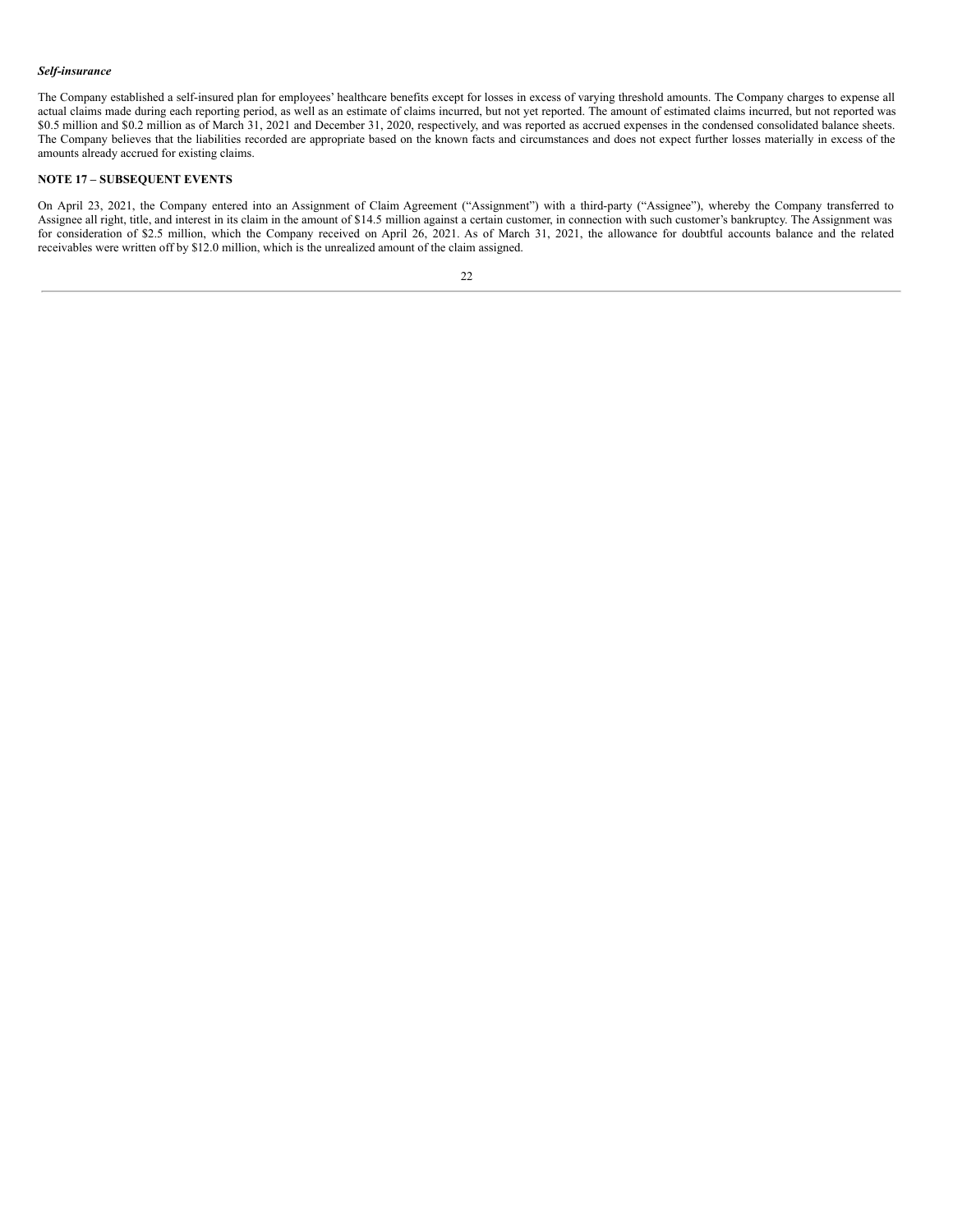#### <span id="page-23-0"></span>**ITEM 2: MANAGEMENT'S DISCUSSION AND ANALYSIS OF FINANCIAL CONDITION AND RESULTS OF OPERATIONS**

You should read the following discussion and analysis of our financial condition and results of operations together with our unaudited condensed consolidated financial statements and the related notes in Item 1. "Financial Statements" contained herein and our audited consolidated financial statements as of December 31, 2020, included in our Amendment No. 1 to Annual Report on Form 10-K/A for the year ended December 31, 2020 (our "Amended Annual Report"), as filed with the Securities and Exchange Commission (the "SEC") on May 17, 2021. The information provided below supplements, but does not form part of, our unaudited condensed consolidated financial statements. This discussion contains forward-looking statements that are based on the views and beliefs of our management, as well as assumptions and estimates made by our management. Actual results could differ materially from such forward-looking statements as a result of various risk factors, including those that may not be in the control of management. Factors that could cause or contribute to these differences include those discussed under "Forward-Looking Statements" in this Quarterly Report on Form 10-Q and in our Amended Annual Report.

#### **DISCLOSURE REGARDING FORWARD-LOOKING STATEMENTS**

This Quarterly Report on Form 10-Q (this "Report") contains "forward-looking statements" as defined in Section 27A of the United States Securities Act of 1933, as amended (the "Securities Act"), and Section 21E of the Securities Exchange Act of 1934, as amended (the "Exchange Act"). Forward-looking statements usually relate to future events, conditions and anticipated revenues, earnings, cash flows or other aspects of our operations or operating results. Forward-looking statements are often identified by words such as "believes," "expects," "intends," "estimates," "projects," "anticipates," "will," "plans," "may," "should," "would," "foresee," or the negative thereof. The absence of these words, however, does not mean that these statements are not forward-looking. These statements are based on our current expectations, beliefs and assumptions concerning future developments and business conditions and their potential effect on us. While management believes that these forward-looking statements are reasonable as and when made, there can be no assurance that future developments affecting us will be those that we anticipate. All of our forward-looking statements involve risks and uncertainties (some of which are significant or beyond our control) and assumptions that could cause actual results to differ materially from our historical experience and our present expectations or projections. These factors include geological, operating and economic factors and declining prices and market conditions, including reduced expected or realized oil and gas prices (including the significant decline in oil prices since the beginning of 2020) and demand for oilfield services and changes in supply or demand for maintenance, repair and operating products, equipment and service; the effectiveness of management's strategies and decisions; our ability to obtain financing, raise capital and continue as a going concern; our ability to implement our internal growth and acquisition growth strategies; general economic and business conditions specific to our primary customers; our ability to collect accounts receivable; compliance with our debt agreements and equity-related securities; volatility in market prices; our ability to satisfy the continued listing requirements of Nasdaq with respect to our Class A common stock and warrants or to cure any continued listing standard deficiency with respect thereto; changes in government regulations; our ability to effectively integrate businesses we may acquire; new or modified statutory or regulatory requirements; availability of materials and labor; inability to obtain or delay in obtaining government or third-party approvals and permits; non-performance by third parties of their contractual obligations; unforeseen hazards such as natural disasters, catastrophes and severe weather conditions, including floods, hurricanes and earthquakes; public health crises, such as a pandemic, including the COVID-19 pandemic; acts of war or terrorist acts and the governmental or military response thereto; and cyber-attacks adversely affecting our operation. This Report identifies other factors that could cause such differences. There can be no assurance that these are all of the factors that could cause actual results to vary materially from the forward-looking statements. Factors that could cause or contribute to such differences also include, but are not limited to, those discussed in our filings with the SEC, including under "Risk Factors" in this Report and in our Amended Annual Report. We caution you not to place undue reliance on any forward-looking statements, which speak only as of the date hereof. We assume no obligation and do not intend to update these forward-looking statements. Unless the context otherwise requires, references in this Report to the "Company", "USWS", "we", or "our" shall mean U.S. Well Services, Inc. and its subsidiaries.

#### **Overview**

We provide high-pressure, hydraulic fracturing services in oil and natural gas basins. Both our conventional and Clean Flee® hydraulic fracturing fleets are among the most reliable and highest performing fleets in the industry, with the capability to meet the most demanding pressure and pump rate requirements. We operate in many of the active shale and unconventional oil and natural gas basins of the United States and our clients benefit from the performance and reliability of our equipment and personnel. Specifically, all of our fleets operate on a 24-hour basis and have the ability to withstand high utilization rates, which results in more efficient operations. Our senior management team has extensive industry experience providing pressure pumping services to exploration and production companies across North America.

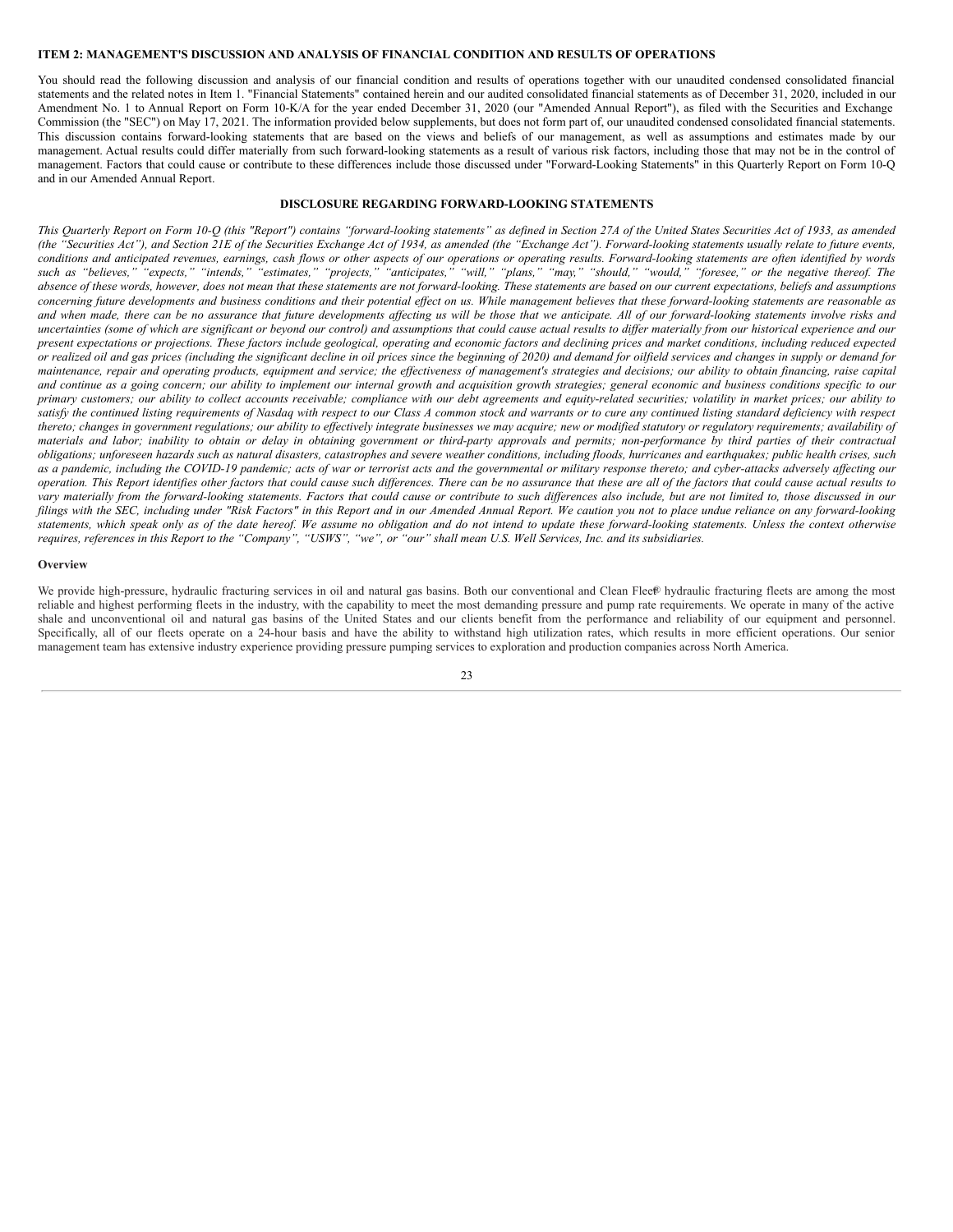## **Restatement**

This Item 2 gives effect to the restatement of our unaudited condensed consolidated financial statements as more fully described in Note 2 in the Notes to the Condensed Consolidated Financial Statements.

#### **How the Company Generates Revenue**

We generate revenue by providing hydraulic fracturing services to our customers. We own and operate a fleet of hydraulic fracturing units to perform these services. We seek to enter into contractual arrangements with our customers or fleet dedications, which establish pricing terms for a fixed duration. Under the terms of these agreements, we charge our customers base monthly rates, adjusted for activity and provision of materials such as proppant and chemicals, or we charge a variable rate based on the nature of the job including pumping time, well pressure, sand and chemical volumes and transportation.

# **Our Costs of Conducting Business**

The principal costs involved in conducting our hydraulic fracturing services are labor, maintenance, materials, and transportation costs. A large portion of our costs are variable, based on the number and requirements of hydraulic fracturing jobs. We manage our fixed costs, other than depreciation and amortization, based on factors including industry conditions and the expected demand for our services.

Materials include the cost of sand delivered to the basin of operations, chemicals, and other consumables used in our operations. These costs vary based on the quantity and quality of sand and chemicals utilized when providing hydraulic fracturing services. Transportation represents the costs to transport materials and equipment from receipt points to customer locations. Labor costs include payroll and benefits related to our field crews and other employees. Most of our employees are paid on an hourly basis. Maintenance costs include preventative and other repair costs that do not require the replacement of major components of our hydraulic fracturing fleets. Maintenance and repair costs are expensed as incurred.

The following table presents our cost of services for the three months ended March 31, 2021 and 2020*(in thousands)*:

|                         | Three Months Ended March 31. |        |   |        |
|-------------------------|------------------------------|--------|---|--------|
|                         |                              | 2021   |   | 2020   |
| Materials               | D                            | 8,716  | S | 10,449 |
| Transportation          |                              | 3,039  |   | 9,544  |
| Labor                   |                              | 23,686 |   | 33,109 |
| Maintenance             |                              | 16,595 |   | 15,871 |
| Other $(1)$             |                              | 10.595 |   | 16,180 |
| <b>Cost of services</b> |                              | 62,631 |   | 85,153 |

(1) Other consists of fuel, lubes, equipment rentals, travel and lodging costs for our crews, site safety costs and other costs incurred in performing our operating activities.

#### **Significant Trends**

The global health and economic crisis sparked by the COVID-19 pandemic and the associated decrease in commodity prices has significantly impacted industry activity since late in the first quarter of 2020. Weaker economic activity and lower demand for crude oil, driven by the persistence of the COVID-19 pandemic, adversely impacted our business, resulting in a reduction in our active fleet count and fleet utilization levels throughout much of 2020. Beginning in the fourth quarter of 2020, crude oil prices began rising considerably, and averaged over \$58 per barrel during the first quarter of 2021. As commodity prices have improved, demand for hydraulic fracturing services and the number of working fracturing fleets have also increased significantly.

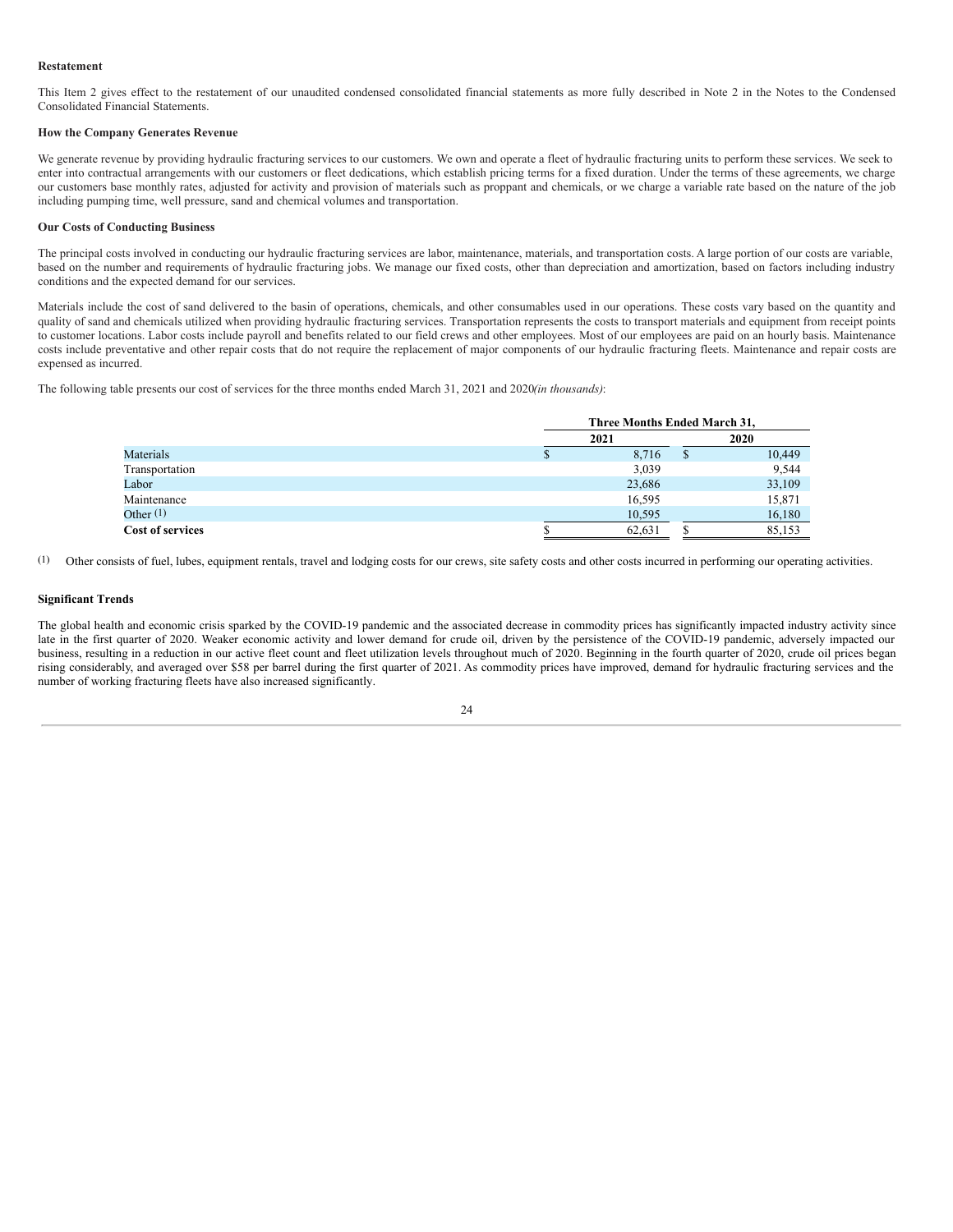#### **Results of Operations**

*(In thousands, except percentages)*

|                                                               | Three Months Ended March 31, |                          |                   |    |                       |                   |             |             |
|---------------------------------------------------------------|------------------------------|--------------------------|-------------------|----|-----------------------|-------------------|-------------|-------------|
|                                                               |                              | 2021                     | $\frac{9}{6}$ (1) |    | 2020<br>(As Restated) | $\frac{9}{6}$ (1) | Variance    | % Variance  |
| Revenue                                                       | \$                           | 76,258                   | 100.0%            | \$ | 112,035               | 100.0%            | \$ (35,777) | $(31.9)\%$  |
| Costs and expenses:                                           |                              |                          |                   |    |                       |                   |             |             |
| Cost of services (excluding depreciation<br>and amortization) |                              | 62,631                   | 82.1%             |    | 85,153                | 76.0%             | (22, 522)   | $(26.4)\%$  |
| Depreciation and amortization                                 |                              | 11,106                   | 14.6%             |    | 32,008                | 28.6%             | (20,902)    | $(65.3)\%$  |
| Selling, general and administrative<br>expenses               |                              | 7,390                    | 9.7%              |    | 19.058                | 17.0%             | (11,668)    | $(61.2)\%$  |
| Impairment of long-lived assets                               |                              | $\overline{\phantom{a}}$ | $0.0\%$           |    | 147,543               | 131.7%            | (147, 543)  | $(100.0)\%$ |
| Loss on disposal of assets                                    |                              | 2,436                    | $3.2\%$           |    | 4,244                 | $3.8\%$           | (1,808)     | $(42.6)\%$  |
| Loss from operations                                          |                              | (7,305)                  | $(9.6)\%$         |    | (175, 971)            | $(157.1)\%$       | 168,666     | $*(2)$      |
| Interest expense, net                                         |                              | (6, 183)                 | $(8.1)\%$         |    | (7,956)               | $(7.1)\%$         | 1,773       | $(22.3)\%$  |
| Change in fair value of warrant<br>liabilities                |                              | (7,151)                  | $(9.4)\%$         |    | 6,553                 | 5.8%              | (13,704)    | $*(2)$      |
| Other income                                                  |                              | 29                       | $0.0\%$           |    | 6                     | $0.0\%$           | 23          | $*(2)$      |
| Income tax expense (benefit)                                  |                              | $\overline{\phantom{0}}$ | $0.0\%$           |    | (750)                 | (0.7)%            | 750         | $*(2)$      |
| Net loss                                                      | S                            | (20,610)                 | $(27.0)\%$        | \$ | (176, 618)            | $(157.6)\%$       | \$156,008   | $(88.3)\%$  |

(1) As a percentage of revenues. Percentage totals or differences in the above table may not equal the sum or difference of the components due to rounding. (2) Not meaningful.

*Revenue*. The decrease in revenue was primarily attributable to the decline in business activity and lower pricing levels for hydraulic fracturing services. Our average active fleet count during the period decreased to 10 fleets compared to 11 fleets in the prior comparable period. Revenue was also affected to a lesser extent by the continuing trend of customers self-sourcing lower margin consumables such as sand, chemicals, and sand transportation. We expect the trend of customers self-sourcing consumables to continue, resulting in lower revenues from consumables as compared to prior periods in which we provided these consumables to customers.

Cost of services, excluding depreciation and amortization. The decrease in cost of services, excluding depreciation and amortization, was attributable to the decline in business activity and a reduction in consumables costs due to increased customer self-sourcing. Similar to revenues, we anticipate cost of services, excluding depreciation and amortization, to remain at reduced levels mainly due to lower consumables costs compared to prior periods in which we provided these consumables to customers.

*Depreciation and amortization.* The decrease in depreciation and amortization was primarily due to the lower cost basis of depreciating long-lived assets because of impairment losses recorded in the first quarter of 2020.

*Selling, general and administrative expenses*. The decrease in selling, general, and administrative expenses was primarily attributable to our recording of a bad debt reserve of \$9.0 million in the first quarter of 2020 due to the uncertainty in collectability of billed amounts from customers weakened by the collapse in crude oil prices. Additionally, compensation and benefits costs decreased by approximately \$1.3 million due to reduced headcount in the current period.

*Impairment of long-lived assets.* As a result of impairment tests that we performed in the first quarter of 2020, we determined that the carrying value of long-lived assets exceeded their fair value. Therefore, we recorded an impairment charge in the first quarter of 2020 amounting to \$147.5 million to reduce the carrying value of property and equipment and finite-lived intangible assets to fair value. No such impairment charge was recorded in the first quarter of 2021.

Loss on disposal of assets. The amount of loss on disposal of assets fluctuates period over period due to differences in the operating conditions of our hydraulic fracturing equipment, such as wellbore pressure and rate of barrels pumped per minute, that impact the timing of disposals of our hydraulic fracturing pump components and the amount of gain or loss recognized. The decrease in the loss on disposal of assets was primarily attributable to the significant decrease in loss on disposal related to fluid ends, due to a change in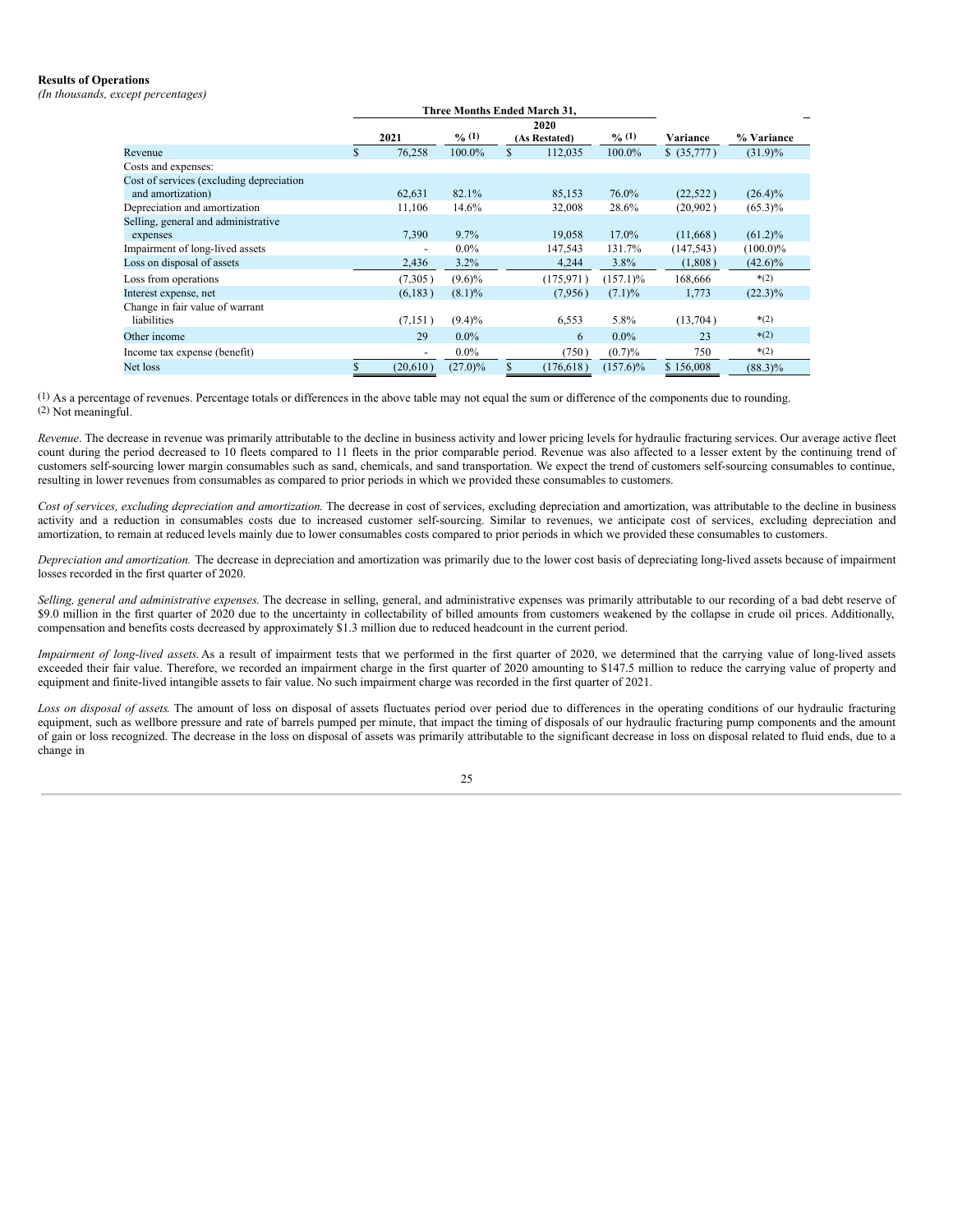accounting estimate related totheir useful life. Beginning in the second quarter of 2020, fluid ends are expensed as theywere used in operations, due totheir shortened useful life estimate.

*Interest expense, net*. The decrease was primarily attributable to a lower average debt balance and lower effective interest rates compared to the prior period.

#### **Liquidity and Capital Resources**

Our primary sources of liquidity and capital resources are cash on the balance sheet, cash flow generated from operating activities, proceeds from the issuance of equity, and borrowings and borrowing capacity under our revolving credit facility.

On June 26, 2020, the Company entered into an Equity Distribution Agreement (the "ATM Agreement") with Piper Sandler & Co. relating to the Company's shares of Class A common stock. In accordance with the terms of the ATM Agreement, the Company may offer and sell over a period of time, shares of our Class A common stock. The ATM Agreement relates to an "at-the-market" offering program. Under the ATM Agreement, the Company will pay Piper Sandler an aggregate commission of up to 3% of the gross sales price per share of Class A common stock sold under the ATM Agreement. On March 19, 2021, the Company filed Supplement No. 1 to Prospectus Supplement dated June 26, 2020 to increase the number of shares of Class A common stock that we may offer in accordance with the terms of the ATM Agreement by an additional \$39.7 million in excess of the amount covered by the prospectus of \$10.3 million. During the three months ended March 31, 2021, the Company sold 12,624,657 shares of Class A common stock for a total net proceeds of \$10.7 million and paid \$0.3 million in commissions under the ATM Agreement.

In November 2020, we entered into a Business Loan Agreement (the "USDA Loan") with a commercial bank pursuant to the United States Department of Agriculture, Business & Industry Coronavirus Aid, Relief, and Economic Security Act Guaranteed Loan Program, in the aggregate principal amount of up to \$25.0 million for the purpose of providing long-term financing for eligible working capital. Interest payments are due monthly at the interest rate of 5.75% per annum beginning on December 12, 2020 but principal payments are not required until December 12, 2023. During the fourth quarter of 2020, we received proceeds amounting to \$22.0 million under the USDA Loan. In January 2021, we received the remaining proceeds amounting to \$3.0 million.

The USDA Loan is subject to certain financial covenants. The Company is required to maintain a Debt Service Coverage Ratio (as defined in the USDA Loan) of not less than 1.25:1, to be monitored annually, beginning in calendar year 2021. Additionally, the Company is required to maintain a ratio of debt to net worth of not more than 9:1, to be monitored annually based upon year-end financial statements beginning in calendar year 2022.

As of March 31, 2021, our senior secured term loan is not subject to financial covenants but is subject to certain non-financial covenants, including but not limited to, reporting, insurance, notice and collateral maintenance covenants as well as limitations on the incurrence of indebtedness, permitted investments, liens on assets, dispositions of assets, paying dividends, transactions with affiliates, mergers and consolidations. In addition, all borrowings under our revolving credit facility are subject to the satisfaction of customary conditions, including the absence of a default and the accuracy of representations and warranties and certifications regarding sales of certain inventory, and to a borrowing base. As of March 31, 2021, the borrowing base was \$50.0 million and the outstanding revolver loan balance was \$35.9 million. As of March 31, 2021, we were in compliance with all of the covenants under our senior secured term loan and our revolving credit facility.

We believe that our current cash position, working capital balance, favorable payment terms under our senior secured term loan, borrowing capacity under our revolving credit facility, and amounts raised under the ATM Agreement will be sufficient to satisfy the anticipated cash requirements associated with our existing operations for at least the next twelve months. While we are focused on maintaining adequate liquidity to fund our operations, service our debt and fund capital expenditures, sustained weakness or further deterioration in industry activity may make it difficult for us to do so.

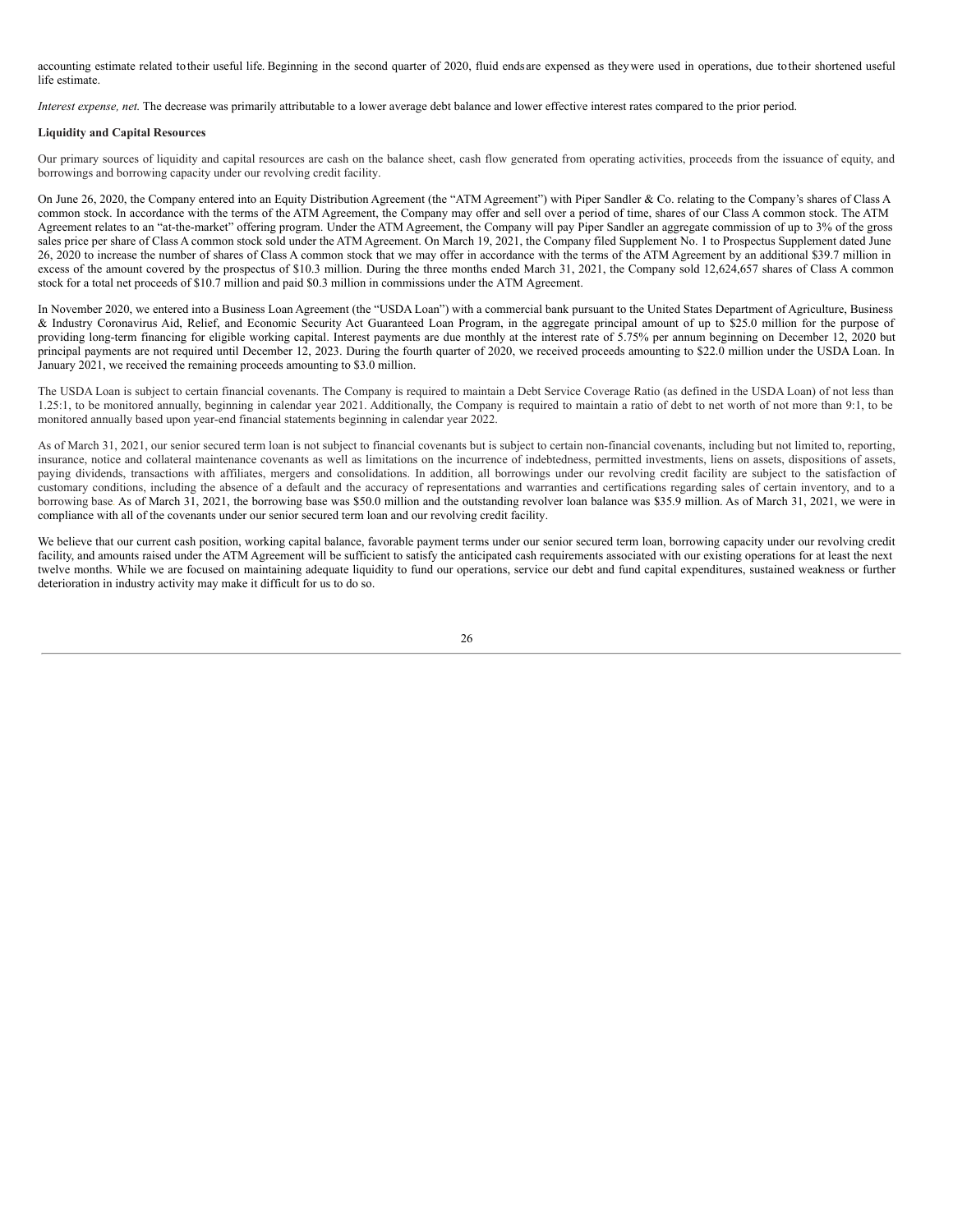|                                 | Three Months Ended March 31. |     |           |  |
|---------------------------------|------------------------------|-----|-----------|--|
|                                 | 2021                         |     | 2020      |  |
| Net cash provided by (used in): |                              |     |           |  |
| Operating activities            | (11.016)                     | - S | (11, 559) |  |
| Investing activities            | (7,825)                      |     | (20, 110) |  |
| Financing activities            | 31,824                       |     | 〔148〕     |  |

*Net Cash Provided by Operating Activities*. Net cash used in operating activities primarily represents the results of operations exclusive of non-cash expenses, including depreciation, amortization, provision for losses on accounts receivable and inventory, interest, impairment losses, losses on disposal of assets, and share-based compensation, and the impact of changes in operating assets and liabilities. Net cash used in operating activities was \$11.0 million for the first quarter of 2021 due to redeployment of fracturing fleets. While the Company experienced an increase in customer activity during the second half of the quarter, the related collection of receivables is not expected until the second quarter of 2021. Additionally, we made working capital payments amounting to \$3.0 million using proceeds from our USDA Loan. Net cash used in operating activities was \$11.6 million for the first quarter of 2020, primarily due to interest payments amounting to \$24.3 million related to our senior secured term loan.

*Net Cash used in Investing Activities*. Net cash used in investing activities decreased by \$12.3 million from the prior corresponding period, primarily due to reduced growth and maintenance capital expenditures because of the decline in business activity. Net cash used in investing activities was \$7.8 million for the three months ended March 31, 2021, primarily due to purchases of property and equipment amounting to \$14.2 million, which related to maintaining and supporting our existing hydraulic fracturing equipment and payments made to replace damaged property and equipment. This was offset in part by insurance proceeds amounting to \$6.4 million related to the damaged property and equipment.

*Net Cash Provided by Financing Activities*. During the three months ended March 31, 2021, cash provided by financing activities reflects proceeds under our revolving credit facility, long term debt, note payable, and proceeds from issuance of common stock amounting to \$21.2 million, \$3.0 million, \$9.1 million, and \$10.7 million, respectively, offset in part by payments related to our revolving credit facility of \$9.0 million, long term debt of \$1.3 million, note payable of \$1.0 million and equipment financing arrangements of \$0.9 million, respectively.

*Capital Expenditures*. Our business requires continual investments to upgrade or enhance existing property and equipment and to ensure compliance with safety and environmental regulations. Capital expenditures primarily relate to maintenance capital expenditures, growth capital expenditures and fleet enhancement capital expenditures. Maintenance capital expenditures include expenditures needed to maintain and to support our current operations. Growth capital expenditures include expenditures to generate incremental distributable cash flow. Fleet enhancement capital expenditures include expenditures on new equipment related to existing fleets that increase the productivity of the fleet. Capital expenditures for growth and fleet enhancement initiatives are discretionary.

We classify maintenance capital expenditures as expenditures required to maintain or supplement existing hydraulic fracturing fleets. We budget maintenance capital expenditures based on historical run rates and current maintenance schedules. Growth capital expenditures relate to adding additional hydraulic fracturing fleets and are based on quotes obtained from equipment manufacturers and our estimate for the timing of placing orders, disbursing funds and receiving the equipment. Fleet enhancement capital expenditures relate to technology enhancements to existing fleets that increase their productivity and are based on quotes obtained from equipment manufacturers and our estimate for the timing of placing orders, disbursing funds and receiving the equipment.

We continuously evaluate our capital expenditures and the amount we ultimately spend will depend on several factors, including expected industry activity levels and company initiatives. We intend to fund most of our capital expenditures, contractual obligations and working capital needs with cash on hand, cash generated from operations, borrowing capacity under our revolving credit facility and other financing sources.

#### **Off-Balance Sheet Arrangements**

We are a party to transactions, agreements or other contractual arrangements defined as "off-balance sheet arrangements" that could have a material future effect on our financial position, results of operations, liquidity, and capital resources. The most significant of

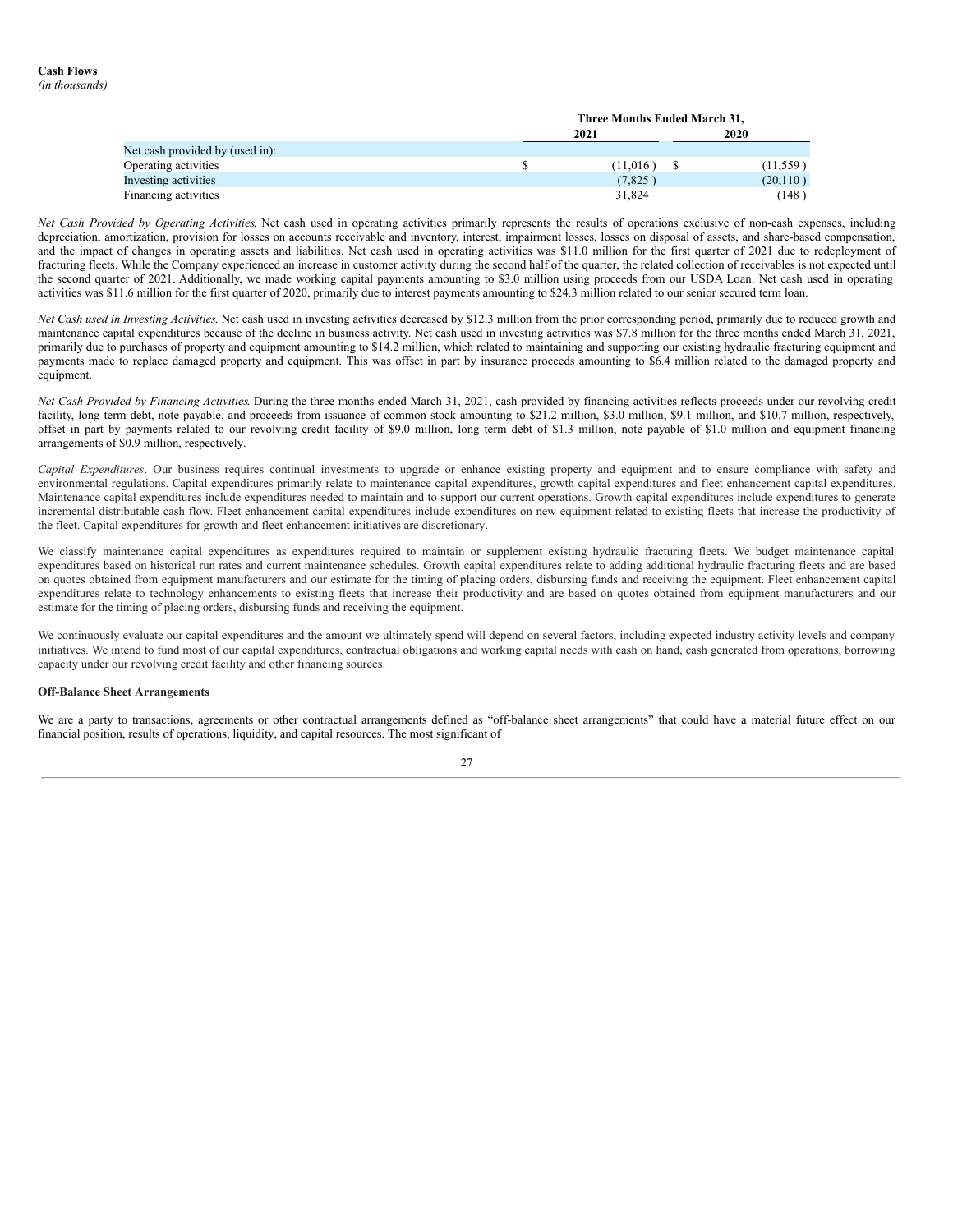these off-balance sheet arrangements include sand purchase commitments disclosed in "Note16 – Commitments and Contingencies" in the Notes to Condensed Consolidated Financial Statements.

We do not have a retained or contingent interest in assets transferred to an unconsolidated entity, we do not have any obligation under a contract that would be accounted for as a derivative instrument, and we do not have any interest in entities referred to as variable interest entities.

#### <span id="page-28-0"></span>**Item 3. Quantitative and Qualitative Disclosures About Market Risk.**

As a smaller reporting company, we are not required to provide the information required by this item.

#### <span id="page-28-1"></span>**Item 4. Controls and Procedures.**

Our disclosure controls and procedures are designed to ensure that information required to be disclosed in the reports we file or submit under the Exchange Act is recorded, processed, summarized, and reported within the time periods specified in the SEC's rules and forms and that such information is accumulated and communicated to management, including the Chief Executive Officer and Chief Financial Officer, as appropriate, to allow timely decisions regarding required disclosure.

#### **Evaluation of Disclosure Controls and Procedures**

Under the supervision and with the participation of our management, including the Chief Executive Officer and Chief Financial Officer, we conducted an evaluation of the effectiveness of our disclosure controls and procedures (as such term is defined in Rules 13a-15(e) and 15d-15(e) under the Exchange Act) as of the end of the period covered by this report. Based on this evaluation, our Chief Executive Officer and Chief Financial Officer concluded that our disclosure controls and procedures were not effective as of March 31, 2021 due solely to the material weakness in our internal control over financial reporting with respect to the classification of the Company's warrants as components of equity instead of as liabilities as more fully described in Note 2 to the Notes to the Condensed Consolidated Financial Statements included in Part I, Item 1 of this Quarterly Report on Form 10-Q. Notwithstanding this material weakness, management believes that the financial statements included in this Quarterly Report on Form 10-Q present fairly in all material respects our financial position, results of operations and cash flows as of the dates and for the periods presented in accordance with GAAP.

#### **Remediation Plan for Material Weakness in Internal Control over Financial Reporting and Status**

Management has implemented remediation steps to address the material weakness and to improve our internal control over financial reporting. Specifically, we expanded and improved our review process for complex securities and related accounting standards. We plan to further improve this process by enhancing access to accounting literature, research materials and documents and increased communication among our personnel and third-party professionals with whom we consult regarding complex accounting applications and consideration of additional staff with the requisite experience and training to supplement existing accounting professionals.

# **Changes in Internal Control over Financial Reporting**

There were no changes made in our internal control over financial reporting during the quarter ended March 31, 2021 that have materially affected, or are reasonably likely to materially affect, the Company's internal control over financial reporting, as the circumstances that led to the restatement of our financial statements described in Note 2 to the Notes to the Condensed Consolidated Financial Statements included in Part I, Item 1 of this Quarterly Report on Form 10-Q had not yet been identified.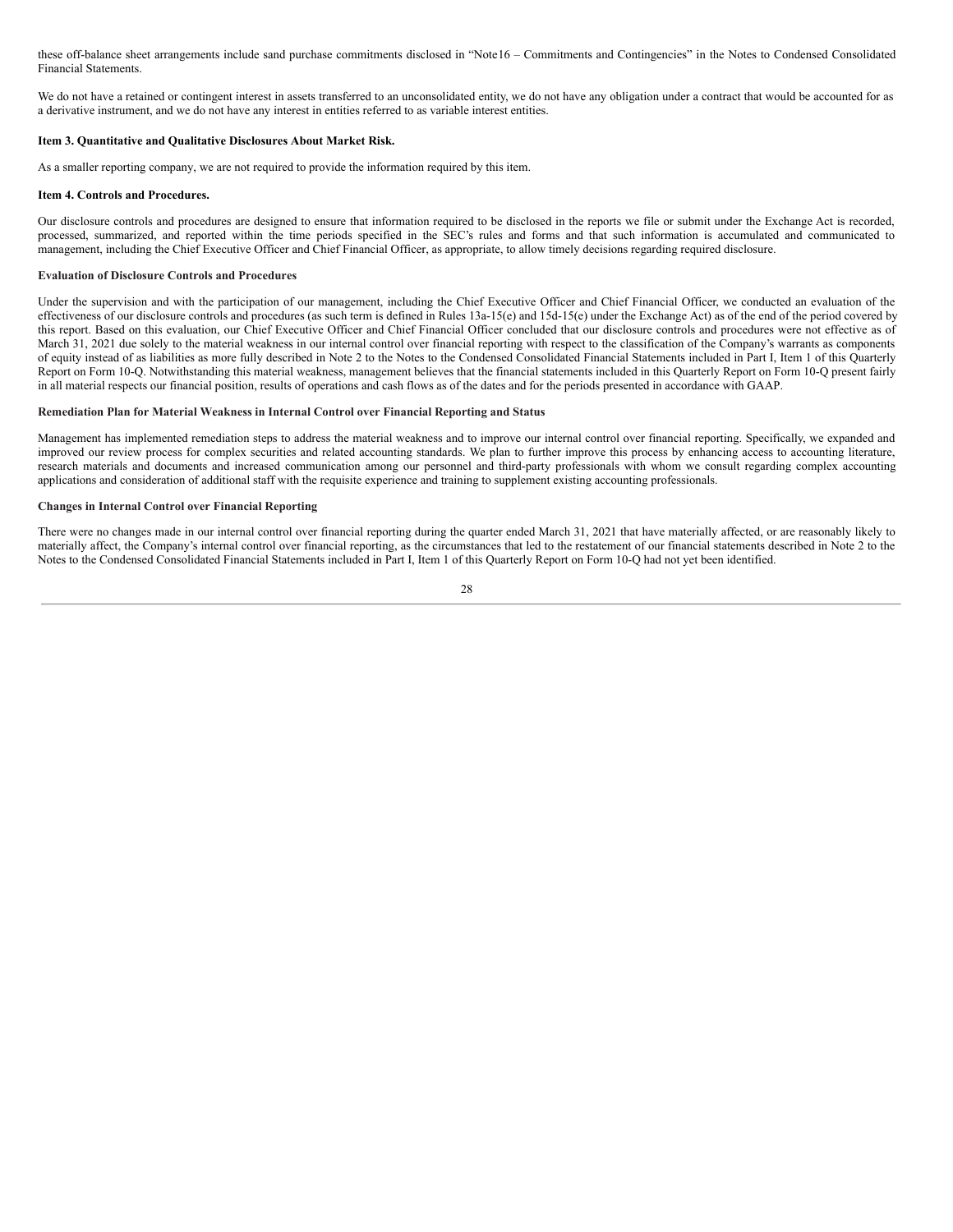# **PART II**

# <span id="page-29-1"></span><span id="page-29-0"></span>**Item 1. Legal Proceedings.**

See "Note 16 – Commitments and Contingencies" in the Notes to Condensed Consolidated Financial Statements for further information.

## <span id="page-29-2"></span>**Item 1A. Risk Factors.**

No material changes have occurred from the risk factors previously disclosed in the Company's Amended Annual Report. See also Part I, Item 2 "Forward-Looking Statements" of this Quarterly Report on Form 10-Q.

#### <span id="page-29-3"></span>**Item 2. Unregistered Sales of Equity Securities and Use of Proceeds.**

The following table presents information with respect to our repurchases of our common stock during the quarter ended March 31, 2021.

| Period                                | <b>Total</b><br>Number of<br><b>Shares</b><br>Purchased (1) | Average<br><b>Price Paid</b><br>per Share (\$) | <b>Total</b><br>Number of<br><b>Shares</b><br><b>Purchased as</b><br>Part of<br><b>Publicly</b><br>Announced<br><b>Plans</b> | <b>Maximum</b><br>Number of<br><b>Shares that</b><br>May Yet be<br>Purchased<br>under the<br>Plan |
|---------------------------------------|-------------------------------------------------------------|------------------------------------------------|------------------------------------------------------------------------------------------------------------------------------|---------------------------------------------------------------------------------------------------|
| January 1, 2021 to January 31, 2021   |                                                             | $\overline{\phantom{a}}$                       | $\overline{\phantom{a}}$                                                                                                     | N/A                                                                                               |
| February 1, 2021 to February 28, 2021 |                                                             | $\overline{\phantom{a}}$                       | $\overline{\phantom{0}}$                                                                                                     | N/A                                                                                               |
| March 1, 2021 to March 31, 2021       | 103,697                                                     | 1.55                                           |                                                                                                                              | N/A                                                                                               |
| Total                                 | 103,697                                                     | 1.55                                           |                                                                                                                              |                                                                                                   |

(1) These shares were withheld in order to pay taxes related to vesting of stock-based compensation.

# <span id="page-29-4"></span>**Item 3. Defaults Upon Senior Securities.**

Not applicable.

# <span id="page-29-5"></span>**Item 4. Mine Safety Disclosures.**

Not applicable.

# <span id="page-29-6"></span>**Item 5. Other Information.**

None.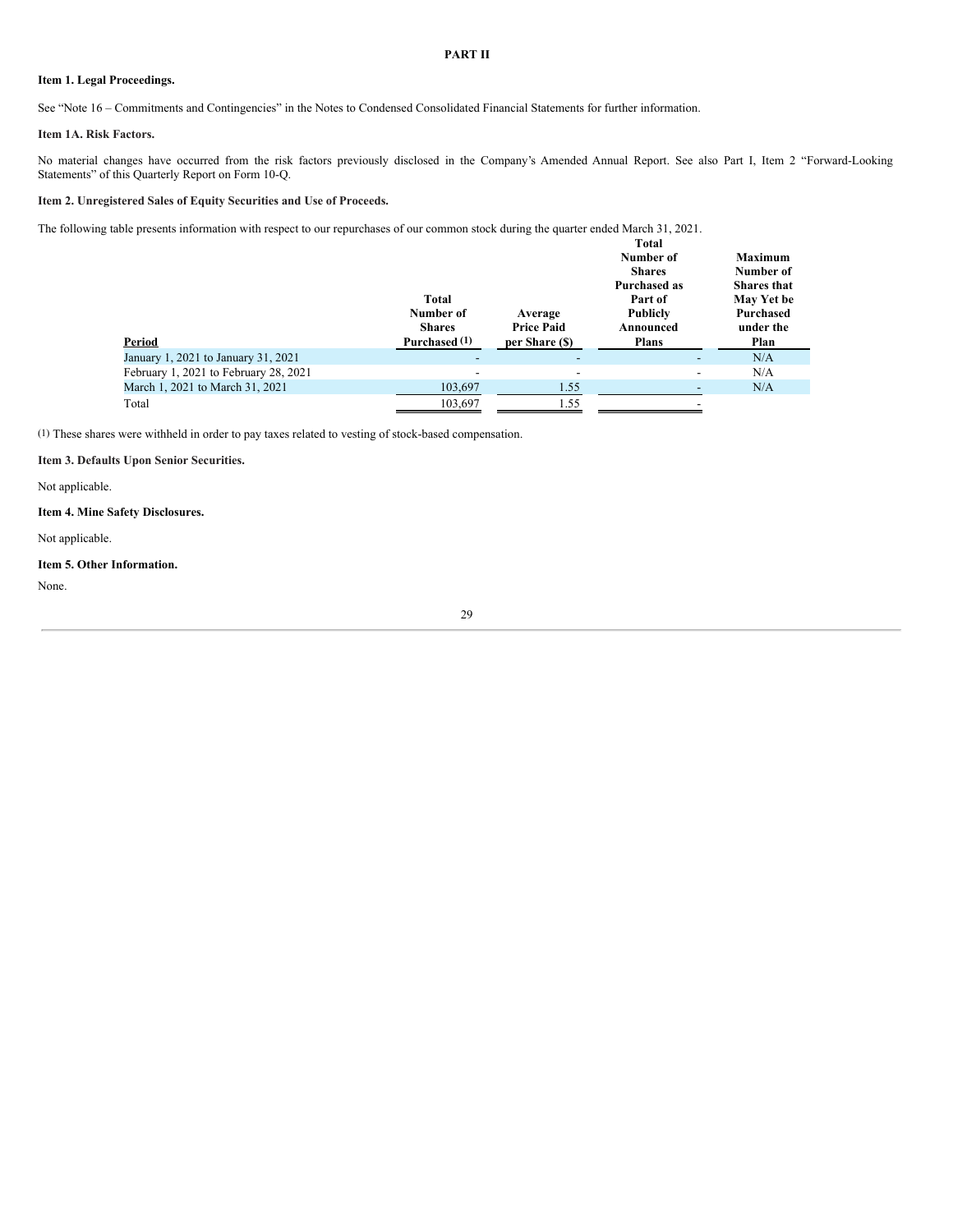# <span id="page-30-0"></span>**Item 6. Exhibits**

The exhibits required to be filed or furnished by Item 601 of Regulation S-K are listed below.

| Exhibit No.  | <b>Description</b>                                                                                                                                        |
|--------------|-----------------------------------------------------------------------------------------------------------------------------------------------------------|
| <u>3.1</u>   | Second Amended and Restated Certificate of Incorporation of U.S. Well Services, Inc (incorporated by reference to Exhibit 3.1 of the Current Report on    |
|              | Form 8-K (File No. 001-38025), filed with the SEC on November 16, 2018).                                                                                  |
| 3.2          | Certificate of Designations, dated May 24, 2019, of U.S. Well Services, Inc. (incorporated by reference to Exhibit 3.1 of the Current Report on Form 8-K  |
|              | (File No. 001-38025), filed with the SEC on May 24, 2019.                                                                                                 |
| 3.3          | Certificate of Designations, dated March 31, 2020, of U.S. Well Services, Inc. (incorporated by reference to Exhibit 3.1 of the Current Report on Form 8- |
|              | K (File No. 001-38025), filed with the SEC on April 2, 2020.                                                                                              |
| 3.4          | Amended and Restated Bylaws (incorporated by reference to Exhibit 3.4 of the Registration Statement on Form S-1 (File No. 333-216076), filed with the     |
|              | SEC on February 15, 2017).                                                                                                                                |
| 4.1          | Registration Rights Agreement, dated April 1, 2020, by and among U.S. Well Services, Inc. and the Purchasers party thereto (incorporated by reference to  |
|              | Exhibit 4.1 of the Current Report on Form 8-K (File No. 001-38025), filed with the SEC on April 2, 2020).                                                 |
| $31.1*$      | Certification of Chief Executive Officer pursuant to Rule 13(a)-14 and 15(d)-14 under the Securities Exchange Act of 1934.                                |
| $31.2*$      | Certification of Chief Financial Officer pursuant to Rule 13(a)-14 and 15(d)-14 under the Securities Exchange Act of 1934.                                |
| $32.1**$     | Certification of Chief Executive Officer pursuant to 18 U.S.C. Section 1350.                                                                              |
| $32.2**$     | Certification of Chief Financial Officer pursuant to 18 U.S.C. Section 1350.                                                                              |
| $101$ . INS* | Inline XBRL Instance Document – the instance document does not appear in the Interactive Data File because XBRL tags are embedded within the Inline       |
|              | XBRL document.                                                                                                                                            |
| $101.SCH*$   | Inline XBRL Taxonomy Extension Schema Document                                                                                                            |
| 101.PRE*     | Inline XBRL Taxonomy Extension Presentation Linkbase Document                                                                                             |
| $101.CAL*$   | Inline XBRL Taxonomy Extension Calculation Linkbase Document                                                                                              |
| $101.DEF*$   | Inline XBRL Taxonomy Extension Definition Linkbase Document                                                                                               |
| $101.LAB*$   | Inline XBRL Taxonomy Extension Label Linkbase Document                                                                                                    |
| $104*$       | Cover Page Interactive Data File (embedded within the Inline XBRL document)                                                                               |

\* Filed herewith.<br>\*\* Furnished herewith.

Furnished herewith.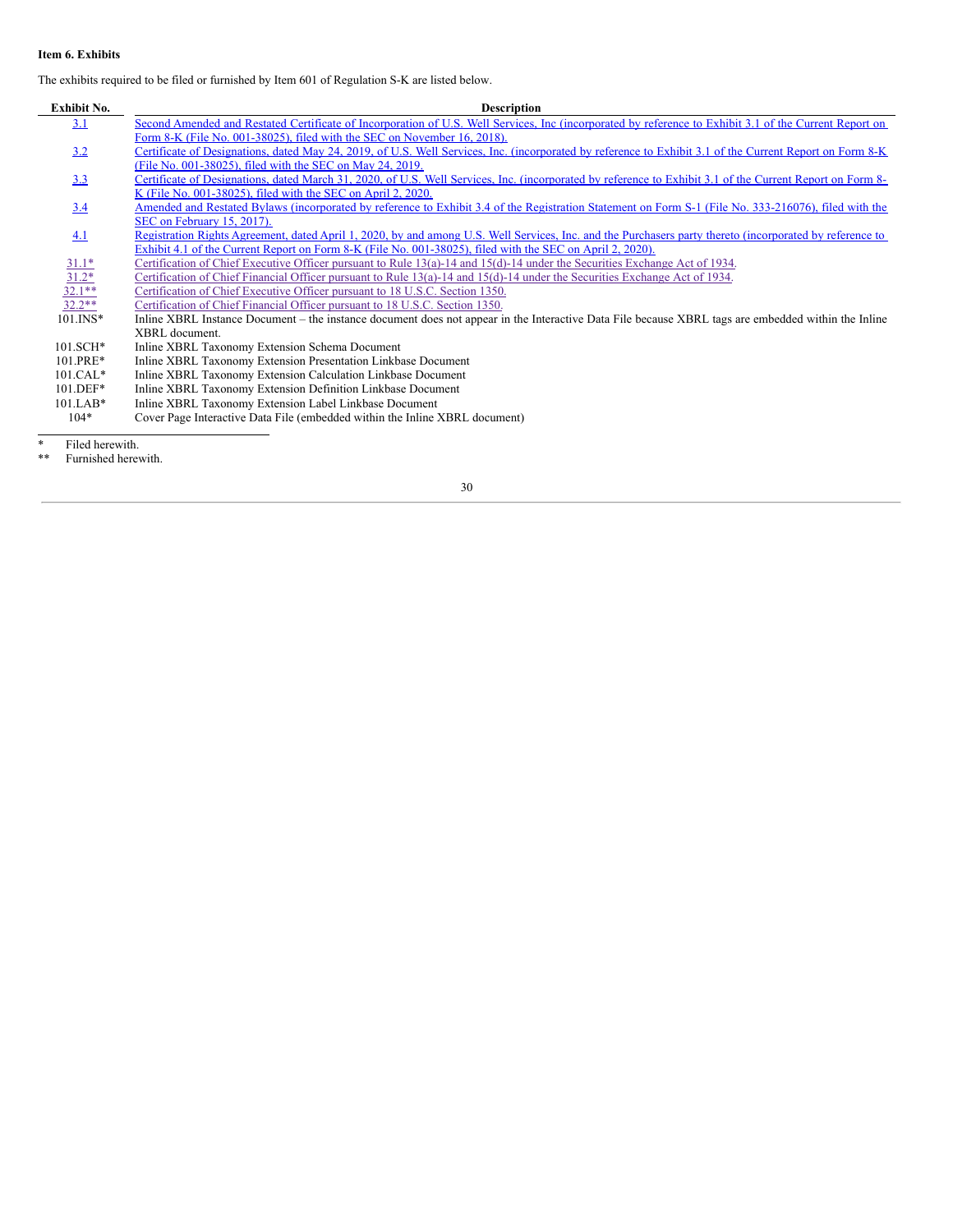# **SIGNATURES**

<span id="page-31-0"></span>Pursuant to the requirements of the Securities Exchange Act of 1934, the registrant has duly caused this report to be signed on its behalf by the undersigned thereunto duly authorized on May 17, 2021.

# **U.S. WELL SERVICES, INC.**

By:

| /s/ Joel Broussard |                                                  |
|--------------------|--------------------------------------------------|
|                    | Name: Joel Broussard                             |
| Title:             | President, Chief Executive Officer, and Director |

/s/ Kyle O'Neill

Name: Kyle O'Neill Title: Chief Financial Officer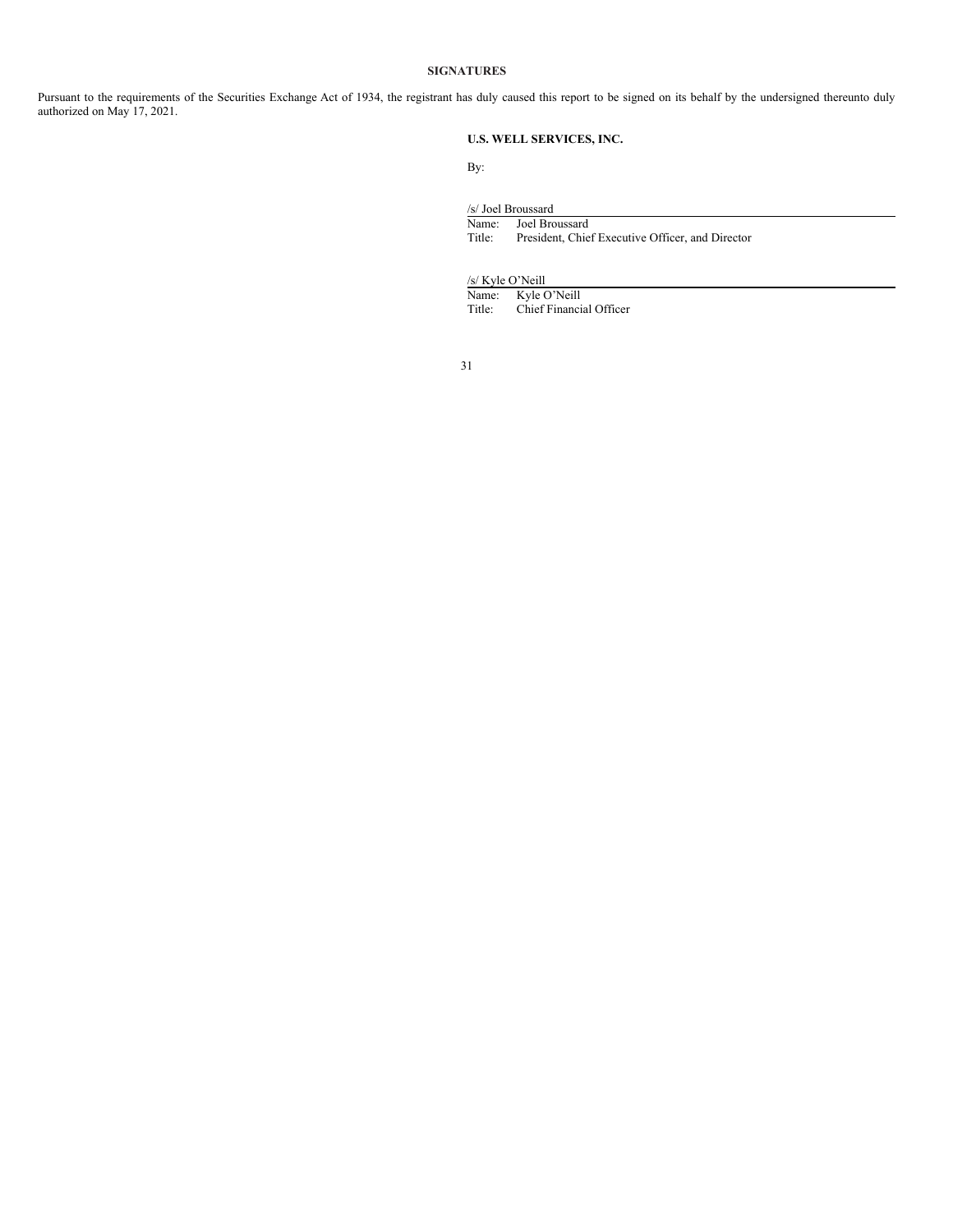### **CERTIFICATION PURSUANT TO 18 U.S.C. SECTION 1350, AS ADOPTED PURSUANT TO SECTION 302 OF THE SARBANES-OXLEY ACT OF 2002**

<span id="page-32-0"></span>I, Joel Broussard, Chief Executive Officer, of U.S. Well Services, Inc. (the "Registrant"), certify that:

1. I have reviewed this Quarterly Report on Form 10-Q of the Registrant (this "Report");

2. Based on my knowledge, this Report does not contain any untrue statement of a material fact or omit to state a material fact necessary to make the statements made, in light of the circumstances under which such statements were made, not misleading with respect to the period covered by this Report;

Based on my knowledge, the financial statements, and other financial information included in this Report, fairly present in all material respects the financial condition, results of operations and cash flows of the Registrant as of, and for, the periods presented in this Report;

4. The Registrant's other certifying officer and I are responsible for establishing and maintaining disclosure controls and procedures (as defined in Exchange Act Rules 13a-15(e) and 15d-15(e)) and internal control over financial reporting (as defined in Exchange Act Rules 13a-15(f) and 15d-15(f)) for the Registrant and we have:

- Designed such disclosure controls and procedures, or caused such disclosure controls and procedures to be designed under our supervision, to ensure that material information relating to the Registrant, including its consolidated subsidiaries, is made known to us by others within those entities, particularly during the period in which this Report is being prepared;
- (b) Designed such internal control over financial reporting, or caused such internal control over financial reporting to be designed under our supervision, to provide reasonable assurance regarding the reliability of financial reporting and the preparation of financial statements for external purposes in accordance with generally accepted accounting principles;
- (c) Evaluated the effectiveness of the Registrant's disclosure controls and procedures and presented in this Report our conclusions about the effectiveness of the disclosure controls and procedures, as of the end of the period covered by this Report based on such evaluation; and
- (d) Disclosed in this Report any change in the Registrant's internal control over financial reporting that occurred during the Registrant's most recent fiscal quarter (the Registrant's fourth fiscal quarter in the case of an annual report) that has materially affected, or is reasonably likely to materially affect, the Registrant's internal control over financial reporting; and

5. The Registrant's other certifying officer and I have disclosed, based on our most recent evaluation of internal control over financial reporting, to the Registrant's auditors and the audit committee of the Registrant's board of directors (or persons performing the equivalent functions):

- (a) All significant deficiencies and material weaknesses in the design or operation of internal control over financial reporting which are reasonably likely to adversely affect the Registrant's ability to record, process, summarize and report financial information; and
- (b) Any fraud, whether or not material, that involves management or other employees who have a significant role in the Registrant's internal control over financial reporting.

Date: May 17, 2021

/s/ Joel Broussard

**Joel Broussard Chief Executive Officer**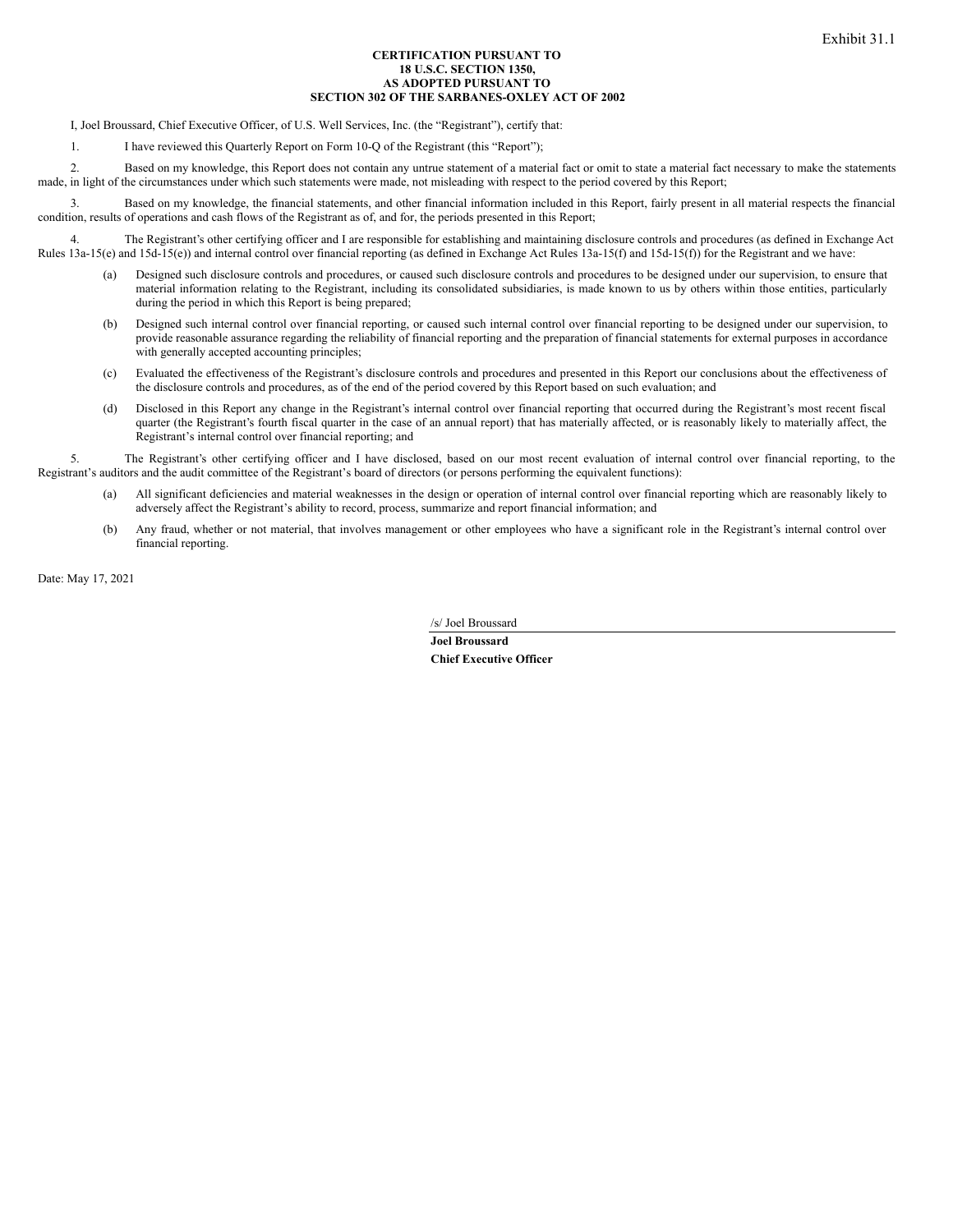#### **CERTIFICATION PURSUANT TO 18 U.S.C. SECTION 1350, AS ADOPTED PURSUANT TO SECTION 302 OF THE SARBANES-OXLEY ACT OF 2002**

<span id="page-33-0"></span>I, Kyle O'Neill, Chief Financial Officer, of U.S. Well Services, Inc. (the "Registrant"), certify that:

1. I have reviewed this Quarterly Report on Form 10-Q of the Registrant (this "Report");

2. Based on my knowledge, this Report does not contain any untrue statement of a material fact or omit to state a material fact necessary to make the statements made, in light of the circumstances under which such statements were made, not misleading with respect to the period covered by this Report;

3. Based on my knowledge, the financial statements, and other financial information included in this Report, fairly present in all material respects the financial condition, results of operations and cash flows of the Registrant as of, and for, the periods presented in this Report;

4. The Registrant's other certifying officer and I are responsible for establishing and maintaining disclosure controls and procedures (as defined in Exchange Act Rules 13a-15(e) and 15d-15(e)) and internal control over financial reporting (as defined in Exchange Act Rules 13a-15(f) and 15d-15(f)) for the Registrant and we have:

- Designed such disclosure controls and procedures, or caused such disclosure controls and procedures to be designed under our supervision, to ensure that material information relating to the Registrant, including its consolidated subsidiaries, is made known to us by others within those entities, particularly during the period in which this Report is being prepared;
- (b) Designed such internal control over financial reporting, or caused such internal control over financial reporting to be designed under our supervision, to provide reasonable assurance regarding the reliability of financial reporting and the preparation of financial statements for external purposes in accordance with generally accepted accounting principles;
- (c) Evaluated the effectiveness of the Registrant's disclosure controls and procedures and presented in this Report our conclusions about the effectiveness of the disclosure controls and procedures, as of the end of the period covered by this Report based on such evaluation; and
- (d) Disclosed in this Report any change in the Registrant's internal control over financial reporting that occurred during the Registrant's most recent fiscal quarter (the Registrant's fourth fiscal quarter in the case of an annual report) that has materially affected, or is reasonably likely to materially affect, the Registrant's internal control over financial reporting; and

5. The Registrant's other certifying officer and I have disclosed, based on our most recent evaluation of internal control over financial reporting, to the Registrant's auditors and the audit committee of the Registrant's board of directors (or persons performing the equivalent functions):

- (a) All significant deficiencies and material weaknesses in the design or operation of internal control over financial reporting which are reasonably likely to adversely affect the Registrant's ability to record, process, summarize and report financial information; and
- (b) Any fraud, whether or not material, that involves management or other employees who have a significant role in the Registrant's internal control over financial reporting.

Date: May 17, 2021

/s/ Kyle O'Neill

**Kyle O'Neill Chief Financial Officer**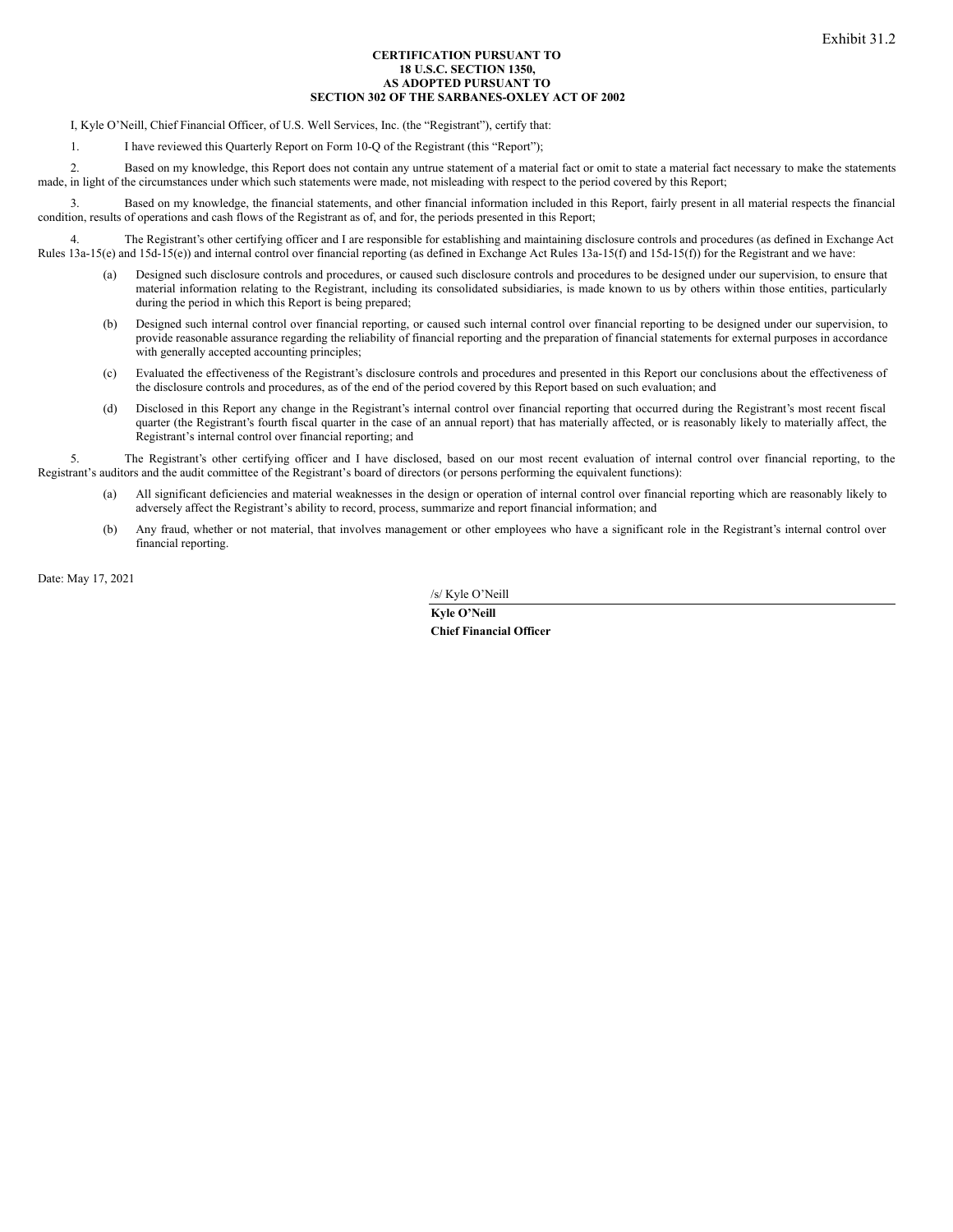# **CERTIFICATION PURSUANT TO 18 U.S.C. SECTION 1350, AS ADOPTED PURSUANT TO SECTION 906 OF THE SARBANES-OXLEY ACT OF 2002**

<span id="page-34-0"></span>In connection with the Quarterly Report of U.S. Well Services, Inc. (the "Company") on Form 10-Q for the period ending March 31, 2021, as filed with the Securities and Exchange Commission on the date hereof (the "Report"), I, Joel Broussard, Chief Executive Officer of the Company, certify, pursuant to 18 U.S.C. Section 1350, as adopted pursuant to Section 906 of the Sarbanes-Oxley Act of 2002, to the best of my knowledge, that:

- 1. The Report fully complies with the requirements of Section 13(a) or 15(d) of the Securities Exchange Act of 1934; and
- 2. The information contained in the Report fairly presents, in all material respects, the financial condition and results of operations of the Company.

Date: May 17, 2021

/s/ Joel Broussard

**Joel Broussard Chief Executive Officer**